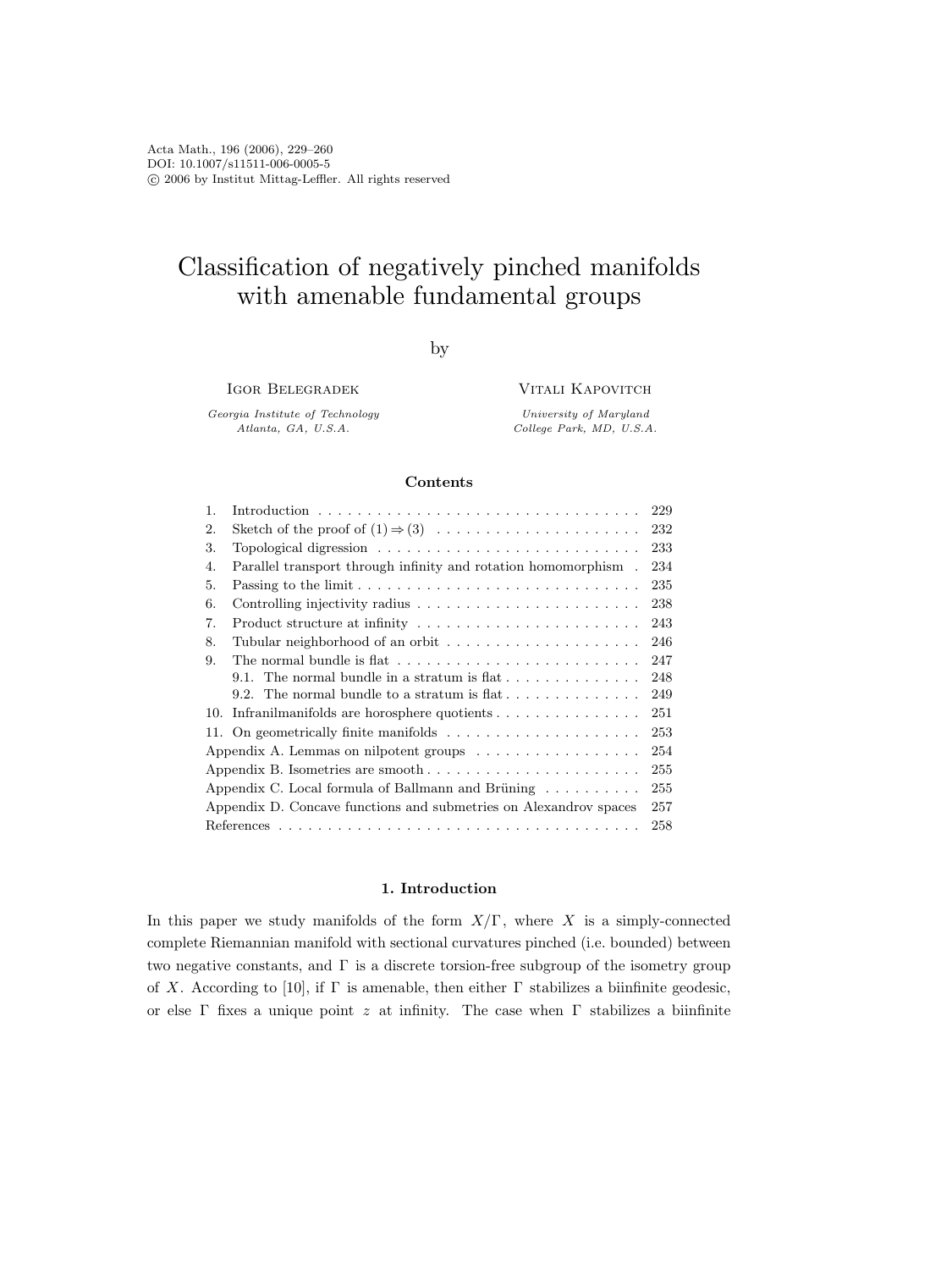geodesic is completely understood, namely the normal exponential map to the geodesic is a Γ-equivariant diffeomorphism, hence  $X/\Gamma$  is a vector bundle over  $S^1$ ; there are only two such bundles each admitting a complete hyperbolic metric.

If  $\Gamma$  fixes a unique point z at infinity (such groups are called *parabolic*), then  $\Gamma$ stabilizes horospheres centered at  $z$  and permutes geodesics asymptotic to  $z$ , so that, given a horosphere H, the manifold  $X/\Gamma$  is diffeomorphic to the product of  $H/\Gamma$  with **R**. We refer to  $H/\Gamma$  as a *horosphere quotient*. In this case, a delicate result of B. Bowditch [6] shows that  $\Gamma$  must be finitely generated, which, by Margulis' lemma [3], implies that  $\Gamma$ is virtually nilpotent.

The main result of this paper is a diffeomorphism classification of horosphere quotients, namely we show that, up to a diffeomorphism, the classes of horosphere quotients and (possibly noncompact) infranilmanifolds coincide.

By an *infranilmanifold* we mean the quotient of a simply-connected nilpotent Lie group G by the action of a torsion-free discrete subgroup  $\Gamma$  of the semidirect product of G with a compact subgroup of  $Aut(G)$ .

THEOREM 1.1. For a smooth manifold  $N$  the following are equivalent:

(1)  $N$  is a horosphere quotient;

(2)  $N$  is diffeomorphic to an infranilmanifold;

 $(3)$  N is the total space of a flat Euclidean vector bundle over a compact infranilmanifold.

The implication  $(3) \Rightarrow (2)$  is straightforward;  $(2) \Rightarrow (1)$  is proved by constructing an explicit warped product metric of pinched negative curvature. The proof of the implication  $(1) \Rightarrow (3)$  occupies most of the paper, and depends on the collapsing theory of J. Cheeger, K. Fukaya and M. Gromov [14].

If N is compact (in which case the conditions  $(2)$  and  $(3)$  are identical), then the implication  $(1) \Rightarrow (2)$  follows from Gromov's classification of almost flat manifolds, as improved by E. Ruh, while the implication  $(2) \Rightarrow (1)$  is new. If N is noncompact, then Theorem 1.1 is nontrivial even when  $\pi_1(N) \cong \mathbb{Z}$ , although the proof does simplify in this case. A direct algebraic proof of  $(2) \Rightarrow (3)$  was given in [39, Theorem 6], but the case when  $N$  is a nilmanifold was already treated in [25], where it is shown that any nilmanifold is diffeomorphic to the product of a compact nilmanifold and a Euclidean space.

We postpone the discussion of the proof till  $\S$ 2, and just mention that the proof also gives geometric information about horosphere quotients, e.g. we show that  $H/\Gamma$  is diffeomorphic to a tubular neighborhood of some orbit of an N-structure on  $H/\Gamma$ .

By Chern–Weil theory, any flat Euclidean vector bundle has zero rational Euler and Pontryagin classes. Moreover, by [38], any flat Euclidean bundle with virtually abelian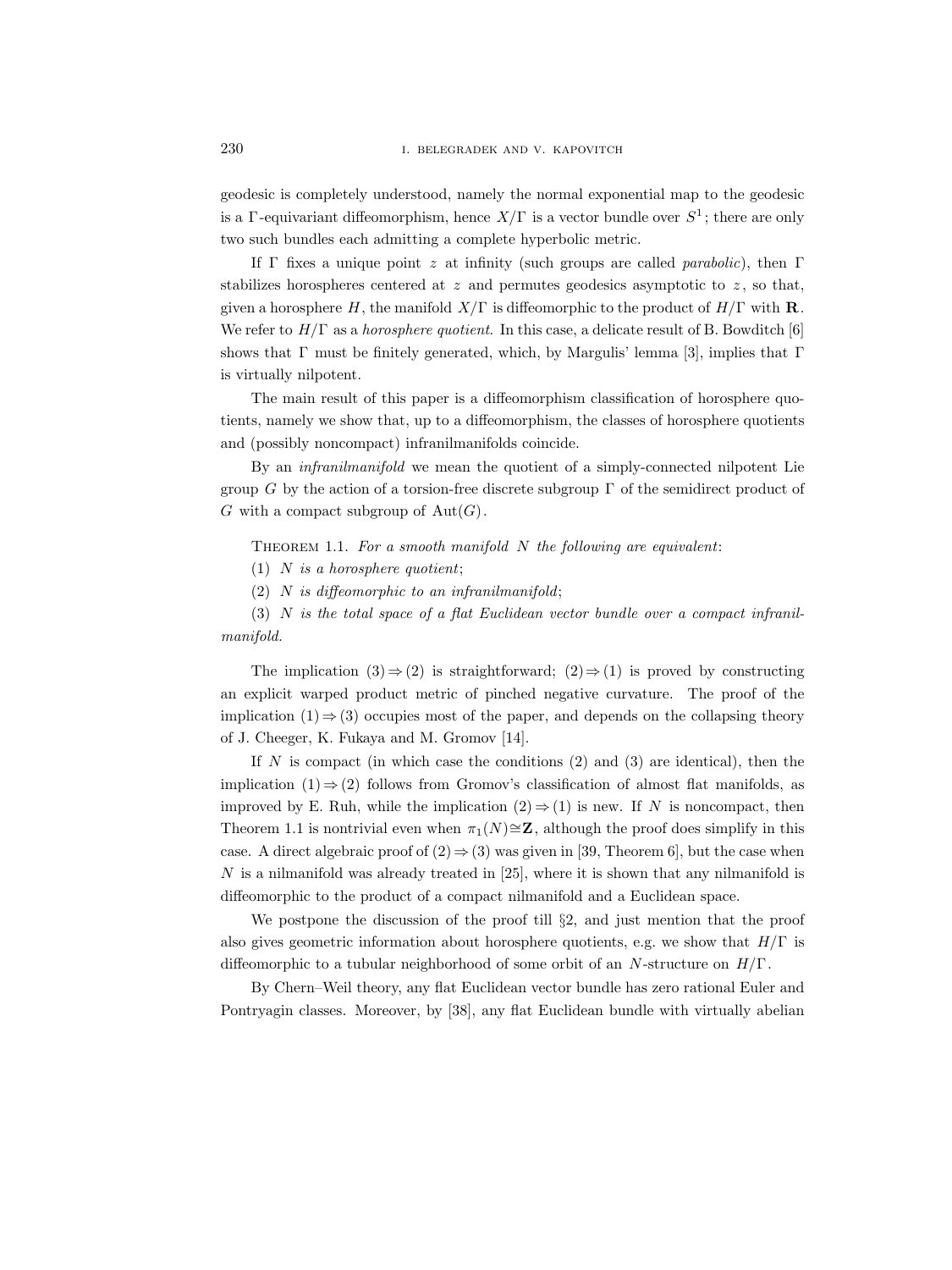holonomy is isomorphic to a bundle with finite structure group. Thus the vector bundle in (3) becomes trivial in a finite cover, and has zero rational Euler and Pontryagin classes, and in particular, any horosphere quotient is finitely covered by the product of a compact nilmanifold and a Euclidean space.

Corollary 1.2. A smooth manifold M with amenable fundamental group admits a complete metric of pinched negative curvature if and only if it is diffeomorphic to the Möbius band, or to the product of a line and the total space of a flat Euclidean vector bundle over a compact infranilmanifold.

The pinched negative curvature assumption in Corollary 1.2 cannot be relaxed to  $-1 \leqslant \sec \leqslant 0$  or sec $\leqslant -1$ , e.g. because these assumptions do not force the fundamental group to be virtually nilpotent [6, §6]. More delicate examples come from the work of M. Anderson [1], who proved that each vector bundle over a closed nonpositively curved manifold (e.g. a torus) carries a complete Riemannian metric with  $-1 \leq \sec \leq 0$ . Since in each dimension there are only finitely many isomorphism classes of flat Euclidean bundles over a given compact manifold, all but finitely many vector bundles over tori admit no metrics of pinched negative curvature. Also  $-1 \leqslant \sec(M) \leqslant 0$  can be turned into sec( $M \times \mathbf{R}$ )  $\le -1$  for the warped product metric on  $M \times \mathbf{R}$  with warping function  $e^t$  [5], hence Anderson's examples carry metrics with sec $\leq -1$  after taking product with R. Specifically, if E is the total space of a vector bundle over a torus with nontrivial rational Pontryagin class, then  $M = E \times \mathbf{R}$  carries a complete metric of sec  $\leq -1$  but not of pinched negative curvature. Finally, Anderson also showed that every vector bundle over a closed negatively curved manifold admits a complete Riemannian metric of pinched negative curvature, hence amenability of the fundamental group is indispensable.

Because an infranilmanifold with virtually abelian fundamental group is flat, Theorem 1.1 immediately implies the following result.

Corollary 1.3. Let M be a smooth manifold with virtually abelian fundamental group. Then the following are equivalent:

- (1) M admits a complete metric of sec $\equiv -1$ ;
- (2) M admits a complete metric of pinched negative curvature.

In [7] Bowditch developed several equivalent definitions of geometrical finiteness for pinched negatively curved manifolds, and conjectured the following result.

COROLLARY 1.4. Any geometrically finite pinched negatively curved manifold  $X/\Gamma$ is diffeomorphic to the interior of a compact manifold with boundary.

We believe that the main results of this paper, including Corollary 1.4, should extend to the orbifold case, i.e. when  $\Gamma$  is not assumed to be torsion free. However, working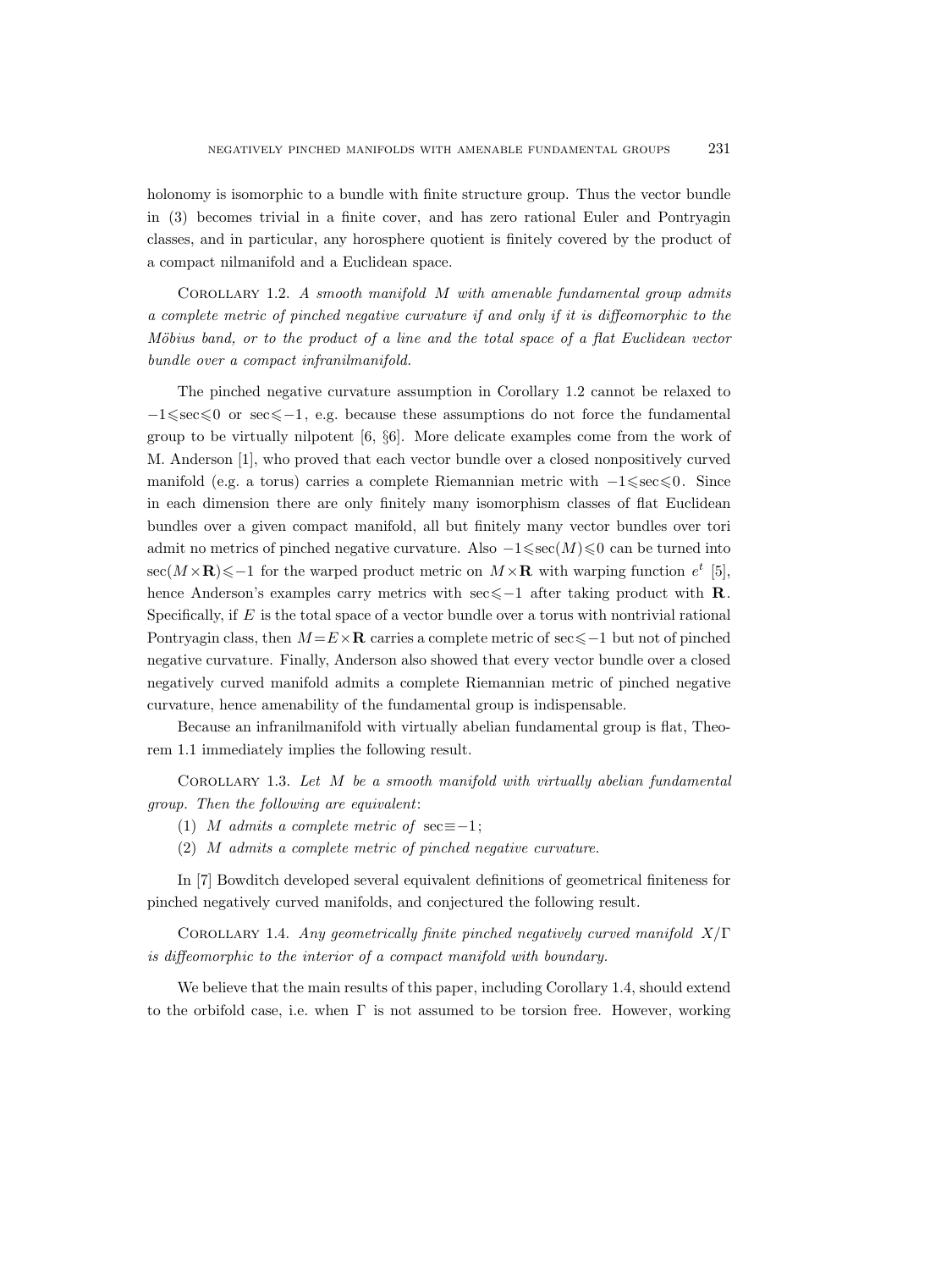in the orbifold category creates various technical difficulties, both mathematical and expository, and we do not attempt to treat the orbifold case in this paper.

Acknowledgements. It is a pleasure to thank Ilya Kapovich and Derek J. S. Robinson for Lemma A.1, Hermann Karcher for pointing us to [8], Robion C. Kirby for Lemma 7.3, Anton Petrunin for numerous helpful conversations and suggestions and particularly for Lemma D.1, and Xiaochun Rong and Kenji Fukaya for helpful discussions on collapsing. We are grateful to the referee for various editorial comments. This work was partially supported by the NSF grants DMS-0352576 (Belegradek) and DMS-0204187 (Kapovitch).

# 2. Sketch of the proof of  $(1) \Rightarrow (3)$

The Busemann function corresponding to  $z$  gives rise to a  $C<sup>2</sup>$ -Riemannian submersion  $X/\Gamma \rightarrow \mathbf{R}$  whose fibers are horosphere quotients each equipped with the induced  $C^1$ -Riemannian metric  $g_t$ . By the Rauch comparison theorem, the second fundamental form of a horosphere is bounded in terms of curvature bounds of  $X$  (cf. [8]). In particular, each fiber has curvature uniformly bounded above and below in comparison sense. Let  $\sigma(t)$  be a horizontal geodesic in  $X/\Gamma$ , i.e. a geodesic that projects isometrically to **R**. Because of the exponential convergence of geodesics in X, the manifold  $X/\Gamma$  is "collapsing" in the sense that the unit balls around  $\sigma(t) \in X/\Gamma$  form an exhaustion of  $X/\Gamma$  and have small injectivity radius for large t. Similarly, each fiber of  $X/\Gamma \rightarrow \mathbf{R}$  also collapses, and in fact  $X/\Gamma$  is noncollapsed in the direction transverse to the fibers.

There are essential difficulties in applying the collapsing theory of [14] to  $X/\Gamma$ . First, we do not know whether  $(X/\Gamma, \sigma(t))$  converges in pointed Gromov–Hausdorff topology to a single limit space. By general theory, the family  $(X/\Gamma, \sigma(t))$  is precompact and thus has many converging subsequences. While different limits might be nonisometric, one of the main steps of the proof is obtaining a uniform (i.e. independent of the subsequence) lower bound on the "injectivity radius" of the limit spaces at the base point. This is done by a comparison argument involving taking "almost square roots" of elements of  $\Gamma$ , and using the flat connection of  $[6]$  discussed below. Another complication is that the Nstructure on  $(X/\Gamma, \sigma(t))$  provided by [14] may well have zero-dimensional orbits outside the unit ball around  $\sigma(t)$ , in other words a large noncompact region of  $(X/\Gamma, \sigma(t))$  may be noncollapsed, which makes it hard to control topology of the region.

However, once the "injectivity radius" bound is established, critical points of distance functions considerations yield the "product structure at infinity" for X/Γ, and also for  $(H/\Gamma, q_t)$  if t is large enough.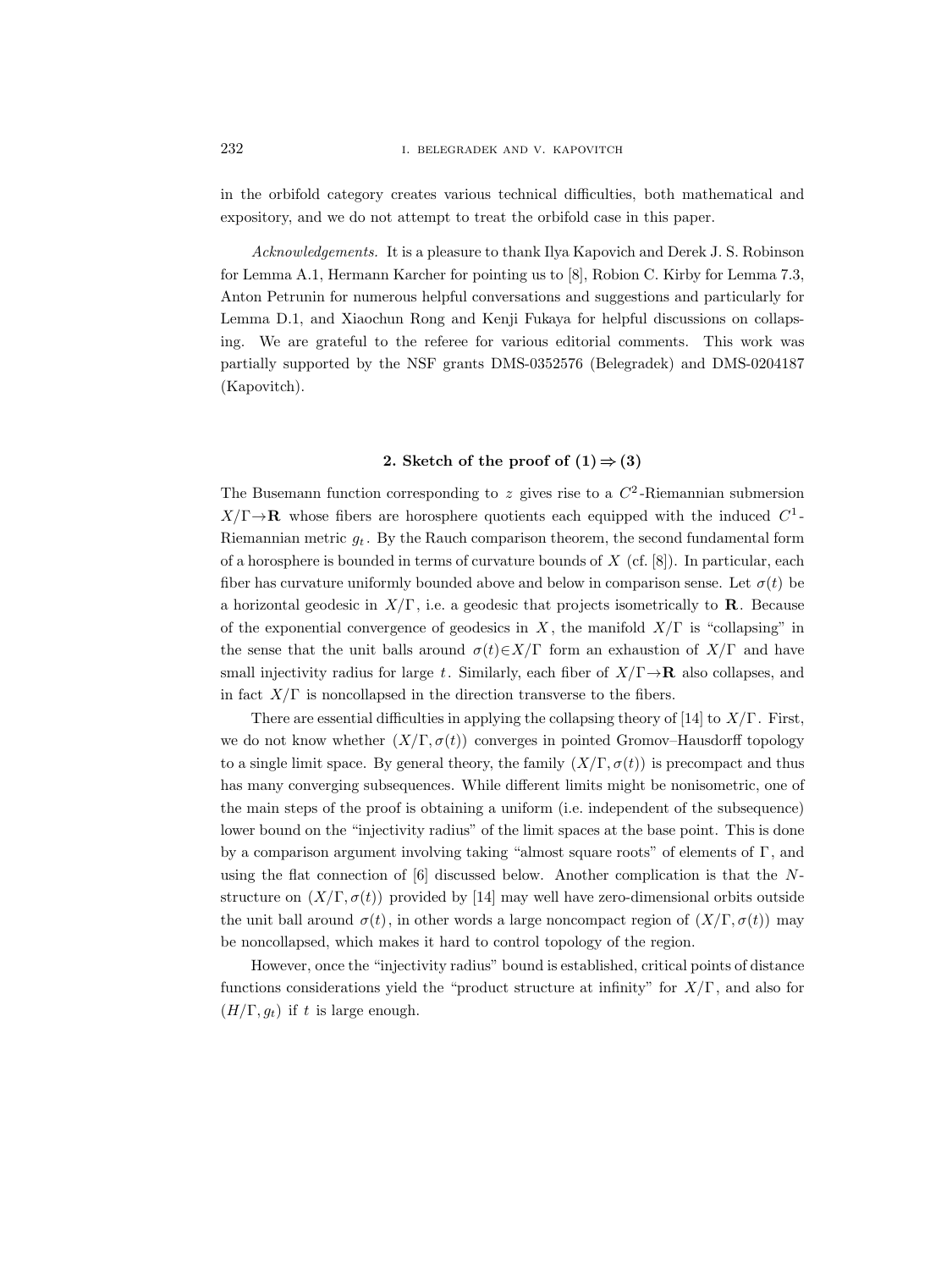Furthermore, one can show that  $H/\Gamma$  is diffeomorphic to the normal bundle of an orbit  $O_t$  of the N-structure. The orbit corresponds to the point in a limit space given to us by the convergence, and at which we get an "injectivity radius" bound. This depends on a few results on Alexandrov spaces with curvature bounded below, with key ingredients provided by [21] and [31].

By the collapsing theory, the structure group of the normal bundle to the orbit of an N-structure is a finite extension of a torus group [14]. Of course, not every such a bundle has a flat Euclidean structure.

The flatness of the normal bundle to the orbit is proved using a remarkable flat connection discovered by B. Bowditch [6], and later in a different disguise by W. Ballmann and J. Brüning  $[2]$ , who were apparently unaware of  $[6]$ . It follows from  $[6]$  or  $[2]$ that each pinched negatively curved manifold  $X/\Gamma$ , where  $\Gamma$  fixes a unique point z at infinity, admits a natural flat  $C^0$ -connection that is compatible with the metric and has nonzero torsion, and such that on short loops it is close to the Levi–Civita connection. Furthermore, the parallel transport of the connection preserves the fibration of  $X/\Gamma$  by horosphere quotients. Hence each horosphere quotient has flat tangent bundle.

In fact, we prove a finer result that the normal bundle to  $O_t$  is also flat, for suitable large t. (Purely topological considerations are useless here since there exist vector bundles without flat Euclidean structure whose total spaces have flat Euclidean tangent bundles, for example this happens for any nontrivial orientable  $\mathbb{R}^2$ -bundle over the 2torus that has even Euler number.) It turns out that  $O_t$  sits with flat normal bundle in a totally geodesic stratum of the  $N$ -structure, so it suffices to show that the normal bundle to the stratum is flat, when restricted to  $O_t$ . Now, since the above flat connection is close to the Levi–Civita connection, the normal bundle is "almost flat", and it can be made flat by averaging via center of mass. This completes the proof.

Throughout the proof we use the collapsing theory developed in [14]. This paper is based on the earlier extensive work of Fukaya, and Cheeger–Gromov, and many arguments in [14] are merely sketched. We suggest reading [17] for a snapshot of the state of affairs before [14], and [34], [33], [16] for a current point of view.

## 3. Topological digression

The result of Bowditch [6] that horosphere quotients have finitely generated fundamental groups actually implies that any horosphere quotient is homotopy equivalent to a compact infranilmanifold (because any torsion-free finitely generated virtually nilpotent group is the fundamental group of a compact infranilmanifold [15], and because for aspherical manifolds any  $\pi_1$ -isomorphism is induced by a homotopy equivalence).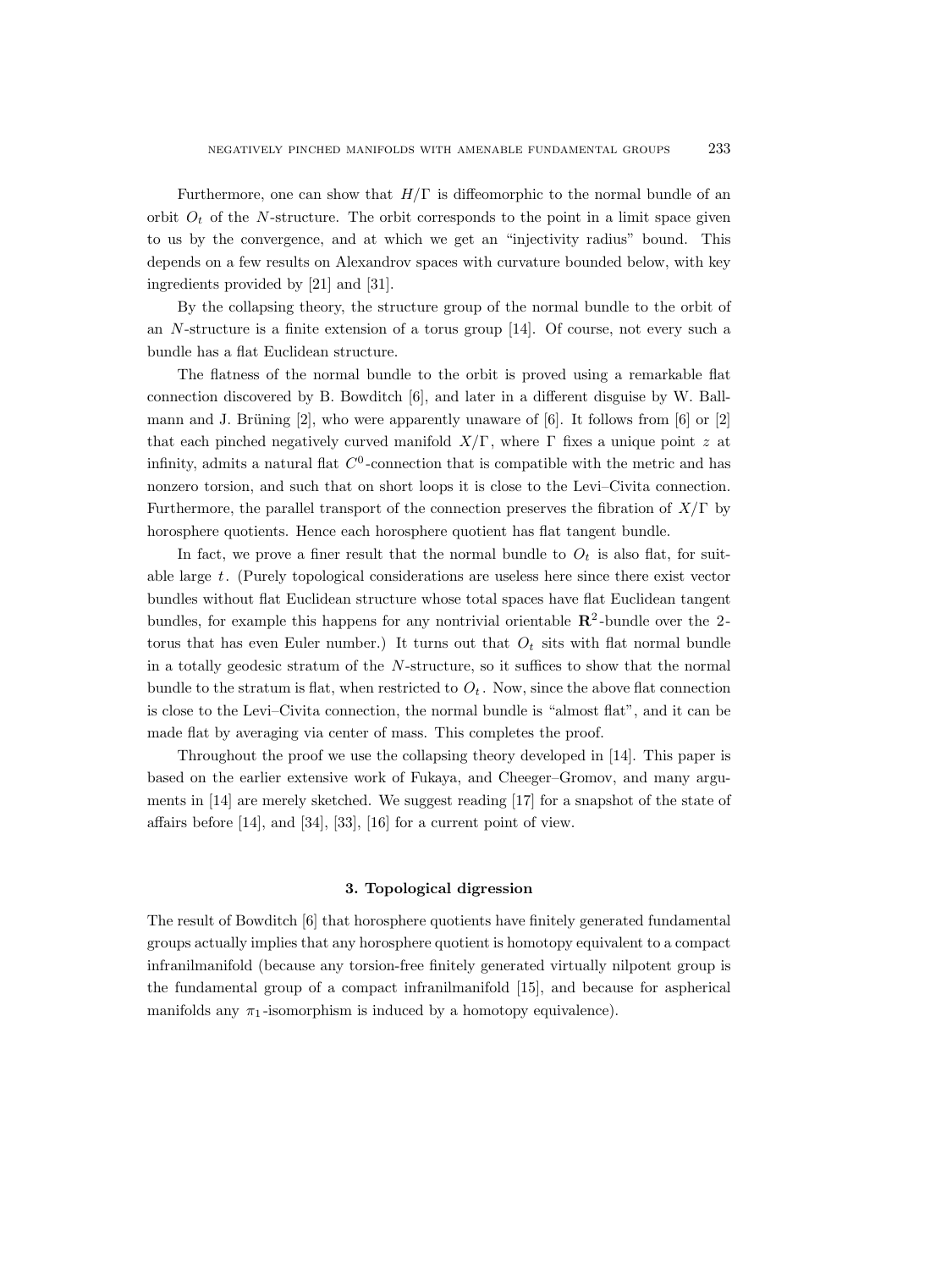To help appreciate the difference between this statement and Theorem 1.1, we discuss several types of examples that are allowed by Bowditch's result, and are ruled out by Theorem 1.1. The simplest example is a vector bundle over an infranilmanifold with nonzero rational Euler or Pontryagin class: such a manifold cannot be the total space of a flat Euclidean bundle, as is easy to see using the fact that the tangent bundle to any infranilmanifold is flat.

Another example is the product of a closed infranilmanifold and a contractible manifold of dimension  $>2$  that is not simply-connected at infinity. Finally, even more sophisticated examples come from the fact that below metastable range (starting at which any homotopy equivalence is homotopic to a smooth embedding, by Haefliger's embedding theorem) there are many smooth manifolds that are thickenings of say a torus, yet are not vector bundles over the torus. It would be interesting to see whether the "weird" topological constructions of this paragraph can be realized geometrically, even as nonpositively curved manifolds.

### 4. Parallel transport through infinity and rotation homomorphism

Let  $X$  be a simply-connected complete pinched negatively curved  $n$ -manifold normalized so that  $-a^2 \leq \sec(X) \leq -1$ . One of the key properties of X used in this section is that any two geodesic rays in  $X$  that are asymptotic to the same point at infinity converge exponentially, i.e. for any asymptotic rays  $\gamma_1(t)$  and  $\gamma_2(t)$ , with  $\gamma_1(0)$  and  $\gamma_2(0)$  lying on the same horosphere, the function  $d(\gamma_1(t), \gamma_2(t))$  is monotonically decreasing as  $t \rightarrow \infty$ , and

$$
e^{-at}c_1(a, d(\gamma_1(0), \gamma_2(0))) \leq d(\gamma_1(t), \gamma_2(t)) \leq e^{-t}c_2(a, d(\gamma_1(0), \gamma_2(0))),
$$

where  $c_i(a, d)$  is linear in d for small d. This is proved by triangle comparison with spaces of constant negative curvature.

Bowditch introduced a connection on X that we now describe (see [6,  $\S 3$ ] for details). Fix a point z at infinity of X. Let  $w_i \rightarrow z$  as  $i \rightarrow \infty$ . For any  $x, y \in X$ , consider the parallel transport map from x to  $w_i$  followed by the parallel transport from  $w_i$  to y along the shortest geodesics. This defines an isometry between the tangent spaces at  $x$  and  $y$ . By [6, Lemma 3.1], this map converges to a well-defined limit isometry  $P_{xy}^{\infty}: T_xM \to T_yM$ as  $i \rightarrow \infty$ . We refer to  $P_{xy}^{\infty}$  as the parallel transport through infinity from x to y.

We denote the Levi–Civita parallel transport from  $x$  to  $y$  along the shortest geodesic by  $P_{xy}$ ; clearly, if x and y lie on a geodesic ray that ends at z, then  $P_{xy}^{\infty} = P_{xy}$ . A key feature of  $P^{\infty}$  is that it approximates the Levi–Civita parallel transport on short geodesic segments (see [6, Lemma 3.2]; more details can be found in  $[11, \S6]$ ). This is because any geodesic triangle in  $X$  spans a "ruled" surface of area at most the area of the comparison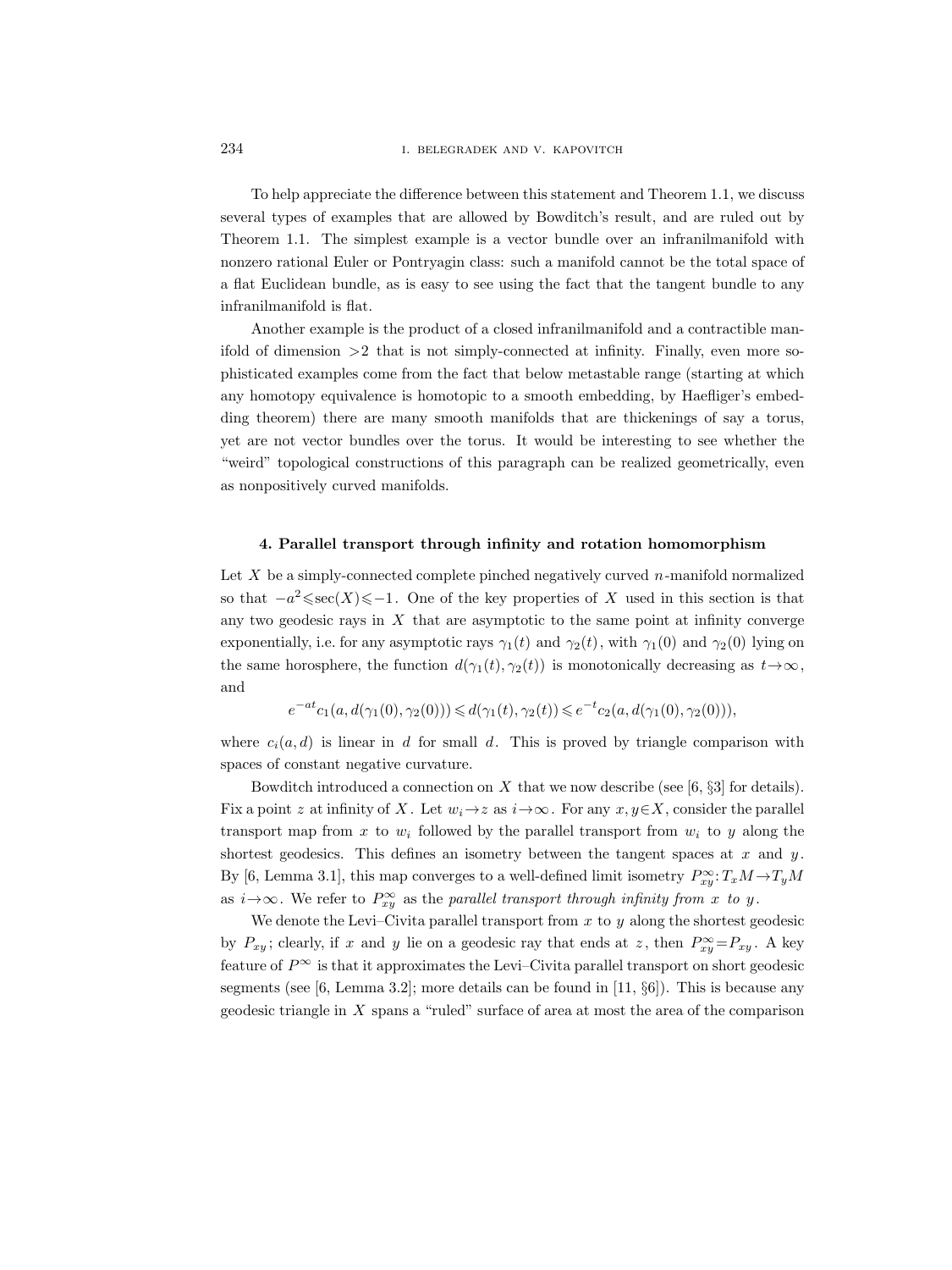triangle in the hyperbolic plane of  $sec=-1$ . By exponential convergence of geodesics, the area of the comparison triangle is bounded above by a constant times the shortest side of the triangle. As the holonomy around the circumference of the triangle is bounded by the integral of the curvature over its interior, we conclude that  $|P_{xy}-P_{xy}^{\infty}| \leqslant q(a) d(xy)$ , where  $q(a)$  is a constant depending only on a.

Given  $x \in X$ , fix an isometry  $\mathbb{R}^n \to T_x X$  and translate it around X using  $P^{\infty}$ . This defines a  $P^{\infty}$ -invariant trivialization of the tangent bundle to X. Let  $\text{Iso}_{z}(X)$ be the group of isometries of X that fixes z. For any point  $y \in X$  look at the map Iso<sub>z</sub> $(X) \rightarrow O(n)$  given by  $\gamma \mapsto P_{\gamma(y)y}^{\infty} \circ d\gamma$ . It turns out that this map is a homomorphism independent of y. We call it the *rotation homomorphism*. Starting with a different base point  $x \in X$  or a different isometry  $\mathbb{R}^n \to T_xX$  has the effect of replacing the rotation homomorphism by its conjugate.

Now, if  $\Gamma$  is a discrete torsion-free subgroup of  $\text{Iso}_{z}(X)$ , then, since the rotation homomorphism is independent of y,  $P^{\infty}$  gives rise to a flat connection on  $X/\Gamma$  with holonomy given by the rotation homomorphism. By the above discussion of  $P^{\infty}$ , this is a  $C^0$ -flat connection that is compatible with the metric and close to the Levi–Civita connection on short loops. Of course, this connection has torsion.

*Remark* 4.1. The above discussion is easily seen to be valid if  $X$  is a simplyconnected complete  $C<sup>1</sup>$ -Riemannian manifold of pinched negative curvature in the comparison sense. This is because any such  $C<sup>1</sup>$ -metric can be approximated uniformly in  $C<sup>1</sup>$ -topology by smooth Riemannian metrics of pinched negative curvature [28], perhaps with slightly larger pinching. Then the distance functions and Levi–Civita connections converge uniformly in  $C^0$ -topology, and we recover all the statements above.

Remark 4.2. The connection of Bowditch, that was described above, was reinvented later in a different disguise by Ballmann and Brüning  $[2, \S 3]$ . The connection in  $[2]$  is defined by an explicit local formula in terms of the curvature tensor and the Levi–Civita connection of X. Actually,  $[2]$  only discusses the case of compact horosphere quotients; however, all the arguments there are local, hence they apply to any horosphere quotient. The only feature which is special for compact horosphere quotients is that in that case the connection has finite holonomy group [2], as follows from estimates in [11]. For noncompact horosphere quotients, the holonomy need not be finite as seen by looking at a glide rotation with irrational angle in  $\mathbb{R}^3$ , thought of as a horosphere in the hyperbolic 4 -space. We never have to use [2] in this paper; however, for completeness, we discuss their construction in Appendix C, where we also show that the connections of  $[6]$  and  $[2]$ coincide.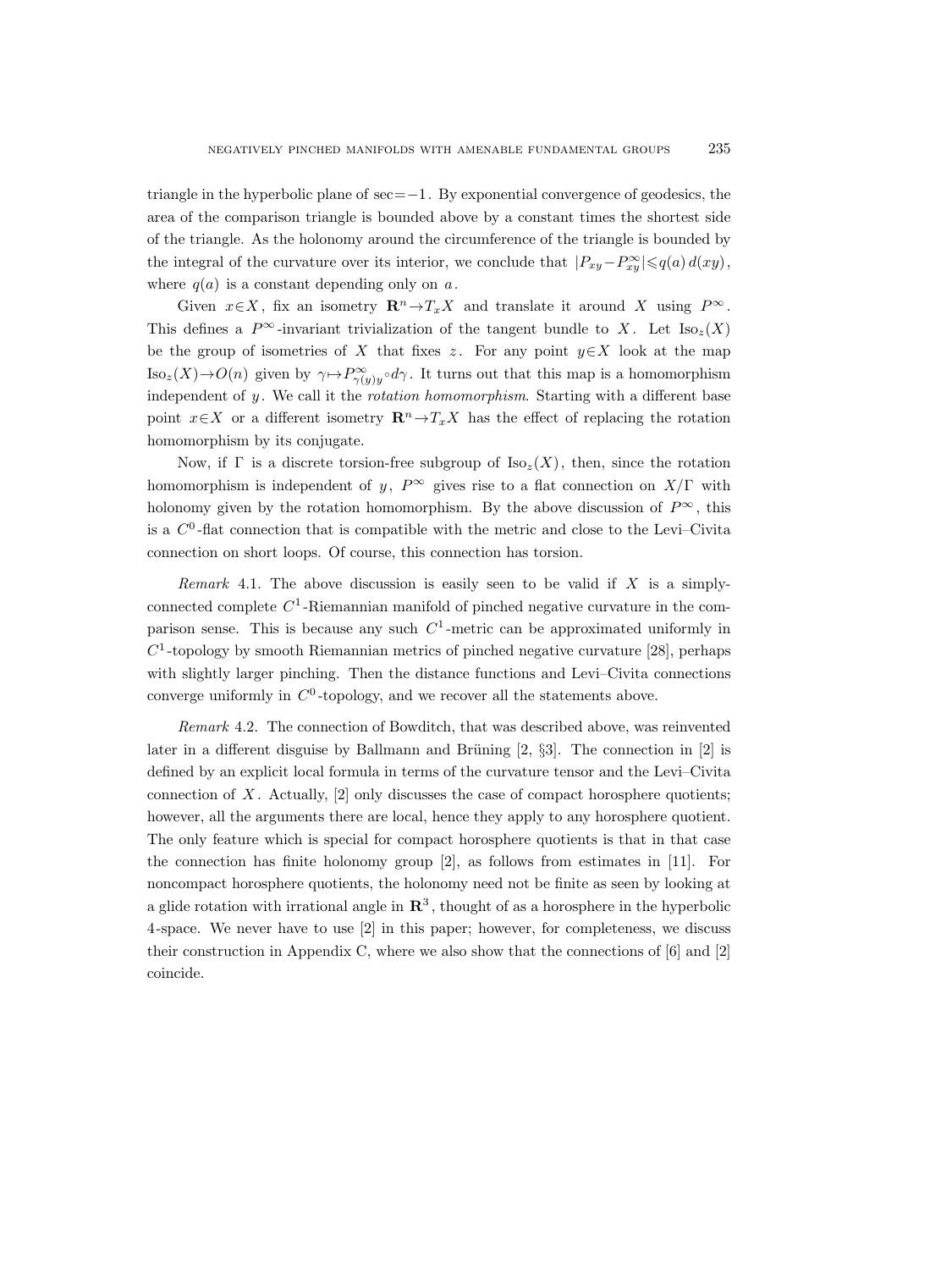#### 5. Passing to the limit

Let  $X$  be a simply-connected complete pinched negatively curved  $n$ -manifold normalized so that  $-a^2 \leq \sec(X) \leq -1$ , let  $c(t)$  be a biinfinite geodesic in X, and let  $\Gamma$  be a closed subgroup of  $\text{Iso}(X)$  that fixes the point  $c(\infty)$  at infinity. We refer to the gradient flow  $b_t$ of a Busemann function for  $c(t)$  as *Busemann flow*. Following Bowditch, we sometimes use the notation  $x+t:=b_t(x)$ .

Since X has bounded curvature and infinite injectivity radius, the family  $(X, c(t), \Gamma)$ has a subsequence  $(X, c(t_i), \Gamma)$  that converges to  $(X_{\infty}, p, G)$  in the equivariant pointed  $C^{1,\alpha}$ -topology [32, Chapter 10]. Here  $X_{\infty}$  is a smooth manifold with  $C^{1,\alpha}$ -Riemannian metric that has infinite injectivity radius and the same curvature bounds as  $X$  in the comparison sense, and G is a closed subgroup of  $Iso(X_{\infty})$ . Note that  $Iso(X_{\infty})$  is a Lie group that acts on  $X$  by  $C^3$ -diffeomorphisms (this last fact is probably known but for a lack of reference we give a simple proof in Appendix B).

Furthermore, geodesic rays in X that start at uniformly bounded distance from  $c(t_i)$ converge to rays in  $X_{\infty}$ . In particular, the rays  $c(t+t_i)$  starting at  $c(t_i)$  converge to a ray  $c_{\infty}(t)$  in  $X_{\infty}$  that starts at p, and the corresponding Busemann functions also converge. Since the Busemann functions on X are  $C<sup>2</sup>$  [19], they converge to a  $C<sup>1</sup>$  Busemann function on  $X_{\infty}$ . Thus the horosphere passing through p is a  $C^1$ -submanifold of  $X_{\infty}$ , and is the limit of horospheres passing through  $c(t_i)$ . The Busemann flow is  $C^1$  on X, and  $C^0$  on  $X_{\infty}$ . Since the horospheres in X and  $X_{\infty}$  have the same dimension, the sequence of horospheres passing through  $c(t_i)$  does not collapse, and, more generally, each horosphere centered at  $c_{\infty}(\infty)$  is the limit of a noncollapsing sequence of horospheres in  $X$ .

It is easy to see that the group G fixes  $c_{\infty}(\infty)$ , i.e. any  $\gamma \in G$  takes  $c_{\infty}$  to a ray asymptotic to  $c_{\infty}$ . Furthermore, G leaves the horospheres corresponding to  $c_{\infty}(\infty)$ invariant.

Thus, one can define the rotation homomorphism  $\phi_{\infty}: G \to O(n)$  corresponding to the point  $c_{\infty}(\infty)$ . The point only determines  $\phi_{\infty}$  up to conjugacy, so we also need to fix an isometry  $L: \mathbf{R}^n \to T_p X_\infty$ . Similarly, a choice of an isometry  $L_i: \mathbf{R}^n \to T_{c(t_i)} X$ specifies the rotation homomorphism  $\phi_i: \Gamma \to O(n)$  corresponding to the point  $c(\infty)$ . We can assume that  $\phi_i = \phi_0$  for each i, by choosing  $L_i$  equal to  $L_0$  followed by the parallel transport  $P_{c(t_0),c(t_i)}^{\infty} = P_{c(t_0),c(t_i)}$ . Henceforth we denote  $\phi_0$  by  $\phi$ . Also it is convenient to choose L as follows.

LEMMA 5.1. After passing to a subsequence of  $(X, c(t_i), \Gamma)$ , there exists L such that if  $\gamma_i \rightarrow \gamma$ , then  $\phi(\gamma_i) \rightarrow \phi_\infty(\gamma)$ .

*Proof.* Since  $(X, c(t_i), \Gamma) \rightarrow (X_{\infty}, p, G)$  in pointed equivariant  $C^{1,\alpha}$ -topology, we can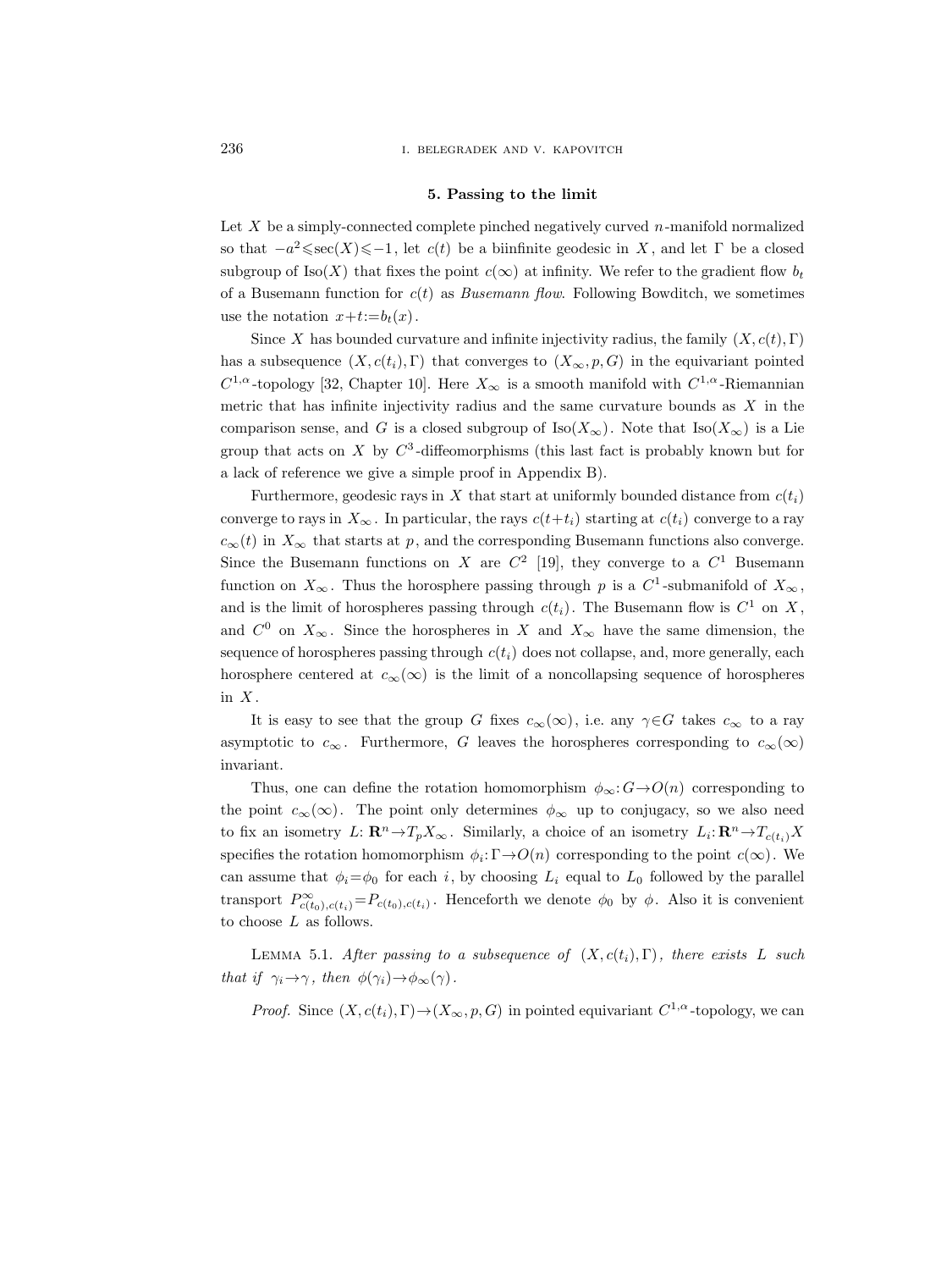find the corresponding  $C^{1,\alpha}$  approximations  $f_i: B(c(t_i), 1) \to B(p, 1)$ . We may assume that  $df_i: T_{c(t_i)}X \to T_pX_\infty$  is an isometry for all i. By compactness of  $O(n)$ ,  $df_i \circ L_i$ subconverge to an isometry L:  $\mathbf{R}^n \to T_p X$ , so, by modifying  $f_i$  slightly, we can assume that  $df_i \circ L_i = L$ . This L is then used to define  $\phi_{\infty}$ , and it remains to show that if  $\gamma_i \rightarrow \gamma$ , then  $\phi(\gamma_i) \rightarrow \phi_\infty(\gamma)$ . For the rest of the proof we suppress  $L_i$  and  $L$ .

Since  $d\gamma_i \rightarrow d\gamma$ , it is enough to show that parallel transports through infinity from  $c(t_i)$  to  $\gamma_i(c(t_i))$  converge to the parallel transport through infinity from p to  $\gamma(p)$ .

For  $x \in X$  and  $c(t)$  that lie on the same horosphere, and for any  $s > t$ , denote by  $P_{x,s,c(t)}$ :  $T_{c(t)}M \rightarrow T_xM$  the parallel transport along the piecewise geodesic path  $x, x+s$ ,  $c(t)+s$ ,  $c(t)$ . Here  $c(t)+s=c(t+s)$  and  $x+s$  also lie on the same horosphere. Now  $|P_{xc(t)}^{\infty} - P_{x,s,c(t)}|$  can be estimated as

$$
|P^{\infty}_{x+s,c(t)+s}-P_{x+s,c(t)+s}|\leqslant q(a)d(x+s,c(t)+s)\leqslant q(a)e^{-s}c_2(a,d(x,c(t))).
$$

By Remark 4.1, the same estimate holds for  $X_{\infty}$  and  $c_{\infty}$ .

Fix  $\varepsilon > 0$  and pick  $R > 0$  such that  $d(c(t_i), \gamma_i(c(t_i))) \leq R$  for all i. Take a large enough s so that  $q(a)c_2(a,R)e^{-s} < \varepsilon$ . Since  $B(c(t_i), R+s)$  converges to  $B(p, R+s)$  in  $C^{1,\alpha}$ -topology, and  $\gamma_i \to \gamma$ , we conclude that  $P_{\gamma_i(c(t_i)),s,c(t_i)} \to P_{\gamma(p),s,p}$  in  $C^0$ -topology, or more formally,

$$
|df_i \circ P_{\gamma_i(c(t_i)),s,c(t_i)} \circ d\gamma_i - P_{\gamma(p),s,p} \circ d\gamma| < \varepsilon
$$

for large i, where  $f_i$  is the  $C^{1,\alpha}$ -approximation. By the estimate in the previous paragraph,  $|P_{\gamma_i(c(t_i)),s,c(t_i)} - P_{\gamma_i(c(t_i))c(t_i)}^{\infty}| < \varepsilon$  and  $|P_{\gamma(p),s,p} - P_{\gamma(p),p}^{\infty}| < \varepsilon$ , so the triangle inequality implies that

$$
|df_i \circ P_{\gamma_i(c(t_i))c(t_i)}^{\infty} \circ d\gamma_i - P_{\gamma(p),p}^{\infty} \circ d\gamma| < 3\varepsilon
$$

for large *i*. Hence,  $|\phi(\gamma_i) - \phi_\infty(\gamma)| < 3\varepsilon$  for all large *i*, and, since  $\varepsilon > 0$  is arbitrary, it follows that  $\phi(\gamma_i) \rightarrow \phi_\infty(\gamma)$  as  $i \rightarrow \infty$ .  $\Box$ 

PROPOSITION 5.2. Let  $K=\ker \phi_{\infty}$  and let  $G_p$  be the isotropy subgroup of p in G. Then

- (1)  $\phi(\Gamma) = \phi_{\infty}(G_p) = \phi_{\infty}(G);$
- (2) K acts freely on X, in particular  $K \cap G_p = \{id\};$

(3) the short exact sequence  $1 \rightarrow K \rightarrow G \xrightarrow{\phi_{\infty}} \phi_{\infty}(G) \rightarrow 1$  splits with the splitting given by  $\phi_{\infty}(G) \simeq G_p \hookrightarrow G$ . In particular, G is a semidirect product of K and  $G_p$ .

*Proof.* (1) For each  $\gamma \in \Gamma$  we have  $d(\gamma(c(t_i)), c(t_i)) \to 0$  as  $i \to \infty$ , so the constant sequence  $\gamma$  converges to some  $g \in G_p$ . Lemma 5.1 yields  $\phi(\gamma) \to \phi_\infty(g)$ , which means  $\phi(\gamma) = \phi_\infty(g)$ . Thus,  $\phi(\Gamma) \subset \phi_\infty(G_p)$ . Now,  $G_p$  is compact, so  $\phi_\infty(G_p)$  is closed, and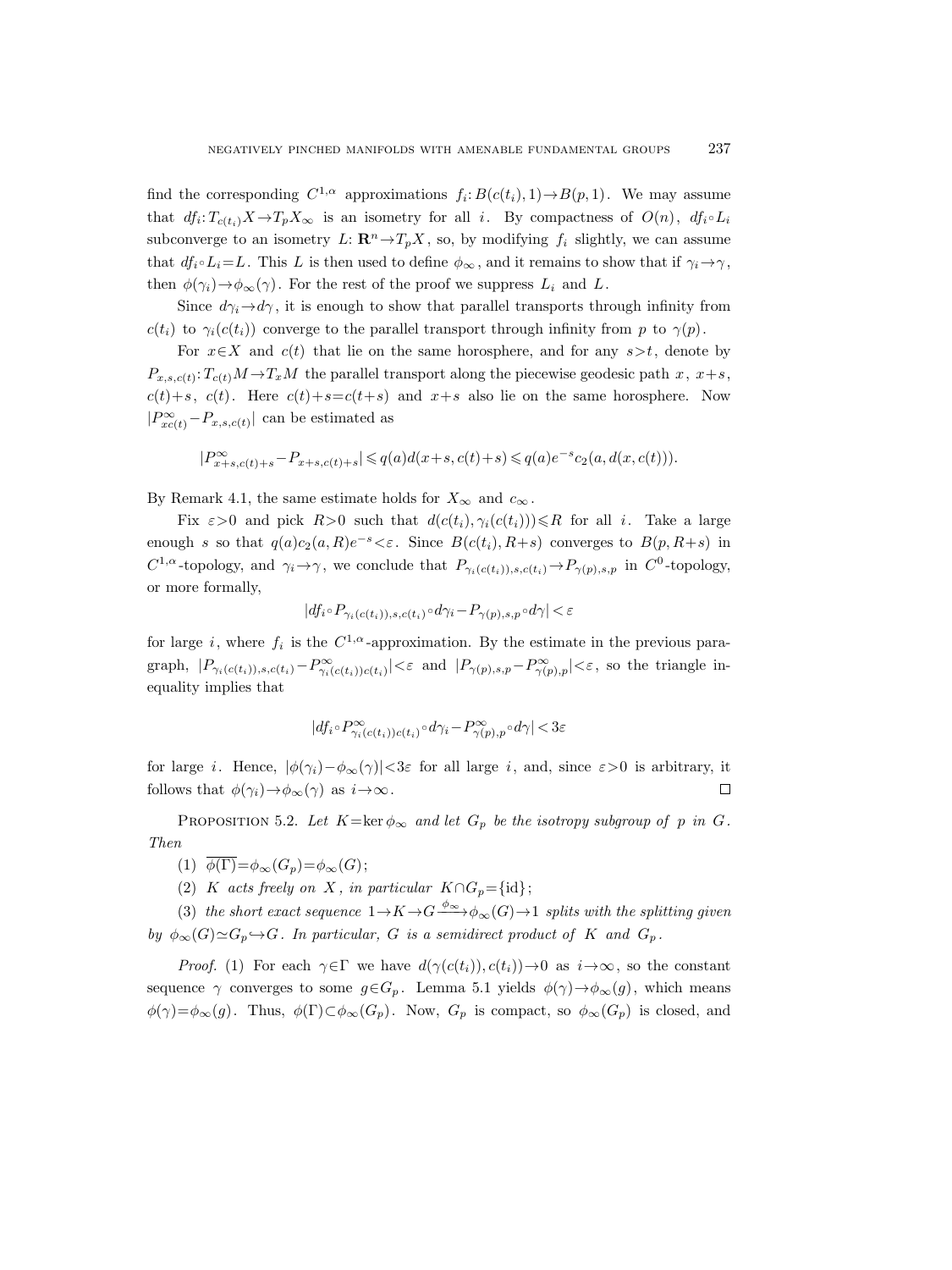therefore  $\overline{\phi(\Gamma)} \subset \phi_{\infty}(G_p)$ . Since  $\phi_{\infty}(G_p) \subset \phi_{\infty}(G)$ , it remains to show that  $\phi_{\infty}(G) \subset \overline{\phi(\Gamma)}$ . Given  $\gamma \in G$ , we find  $\gamma_i \in \Gamma$  with  $\gamma_i \to \gamma$ . By Lemma 5.1,  $\phi_\infty(\gamma)$  is the limit of  $\phi(\gamma_i) \in \phi(\Gamma)$ , so  $\phi_{\infty}(g) \in \overline{\phi(\Gamma)}$ .

(2) If  $k \in K$  fixes a point x, then  $1 = \phi_{\infty}(k) = P_{k(x)x}^{\infty} \circ dk = P_{xx}^{\infty} \circ dk = dk$ . Since k is an isometry,  $k=id$ .

 $\Box$ 

(3) This is a formal consequence of (1) and (2).

Remark 5.3. Since G is the semidirect product of K and  $G_p$ , any  $\gamma \in G$  can be uniquely written as kg with  $k \in K$  and  $g \in G_p$ . We refer to k and g, respectively, as the translational part and the rotational part of  $\gamma$ .

Remark 5.4. If  $\Gamma$  is discrete, then by Margulis' lemma any finitely generated subgroup of  $\Gamma$  has a nilpotent subgroup whose index i and the degree of nilpotency d are bounded above by a constant depending only on n. (Of course, by [6],  $\Gamma$  itself is finitely generated, as is any subgroup of  $\Gamma$ , but we do not need this harder fact here.) The same then holds for  $G$ . Indeed, take finitely many elements  $g_l$  of  $G$  and approximate them by  $\gamma_{j,l} \in \Gamma$ , so they generated subgroup of  $\Gamma$ . Then  $\gamma^i_{j,l}$  approximate  $g_l^i$ , and, by above,  $g_l^i$  lie in a nilpotent subgroup of  $\Gamma$ . Hence a d-fold iterated commutator in the  $g_{j,l}^i$ 's is trivial for all j, and then so is the corresponding commutator in the  $g_l^i$ 's. Hence  $G$  is nilpotent by [35, Lemma VIII.8.17].

## 6. Controlling injectivity radius

We continue working with the notation of §5, except now we also assume that  $\Gamma$  is discrete. The family  $(X, c(t), \Gamma)$  may have many converging subsequences with limits of the form  $(X_\infty, p, G)$ . We denote by  $K(p)$  the K-orbit of p, where K is the kernel of the rotation homomorphism  $G \rightarrow O(n)$ . The goal of this section is to find a common lower bound, on the normal injectivity radii of the  $K(p)$ 's.

PROPOSITION 6.1. There exists a constant  $f(a)$  such that, for each  $x \in K(p)$ , the norm of the second fundamental form  $\text{II}_x$  of  $K(p)$  at x is bounded above by  $f(a)$ .

*Proof.* Since K acts by isometries,  $|II_x|=|II_p|$  for any  $x \in K(p)$ , so we can assume  $x=p$ . Let  $X, Y \in T_pK(p)$  be unit tangent vectors. Extend Y to a left-invariant vector field on  $K(p)$ , and let  $\alpha(t) = \exp(tX)(p)$  be the orbit of p under the one-parameter subgroup generated by X. Since  $\text{II}_p(X, Y)$  is the normal component of  $\nabla_X Y(p)$ , it suffices to show that  $|\nabla_X Y| \leq f(a)$ . Let  $P^{\alpha}_{p,\alpha(t)}$  be the parallel transport from p to  $\alpha(t)$ along  $\alpha$ . By §4, we have  $|P_{p,\alpha(t)} - P^{\infty}_{p,\alpha(t)}| \leqslant q(a)d(p,\alpha(t)) \leqslant 2q(a)t$  for all small t.

A similar argument shows that  $|P_{p,\alpha(t)} - P_{p,\alpha(t)}^{\alpha}| \leq 2q(a)t$  for all small t. Indeed, look at the "ruled" surface obtained by joining p to the points of  $\alpha$  near p. If we approximate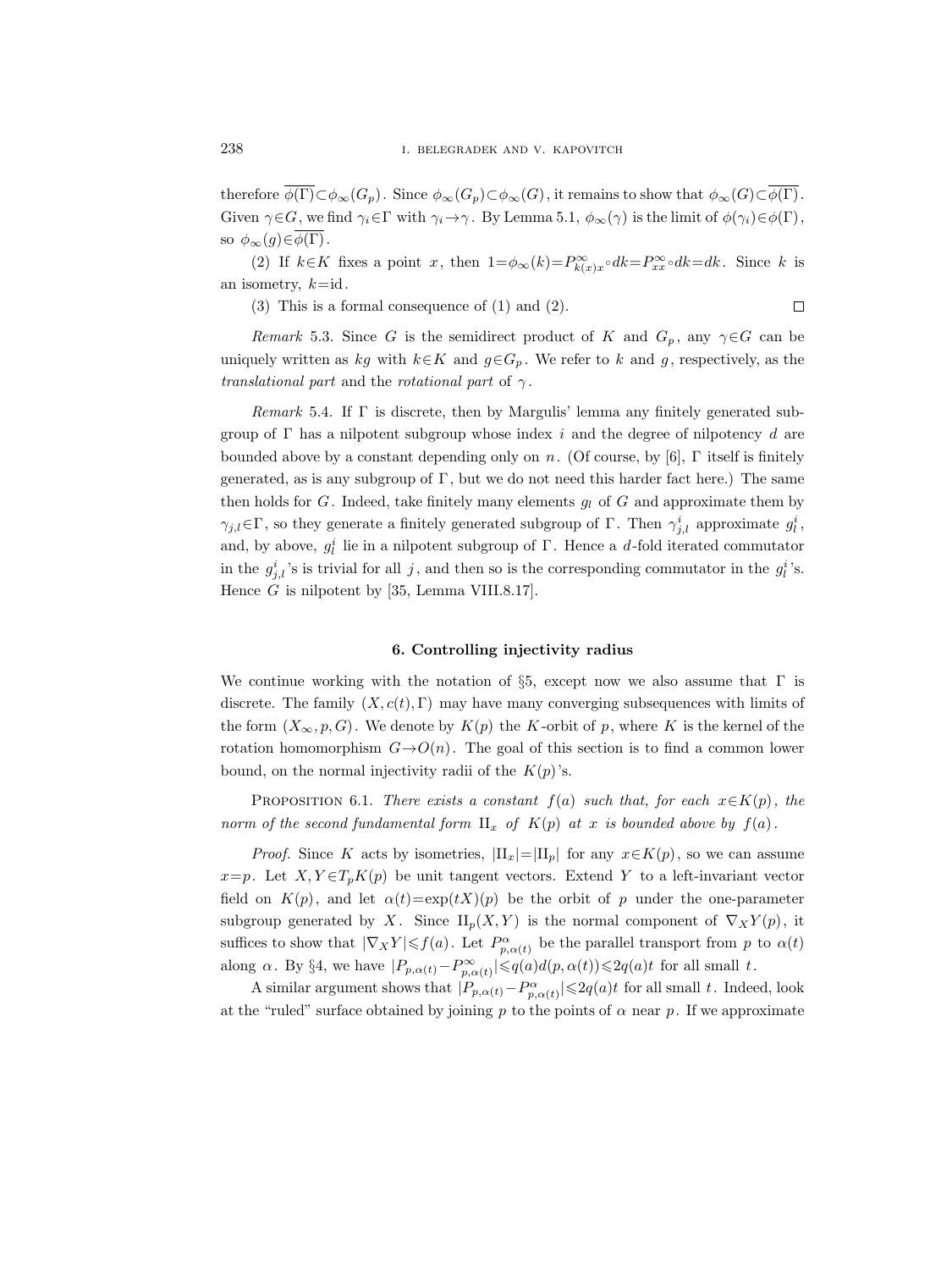$\alpha$  by a piecewise geodesic curve  $p\alpha(t_1)\dots \alpha(t_k)$ , where  $\alpha(t_k)=q$  is some fixed point near p, then the area of the surface can be computed as the limit as  $k \rightarrow \infty$  of the sum of the areas of geodesic triangles  $p\alpha(t_i)\alpha(t_{i+1})$ . The area of each triangle is bounded above by  $d(\alpha(t_i)\alpha(t_{i+1}))$ , so the area of the ruled surface is bounded above by the length of  $\alpha$ from  $p$  to  $q$ , which is at most  $2t$ , for small  $t$ .

Therefore,  $|P_{p,\alpha(t)}^{\infty} - P_{p,\alpha(t)}^{\alpha}| \leq 4q(a)t = f(a)t$  by the triangle inequality, so

$$
|P^{\infty}_{p,\alpha(t)}Y - P^{\alpha}_{p,\alpha(t)}Y| \leqslant f(a)t.
$$

On the other hand,  $P_{p,\alpha(t)}^{\infty}Y=Y(p)$  because Y is left-invariant, and since elements of K have trivial rotational parts. Thus,  $|P^{\alpha}_{p,\alpha(t)}Y-Y(p)| \leqslant f(a)t$ , which by definition of covariant derivative implies that  $|\nabla_X Y(p)| \leq f(a)$ .  $\Box$ 

COROLLARY 6.2. (i) There exists  $r(a) > 0$  such that, if C is the connected component of  $K(p) \cap B_{r(a)}(p)$  that contains p, and if  $x \in B_{r(a)}(p)$  is the endpoint of the geodesic segment  $[x, p]$  that is perpendicular to C at p, then  $d(x, c) > d(x, p)$  for any  $c \in C \setminus \{p\}.$ 

(ii) If there exists  $s < r(a)$  such that  $K(p) \cap B<sub>s</sub>(p)$  is connected, then the normal injectivity radius of  $K(p)$  is  $\geq s/3$ .

*Proof.* (i) The metric on  $X_{\infty}$  can be approximated in  $C^1$ -topology by smooth metrics with almost the same two-sided negative curvature bounds and infinite injectivity radius [28]. Also  $C^1$ -closeness of metrics implies  $C^0$ -closeness of Levi-Civita connections, and hence almost the same bounds on the second fundamental forms of C . Now, for the smooth metrics as above the assertion of (i) is well-known, and, after choosing a slightly smaller  $r(a)$ , it passes to the limits, so we also get it for  $X_{\infty}$ .

(ii) Consider two arbitrary geodesic segments of equal length  $\leq s/3$  that start at  $K(p)$ , are normal to  $K(p)$  and have the same endpoint. Since K acts isometrically on  $X_{\infty}$  and transitively on  $K(p)$ , we can assume that one of the segments starts at p. By the triangle inequality, the other segment starts at a point of  $C$ , so by part (i) the segments have to coincide.  $\Box$ 

Remark 6.3. The proof that  $K(p) \cap B_s(p)$  is connected, for some  $s < r(a)$  independent of the converging subsequence  $(X, c(t_i), \Gamma)$ , occupies the rest of this section, and this is the only place in the paper where we use Bowditch's theorem [6] that  $\Gamma$  is finitely generated. Other key ingredients are the existence of approximate square roots in finitely generated nilpotent groups (see Appendix A), and the following comparison lemma that relates the displacement of an element of  $\Gamma$  to the displacement of its square root.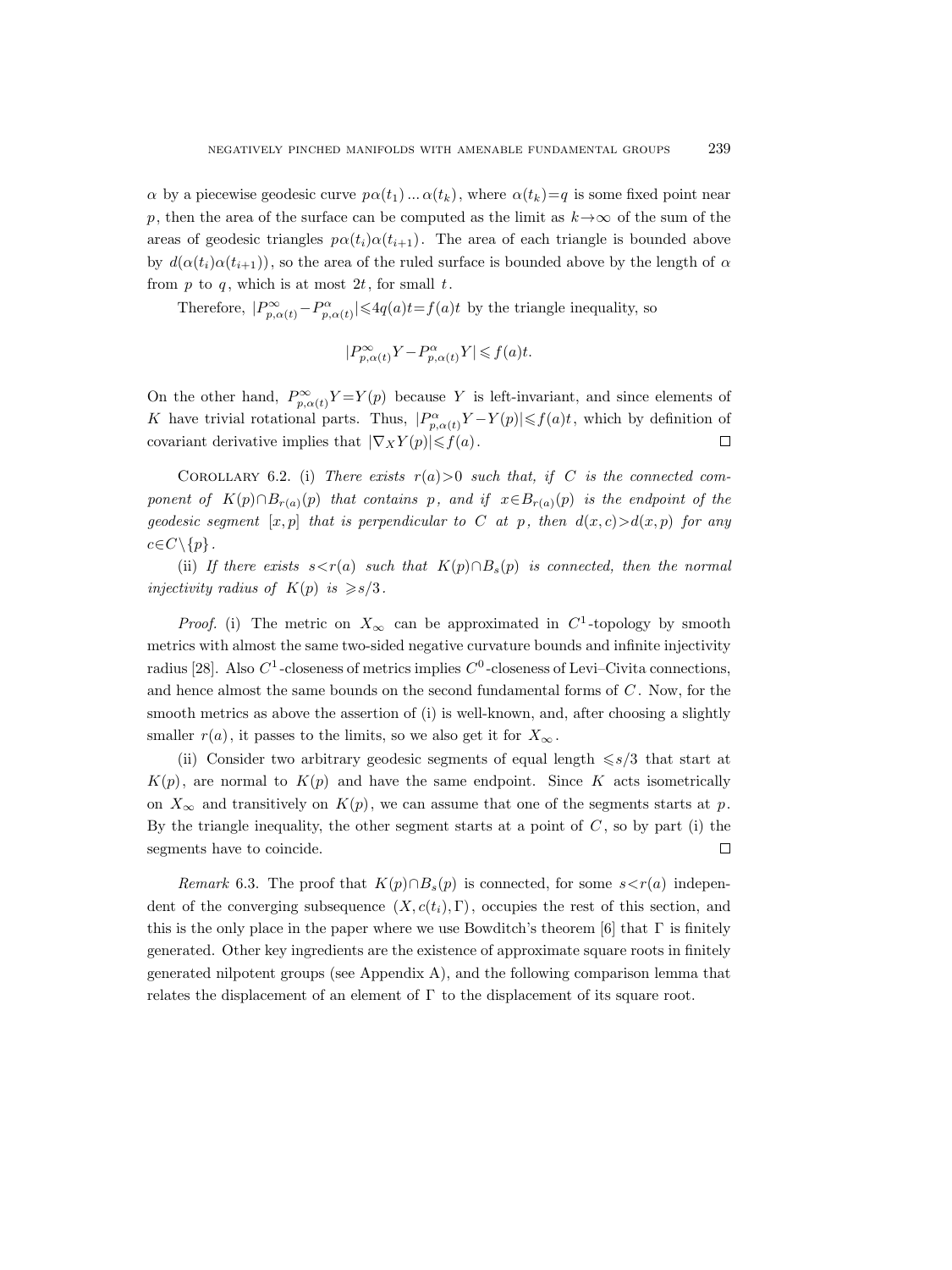

LEMMA 6.4. Let U be the neighborhood of  $1 \in O(n)$  that consists of all  $A \in O(n)$  satisfying  $|Av-v|<1$  for any unit vector  $v \in \mathbb{R}^n$ . Then there exists a function  $f:(0,\infty) \rightarrow$  $(0, \infty)$  such that  $f(r) \to 0$  as  $r \to 0$  and  $d(g(x), x) \leq f(d(g^2(x), x))$ , for any  $x \in X$  and any  $q \in \Gamma$  with  $\phi(q) \in U$ .

*Proof.* Define  $f(r)$  to be the supremum of  $d(g(x), x)$  over all  $x \in X$  and  $g \in \Gamma$  with  $\phi(g) \in U$  satisfying  $r = d(x, g^2(x))$ .

To see that  $f(r) < \infty$ , take arbitrary  $x \in X$  and  $g \in \Gamma$  with  $r = d(x, g^2(x))$ , and let  $R=d(x,g(x))$ . Look at the geodesic triangle in X with vertices x,  $g(x)$  and  $g^{2}(x)$  (see Figure 1). Arguing by contradiction, assume that by choosing q and x one can make  $R$  arbitrarily large while keeping  $r$  fixed. The geodesic triangle then becomes very long and thin. Let m be the midpoint of the geodesic segment  $[x, g(x)]$ , so that  $g(m)$  is the midpoint of the geodesic segment  $[g(x), g^2(x)]$ . By exponential convergence of geodesics and comparison with the hyperbolic plane of sec=−1, we get  $d(m, g(m)) \leq C(r)e^{-R/2}$ , which is small since R is large. So  $P_{g(m)m}^{\infty}$  is close to  $P_{g(m)m}$ , which in turn is close to  $P_{g(x)m} \circ P_{g(m)g(x)}$ , since the geodesic triangle with vertices m,  $g(m)$  and  $g(x)$  has small area. Thus,  $\phi(g)$  is close to  $P_{g(x)m} \circ P_{g(m)g(x)} \circ dg$ . Let v be the unit vector tangent to  $[x, g(x)]$  at m and pointing towards x. Then  $dg(v)$  is tangent to  $[g(x), g<sup>2</sup>(x)]$  at  $g(m)$ and is pointing towards  $g(x)$ . Since the geodesic triangle with vertices x,  $g(x)$  and  $g<sup>2</sup>(x)$ has small angle at  $g(x)$ , the map  $P_{g(x)m} \circ P_{g(m)g(x)}$  takes  $dg(v)$  to a vector that is close to  $-v$ . This gives a contradiction since  $|\phi(g)(v)-v|$ ≤1.

A similar argument yields  $f(r) \rightarrow 0$  as  $r \rightarrow 0$ . Namely, if one can make  $d(g^2(x), x)$ arbitrarily small while keeping  $d(g(x), x)$  bounded below, then the geodesic triangle with vertices x,  $g(x)$  and  $g<sup>2</sup>(x)$  becomes thin, and we get a contradiction exactly as above.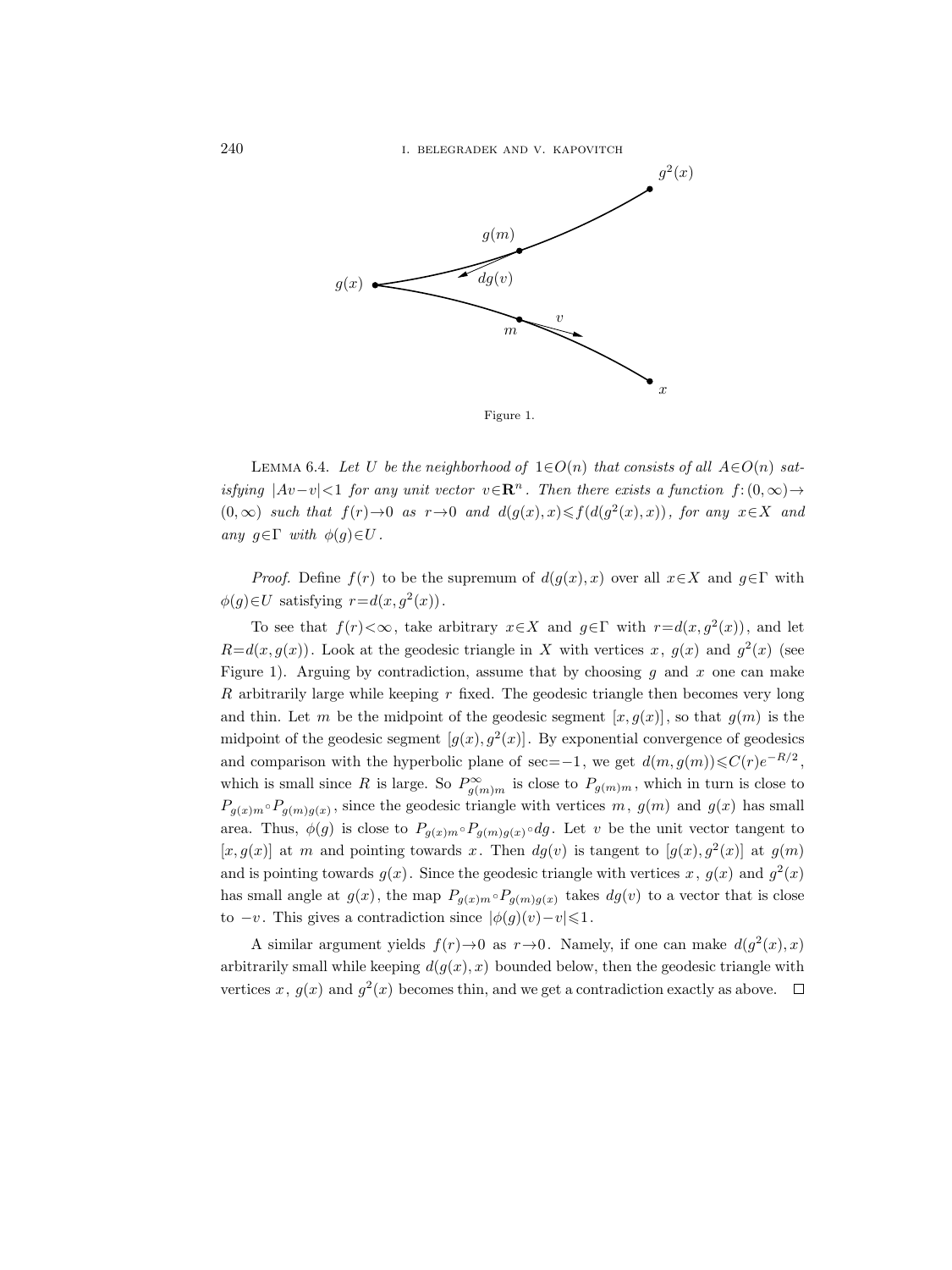PROPOSITION 6.5. Let  $r(a)$  be the constant of Corollary 6.2. Then there exists a positive  $s \leq r(a)$ , depending only on X, c and  $\Gamma$ , such that for any converging sequence  $(X, c(t_i), \Gamma) \rightarrow (X_{\infty}, p, G)$ , the normal injectivity radius of  $K(p)$  is  $\geq s$ .

*Proof.* By Corollary 6.2, it suffices to find a universal s such that  $K^s := K(p) \cap B_s(p)$ is connected. Let  $K_0^s$  be the component of  $K^s$  containing p.

By [6] Γ is finitely generated, hence, by Margulis' lemma [3], Γ contains a normal nilpotent subgroup  $\widetilde{\Gamma}$  of index  $i \leqslant i(a, n)$ . Therefore  $H = \overline{\phi(\Gamma)}$  is virtually nilpotent. Hence, its identity component  $H_0$  is abelian, since compact connected nilpotent Lie groups are abelian. Then  $\phi^{-1}(H_0)$  is a subgroup of finite index in  $\Gamma$ . Let

$$
\Gamma' = \widetilde{\Gamma} \cap \phi^{-1}(H_0).
$$

Clearly,  $[\Gamma:\Gamma'] = k = k(\phi)$  is also finite.

We first give a proof for the case  $\Gamma = \Gamma'$ . Arguing by contradiction, suppose that for any  $s > 0$  there exists a sequence  $(X, c(t_i), \Gamma) \to (X_\infty, p, G)$  and a point  $\gamma(p) \in K^s \backslash K_0^s$ with  $d(p, \gamma(p)) < s$ . By possibly making  $d(p, \gamma(p))$  smaller, we can choose  $\gamma(p)$  so that  $d(p, \gamma(p))$  is the distance from p to  $K^s \backslash K_0^s$ . By the first variation formula, the geodesic segment  $[p, \gamma(p)]$  is perpendicular to  $K_0^s$ . The next goal is to construct the square root of  $\gamma$  with no rotational part and displacement bounded by  $f(d(p, \gamma(p)))$ , where f is the function of Lemma 6.4.

Take  $\gamma_i \in \Gamma$  converging to  $\gamma$ . Since  $\Gamma$  is finitely generated, we can apply Lemma A.1 to find an (independent of i) finite set  $F \subset \Gamma$  such that each  $\gamma_i$  can be written as  $\gamma_i = g_i^2 f_i$ with  $f_i \in F$ . We can further write each  $g_i$  as the product  $g_i = x_i r_i$ , where  $x_i$  has a small rotational part and  $r_i$  is close to a rotation, namely we let  $r_i$  be an element of  $\Gamma$  that is close to  $\phi(g_i)$  and let  $x_i = g_i r_i^{-1}$ . Thus  $\gamma_i = (x_i r_i)^2 f_i$  and

$$
\gamma_i = x_i r_i x_i r_i f_i = x_i^2 [x_i^{-1} r_i] r_i^2 f_i.
$$

Applying Lemma A.2 to  $x_i^2[x_i^{-1}r_i]$  we see that  $\gamma_i$  can be written as  $(x_ih_i)^2f'_ir_i^2f_i$  with  $h_i \in [\Gamma, \Gamma]$  and  $f'_i \in F'$ . Since  $\phi(\Gamma)$  is abelian, we have  $\phi(h_i)=1$  and hence  $\phi(x_i h_i)=\phi(x_i)$ is small. Since F and  $F'$  are independent of i, each element of F and of  $F'$  is close to a rotation for large i. So  $f'_i r_i^2 f_i$  is close to a rotation and since both  $\phi(\gamma_i)$  and  $\phi(x_i h_i)$ are small,  $f_i' r_i^2 f_i$  subconverges to the identity. Thus,  $(x_i h_i)^2$  subconverges to  $\gamma$ , and we might as well assume that  $\gamma_i = (x_i h_i)^2$  in the beginning. By Lemma 6.4,

$$
d(c(t_i), x_i h_i(c(t_i))) \leq f(d(c(t_i), (x_i h_i)^2(c(t_i)))),
$$

where the right-hand side converges to  $f(d(p, \gamma(p)))$ . Hence  $x_i h_i$  subconverges to  $w \in K$ such that  $w^2 = \gamma$  and  $d(p, w(p)) \leq f(d(p, \gamma(p)))$ .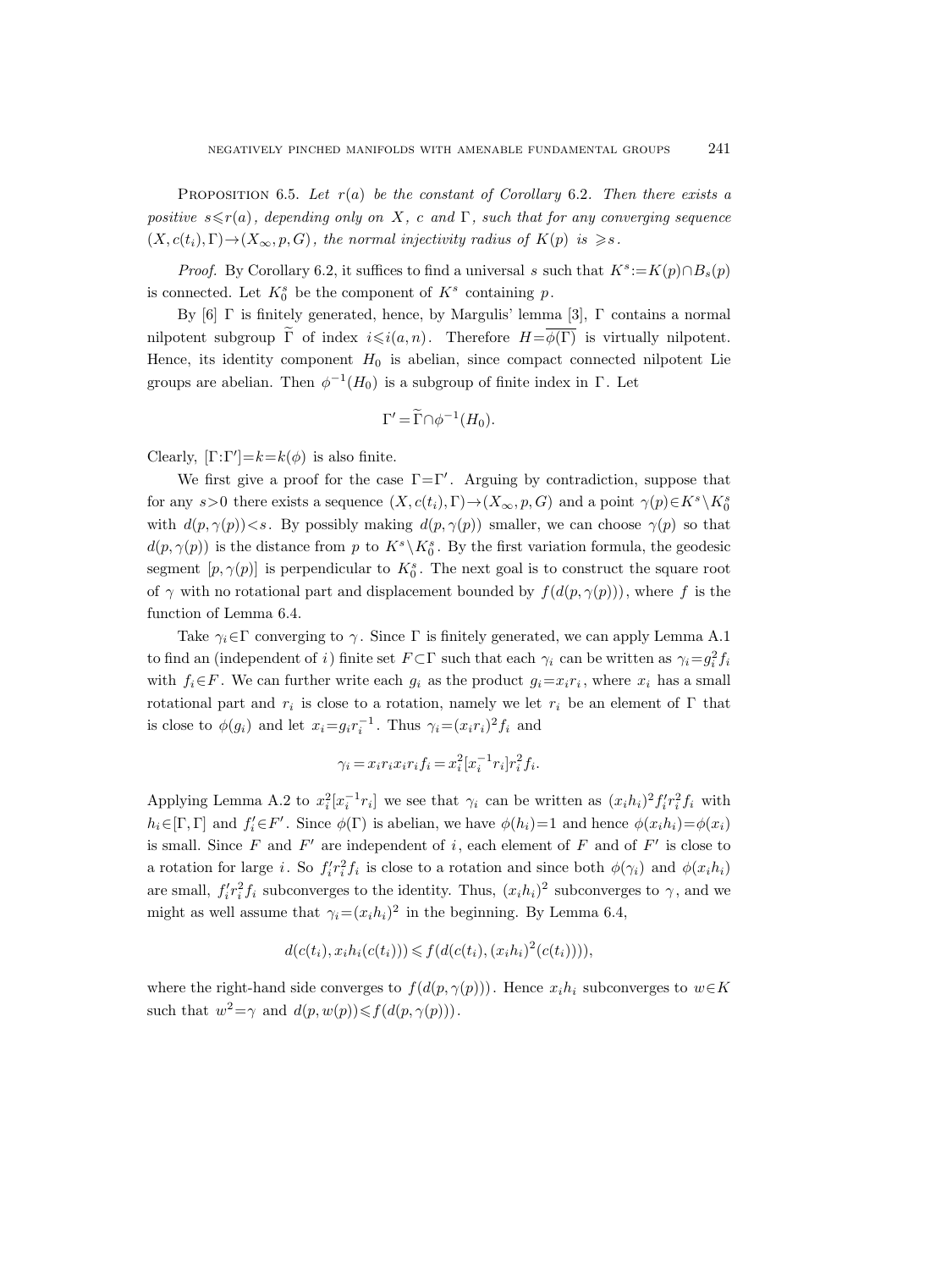Since w has no rotational part,  $P_{pw(p)}^{\infty} = dw_p$ . By assumption, s can be taken arbitrarily small, so we can assume that  $f(d(p, \gamma(p)))$  is small, in particular  $w(p) \in K^s$ . So  $P_{pw(p)}$  is close to  $dw_p$ . Hence, if v is the unit vector tangent to  $[p, w(p)]$  at p and pointing towards  $w(p)$ , then  $P_{pw(p)}(v)$  is close to  $dw_p(v)$ . Therefore,  $w(p)$  is close to the midpoint of  $[p, w^2(p)] = [p, \gamma(p)]$ . Since  $[p, \gamma(p)]$  is perpendicular to  $K_0^s$  and  $d(p, \gamma(p)) < r(a)$ , it is clear that  $w(p) \notin K_0^s$ . This contradicts the minimality of  $d(p, \gamma(p))$ and completes the proof in the case  $\Gamma = \Gamma'$ .

We now turn to the general case. Let  $G'$  be the subset of G that consists of limits of elements of Γ' under the convergence  $(X, c(t_i), \Gamma) \rightarrow (X_\infty, p, G)$ . It is straightforward to check that G' is a closed subgroup of G of index  $\leq k$ . Thus the limit of any converging subsequence of  $(X, c(t_i), \Gamma')$  has to be equal to  $(X_{\infty}, p, G')$ , therefore, in fact,  $(X, c(t_i), \Gamma')$  converges to  $(X_{\infty}, p, G')$ . Since the rotation homomorphism of G restricts to the rotation homomorphism of G', the translational part K' of G' is  $G' \cap K$ . In particular,  $|K:K'|\leqslant k$ , hence the identity components of K and K' coincide. Using the first part of the proof, we fix s such that  $K'(p) \cap B_s(p)$  is connected. Thus  $K'(p) \cap B_s(p) = K_0^s$ .

Now let  $\gamma(p) \in K^s \backslash K_0^s$  be such that  $d(p, \gamma(p))$  is the distance from p to  $K^s \backslash K_0^s$ . Then the geodesic segment  $[p, \gamma(p)]$  is perpendicular to  $K_0^s$  by the first variation formula. Arguing by contradiction, suppose that  $d(p, \gamma(p))$  can be arbitrarily small. Then, by the triangle inequality,  $\gamma^{j}(p)$  is close to p for  $j=1,\ldots,k$ . Also,  $\gamma^{k} \in K'$ , so in fact  $\gamma^{k}(p) \in K_{0}^{s}$ because  $K'(p) \cap B_s(p) = K_0^s$ .

On the other hand, since the  $\gamma^j$ 's have no rotational part, the argument used above to prove that  $w(p)$  is close to the midpoint of  $[p, w^2(p)]$  shows that the points  $\gamma^{j}(p)$ almost lie on a geodesic segment  $[p, \gamma^k(p)]$ . Then the segments  $[p, \gamma^k(p)]$  and  $[p, \gamma(p)]$ have almost the same direction, so  $[p, \gamma^k(p)]$  is almost perpendicular to  $K_0^s$ . Hence by Corollary 6.2, if  $d(p, \gamma(p))$  is small enough, then  $\gamma^k(p) \notin K_0^s$ , which is a contradiction.

Remark 6.6. Although it is not needed for the proof of Theorem 1.1, note that all possible limits of  $(X/\Gamma, \sigma(t_i))$  have the same dimension independent of the sequence  $t_i \rightarrow \infty$ . Consider all possible limits with fixed dim(K), and look at the space  $X_\infty/K$ . It has a lower bound on the injectivity radius for points near the projection  $\bar{p}$  of p, and hence  $vol(B(\bar{p}, 1))\geq c>0$  in all such spaces, where c is independent of the converging sequence. By Proposition 5.2, the isotropy group  $G_p$  is the same for all possible limits and, moreover, the  $G_p$ -actions on  $T_pX_\infty$  are all equivalent. Also, by Lemma A.3, the identity component  $G_p^{\rm id}$  of  $G_p$  commutes with the identity component of K, hence  $G_p^{\rm id}$ fixes pointwise the component of  $K(p)$  containing p. Thus the  $G_p^{\rm id}$ -actions on  $T_{\bar{p}}X_{\infty}/K$ are all equivalent. This implies that a unit ball in  $X_{\infty}/G$  has volume  $>c' > 0$  with  $c'$ only depending on  $\dim(K)$ . Hence all limits of the same dimension form a closed subset among all limits; therefore, the space of all limits is the union of these closed sets. On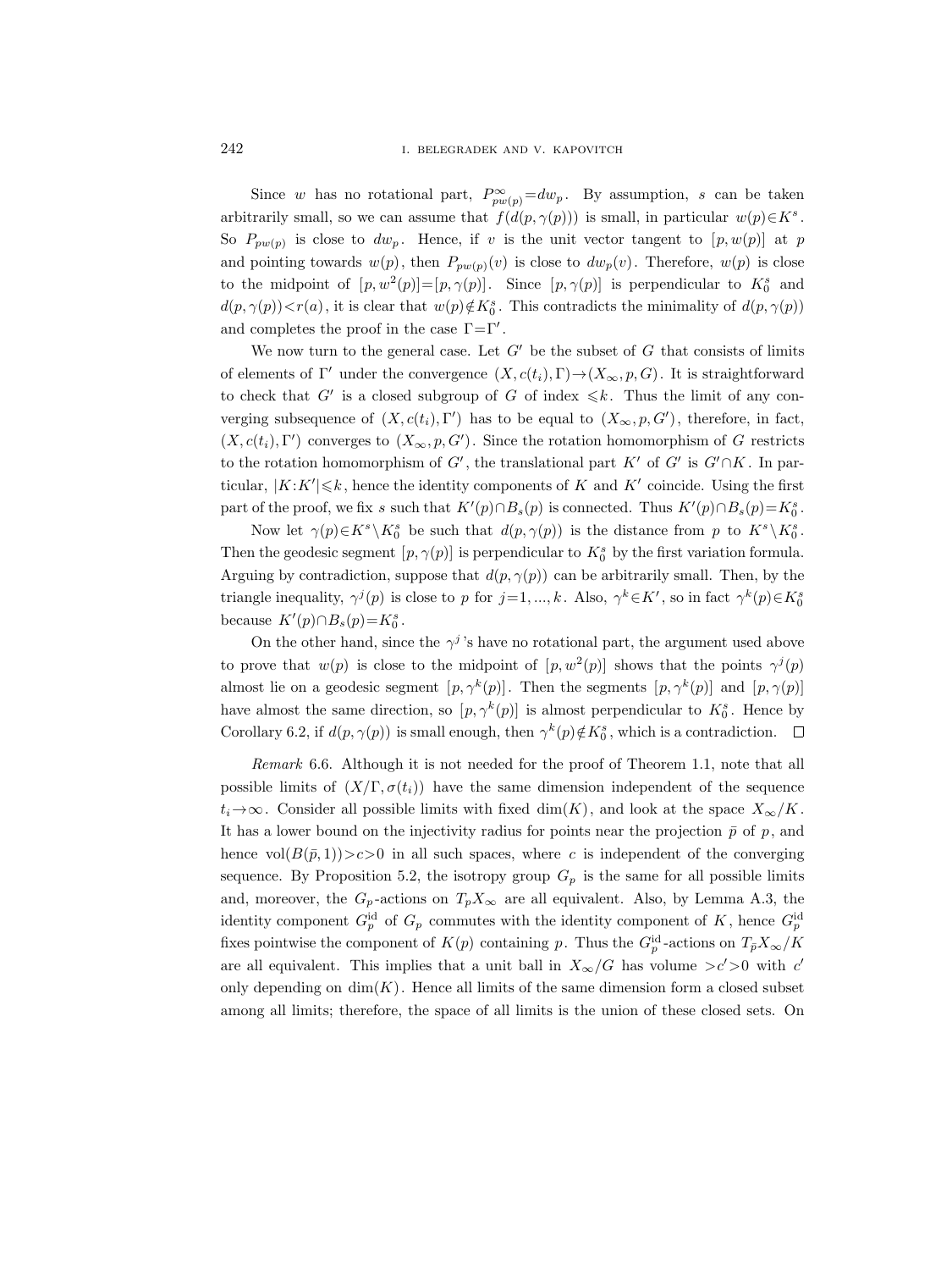the other hand, the space of all limits is connected by Lemma 6.7 below, thus all the limits have the same dimension.

LEMMA 6.7. If  $\gamma: [0, \infty) \to Z$  is a continuous precompact curve in a metric space Z, then the space  $\text{Lim}(\gamma)$  of all possible subsequential limits  $\lim_{t_i \to \infty} \gamma(t_i)$  is connected.

*Proof.* If  $\text{Lim}(\gamma)$  is not connected, then we can write it as a disjoint union of closed (and hence compact) sets  $\text{Lim}(\gamma) = A \sqcup B$ . Then  $U_{\varepsilon}(A) \cap U_{\varepsilon}(B) = \varnothing$  for some  $\varepsilon > 0$ , where  $U_{\varepsilon}(S)$  denotes the  $\varepsilon$ -neighborhood of S. Let  $\gamma(t_i) \rightarrow a \in A$  and  $\gamma(t'_i) \rightarrow b \in B$ . Arguing by contradiction, we see that the curve  $\gamma|_{[t_i,t'_i]}$  lies in  $U_{\varepsilon}(\text{Lim}(\gamma))=U_{\varepsilon}(A)\cup U_{\varepsilon}(B)$  for all large *i*. Clearly,  $\gamma(t_i) \in U_{\varepsilon}(A)$  and  $\gamma(t'_i) \in U_{\varepsilon}(B)$  for all large *i*, which contradicts  $U_{\varepsilon}(A) \cap U_{\varepsilon}(B) = \varnothing$ .  $\Box$ 

## 7. Product structure at infinity

In the next two sections we apply the critical point theory for distance functions to show the following result.

THEOREM 7.1. For each large t, the horosphere quotient  $H_t/\Gamma$  is diffeomorphic to the normal bundle of an orbit of an N-structure on  $H_t/\Gamma$ .

*Proof.* Let  $\sigma(t)$  be the projection of  $c(t)$  to  $X/\Gamma$ . Given a converging sequence  $(X, c(t_i), \Gamma) \rightarrow (X_{\infty}, p, G)$ , the sequence of pointed Riemannian manifolds  $(X/\Gamma, \sigma(t_i))$ converges in pointed Gromov–Hausdorff topology to a pointed Alexandrov space  $(Y, q):=$  $(X_\infty/G, q)$  with curvature bounded below by  $-a^2$ .

The identity component  $K_{\rm id}$  of K is normal in K, hence its p-orbit  $K_{\rm id}(p)$  is invariant under the action of  $G_p$ . Let  $r \ll s$  be a positive constant to be determined later, where s comes from Proposition 6.5. The 3r-tubular neighborhood of  $K_{\text{id}}(p)$ is also  $G_p$ -invariant, so the ball  $B_{3r}(q)$  is isometric to the G-quotient of this tubular neighborhood. By Proposition 6.5, any  $x \in B_{3r}(q)$  can be joined to q by a unique shortest geodesic segment  $[q, x] \subset B_{3r}(q)$ .

Recall that in general a distance function  $d(\cdot, q)$  on an Alexandrov space is called regular at the point  $x$  if there exists a segment emanating from  $x$  that forms an angle  $>\pi/2$  with any shortest segment joining x to q.

In our case, the function  $d(\cdot, q)$  is regular at any  $x \in B_{3r}(q) \setminus \{q\}.$ 

Let  $w(a)$ >1 be a constant depending only on a that will be specified later. By angle comparison, the function  $d(\cdot, \sigma(t))$  on

$$
A_r(\sigma(t)) = \{ x \in B_s(\sigma(t)) : d(x, \sigma(t)) \in [r/w(a), w(a)r] \}
$$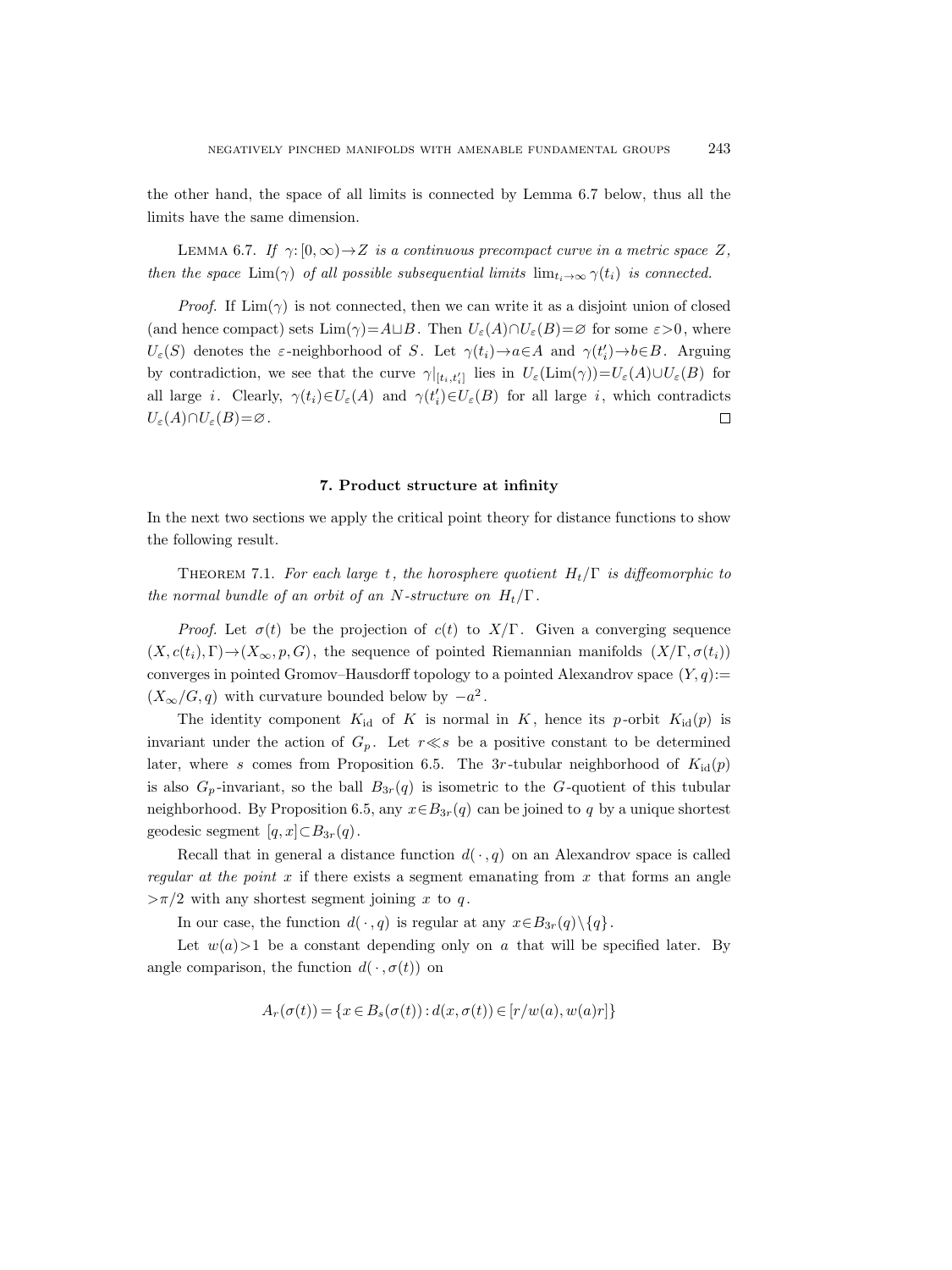is regular provided the Gromov–Hausdorff distance between  $B_s(q)$  and  $B_s(\sigma(t))$  is  $\ll r/w(a)$ . Because the family  $\{B_s(\sigma(t))\}$  is precompact in the Gromov–Hausdorff topology, Proposition 6.5 implies that the function  $d(\cdot, q)$  is regular on  $A_r(\sigma(t))$  for all  $t \geq t_0$ with sufficiently large  $t_0$ .

We denote by  $H_t$  the horosphere centered at  $c(\infty)$  that contains  $c(t)$ . Since the second fundamental form of  $H_t$  is bounded in terms of  $a$ , any short segment joining nearby points of  $H_t/\Gamma$  is almost tangent to  $H_t/\Gamma$ . Hence, by taking r sufficiently small, we can assume that for all  $t\geq t_0$  and all  $x\in A_r(\sigma(t))$  there exists a unit vector  $\lambda \in T_x(H_t/\Gamma)$  that forms an angle  $\alpha_{\lambda,[x,\sigma(t)]} \in \left[\frac{2}{3}\pi,\pi\right]$  with any shortest segment  $[x,\sigma(t)]$ . By the first variation formula, the derivative of  $d(\cdot, q)$  in the direction of  $\lambda$  equals the minimum of  $-\cos \alpha_{\lambda,[x,\sigma(t)]}$ , over all shortest segments  $[x,\sigma(t)]$ , and by above it lies in  $\left[\frac{1}{2},1\right]$ .

The distance function on  $X/\Gamma$  need not be smooth, and for what follows it is convenient to replace  $d(\cdot, \sigma(t))$  by its average over a small ball  $B_{\delta}(\sigma(t))$  as follows. Given  $\delta \ll r$ , define  $f: X/\Gamma \rightarrow \mathbf{R}$  by

$$
f(x) = \frac{1}{\text{vol}B_{\delta}(\sigma(t))} \int_{B_{\delta}(\sigma(t))} d(x, y) dy,
$$

where  $x \in H_t/\Gamma$  (i.e.  $t = b(x)$ ). Now, f is a  $C^1$  1-Lipschitz function with

$$
|f(x) - d(x, \sigma(t))| \leq \delta
$$

for any  $x \in A_r(\sigma(t))$ . Observe that, for any  $\eta \in T_x(X/\Gamma)$ ,

$$
df_x(\eta) = \frac{1}{\text{vol}B_\delta(\sigma(t))} \int_{B_\delta(\sigma(t))} (-\cos \alpha_{\eta,[x,y]}) \, dy. \tag{7.2}
$$

Also note that, since  $\delta \ll r$  and sec(X/Γ) $\geqslant -a^2$ , for all large t, if  $x \in A_r(\sigma(t))$  and  $y\in B_\delta(\sigma(t))$ , then there is a point z such that  $d(z, x) \approx d(x, y)$  and  $d(z, y) \approx 2d(x, y)$ . Therefore, the angle corresponding to  $x$  in the comparison triangle in the space of sec≡−a<sup>2</sup> is almost  $\pi$ . By Toponogov comparison, the angle at x in any geodesic triangle  $\triangle xyz$  is almost  $\pi$ . By (7.2), this implies that if  $\eta$  is a direction of any shortest segment connecting x to z, then  $df_x(\eta) \in \left[\frac{1}{2}, 1\right]$  provided  $\delta$  is small enough.

By gluing  $\lambda$ 's via a partition of unity, we obtain a  $C^1$  unit vector field  $\Lambda$  that is tangent to  $H_t/\Gamma$  and defined for all  $t \geq t_0$  and  $x \in A_r(\sigma(t))$ , and such that  $df_x(\Lambda) \in \left[\frac{1}{4}, 1\right]$ if  $\delta$  is sufficiently small. Then,  $S_r = \{x \in X/\Gamma : f(x) = r\}$  is a properly embedded  $C^1$ hypersurface in  $X/\Gamma$  that is transverse to  $\Lambda$ . Also, the compact submanifold  $S_t(t)$ :  $S_r \cap H_t/\Gamma$  is δ-close to the metric r-sphere in  $H_t/\Gamma$  centered at  $\sigma(t)$ . Furthermore,  $A(r,t) := A_r(\sigma(t)) \cap H_t/\Gamma$  is  $C^1$ -diffeomorphic to the product  $S_r(t) \times [r/w(a), w(a)r]$ .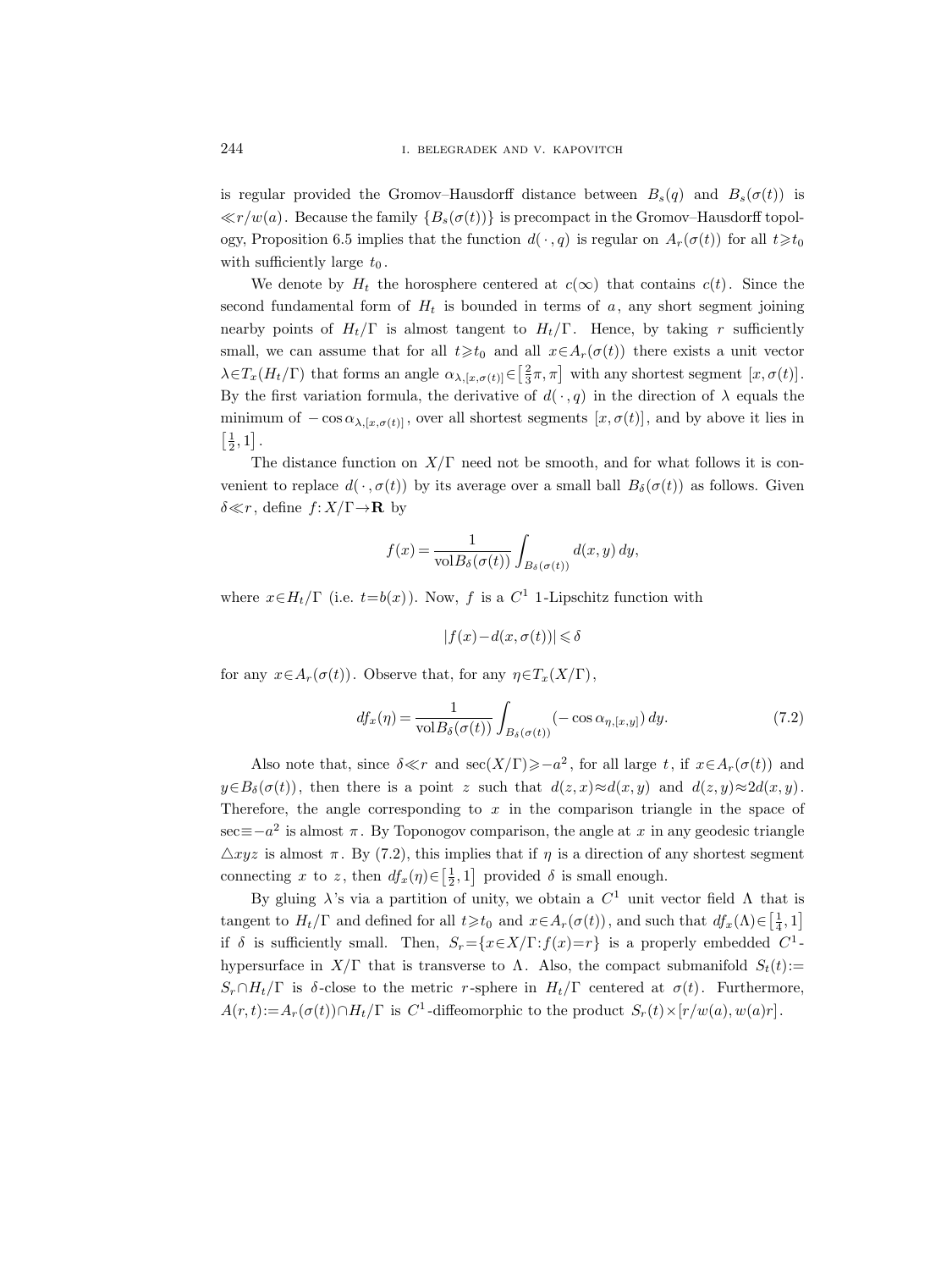Here we are only interested in the part of  $X/\Gamma$  with  $t \geq t_0$ . There, the Busemann function  $X/\Gamma \rightarrow \mathbf{R}$  restricts to a  $C^1$ -submersion  $S_r \rightarrow [t_0, \infty)$ , because otherwise at some point the tangent spaces of  $S_r$  and  $H_t/\Gamma$  coincide by dimension reasons, so that  $S_r$ cannot be transverse to  $\Lambda \in T(H_t/\Gamma)$ . By construction, the submersion is proper, hence it is a  $C^1$ -fiber bundle, which is  $C^1$ -trivial by the covering homotopy theorem. The trivialization defines a  $C^1$ -isotopy  $F: S_r(t_0) \times [t_0, \infty) \to X/\Gamma$  such that  $S_r(t_0) \times \{t\}$  is mapped onto  $S_r(t)$ .

We push this isotopy along the Busemann flow back into  $H_{t_0}/\Gamma$  by setting

$$
G(t,x) = b_{t_0-t}(F(x,t))
$$

for any  $t \geq t_0$  and  $x \in S_r(t_0)$ , to get the  $C^1$ -isotopy  $G: S_r(t_0) \times [t_0, \infty) \to H_{t_0}/\Gamma$ .

The Busemann flow induces a  $C^1$ -diffeomorphism  $H_t/\Gamma \rightarrow H_{t_0}/\Gamma$ , so around each submanifold  $b_{t_0-t}(S_r(t))$  there is a "tubular neighborhood"  $b_{t_0-t}(A(r,t))$ .

By the exponential convergence of geodesics, one can choose  $w(a)$  in the definition of  $A_r(\sigma(t))$  so that, for any  $t \geq t_0$ , there exists  $t' \geq t+1$  such that  $b_{t_0-t'}(S_r(t'))$  is contained in  $b_{t_0-t}(A(r,t))$  and is disjoint from  $b_{t_0-t}(S_r(t))$ . By the following elementary lemma, the region between  $b_{t_0-t}(S_r(t))$  and  $b_{t_0-t'}(S_r(t'))$  is  $C^1$ -diffeomorphic to  $S_r(t)\times[0,1]$ .

LEMMA 7.3. Let M be a closed smooth manifold and  $F_t: M \to M \times \mathbf{R}$  be a  $C^1$ . isotopy with  $F_0(M)=M\times\{0\}$ . If  $F_0(M)$  and  $F_s(M)$  are disjoint for some s, then the region between  $F_0(M)$  and  $F_s(M)$  is diffeomorphic to  $M \times [0, 1]$ .

*Proof.* By the isotopy extension theorem [12, p. 293], we can extend the isotopy  $F_t$ to an ambient  $C^1$ -isotopy which is the identity outside a compact subset of  $M \times \mathbf{R}$ . Assume, without loss of generality, that  $s<0$ , and then take  $n>0$  so large that the isotopy is the identity on  $M \times \{n\}$ . Then, by restricting the ambient isotopy to the region between  $M \times \{n\}$  and  $M \times \{0\}$ , we get a diffeomorphism of the region between  $M \times \{n\}$  and  $M \times \{0\}$  onto the region between  $M \times \{n\}$  and  $F_s(M)$ . The former region is the product, so is the latter. But the latter region is diffeomorphic to the region between  $M \times \{0\}$  and  $F_s(M)$ , because the region between  $M \times \{n\}$  and  $M \times \{0\}$  is  $M \times [0, 1]$ .

By gluing a countable number of such diffeomorphisms together we conclude that, for all sufficiently large  $t$ ,

$$
(H_t/\Gamma)\backslash U(r,t) \text{ is } C^1\text{-diffeomorphic to } [t,\infty)\times S_r(t),\tag{7.4}
$$

where  $U(r,t) = \{x \in H_t/\Gamma : f(x) < r\}.$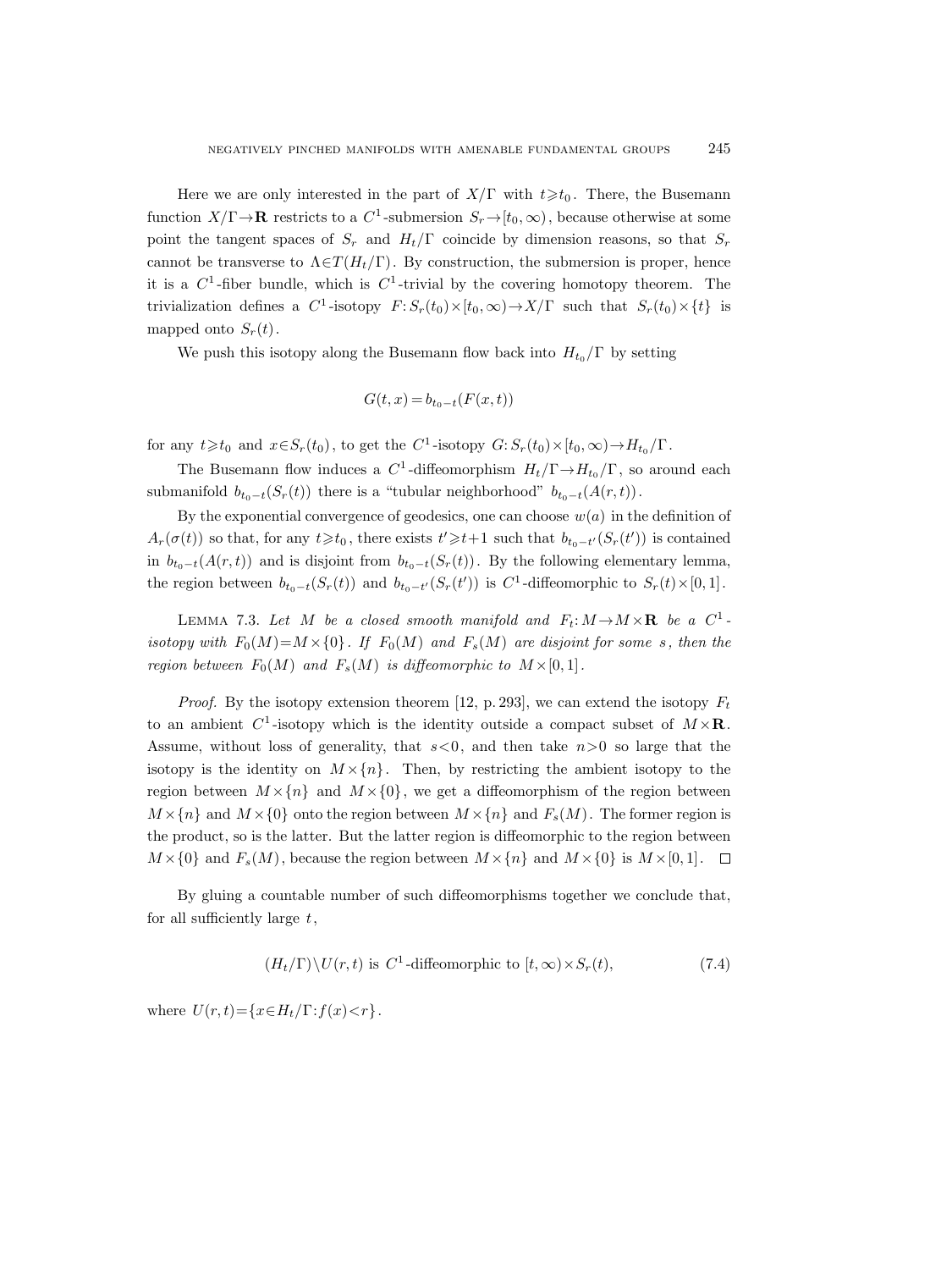246 **i.** belegradek and v. kapovitch

#### 8. Tubular neighborhood of an orbit

It remains to understand the topology of  $U(r, t)$ , and we do so for large enough t and small enough  $r$ . The proof involves the collapsing theory developed in [14] and the geometry of Alexandrov spaces (for which we refer to [9] and Appendix D).

Let us look at a converging sequence  $(H_{t_i}/\Gamma, \sigma(t_i)) \rightarrow (H, q)$ . First, we replace the metric on  $H_{t_i}/\Gamma$  with an invariant Riemannian metric which is  $\varepsilon_i$  close to  $H_{t_i}/\Gamma$  in C<sup>1</sup>-topology and is  $A(\varepsilon_i)$ -regular [37], [14], [28], where  $\varepsilon_i \to 0$  as  $i \to \infty$ . Also, the spaces  $H_{t_i}/\Gamma$  with the new metrics have uniform curvature bound  $|\sec|\leqslant C'$  [37] that depends only on the original curvature bound of  $H_{t_i}/\Gamma$ . The collapsing theory [14] yields, for each i, the following commutative diagram given by the invariant metric  $h_i$  on  $H_{t_i}/\Gamma$ :



Here  $B_i$  is the ball  $B(\sigma(t_i), 1)$  in the metric  $h_i$ , and  $FB_i$  is the frame bundle of  $B_i$ . The vertical arrows are quotient maps under isometric  $O(n)$ -actions and  $\eta_i$  is a Riemannian submersion given by the N-structure on  $FB_i$ . Clearly the induced map  $\bar{\eta}_i$  is a submetry (see Appendix D for background on submetries). By Lemma D.3, the Toponogov comparison with curv $\geq -C'$  holds for any triangle with vertices in  $B(\bar{\eta}_i(\sigma(t_i)), \frac{1}{4})$  for all large i.

Since we will only be interested in the geometry of  $X_i$  inside the  $\frac{1}{8}$ -neighborhood of  $\bar{\eta}_i(\sigma(t_i))$ , we will treat the  $X_i$ 's as Alexandrov spaces.

Note that  $X_i \xrightarrow{G-H} \overline{X} = B(q, 1)$  and dim  $X_i = \dim \overline{X}$  for all large *i*. We claim that there exists an  $R>0$  and a sequence  $q_i \in X_i$  converging to q such that  $d(\cdot, q_i)$  has no critical points in  $B(q_i, R)$  for all large i. Consider two cases depending on whether q lies on the boundary of the Alexandrov space  $\overline{X}$ .

*Case* 1. Suppose  $q \notin \partial \overline{X}$ . Since  $\overline{X}$  has curv≥–*C'* in comparison sense, by [21], there exists a strictly concave function u on a  $B(q, R)$ , for some  $R \ll 1$ , such that it has a maximum at  $q$ , and the superlevel sets are compact. By possibly making  $R$  smaller, we can assume that  $R < d(q, \partial \overline{X})$ . This function is constructed by taking averages and minima of distance functions. Therefore, it naturally lifts to a function  $u_i$  on  $X_i$  such that  $u_i$  converges uniformly to u. By [21, Lemma 4.2], the lifts  $u_i$  are strictly concave on  $B(\bar{\eta}_i(\sigma(t_i)), R/2)$  for all large *i*. Let  $q_i$  be the point of maximum of  $u_i$ . By uniqueness of the maximum,  $q_i \rightarrow q$  as  $i \rightarrow \infty$ . By Lemma D.1,  $d(\cdot, q_i)$  has no critical points in  $B(q_i, R/3)$  for all large i.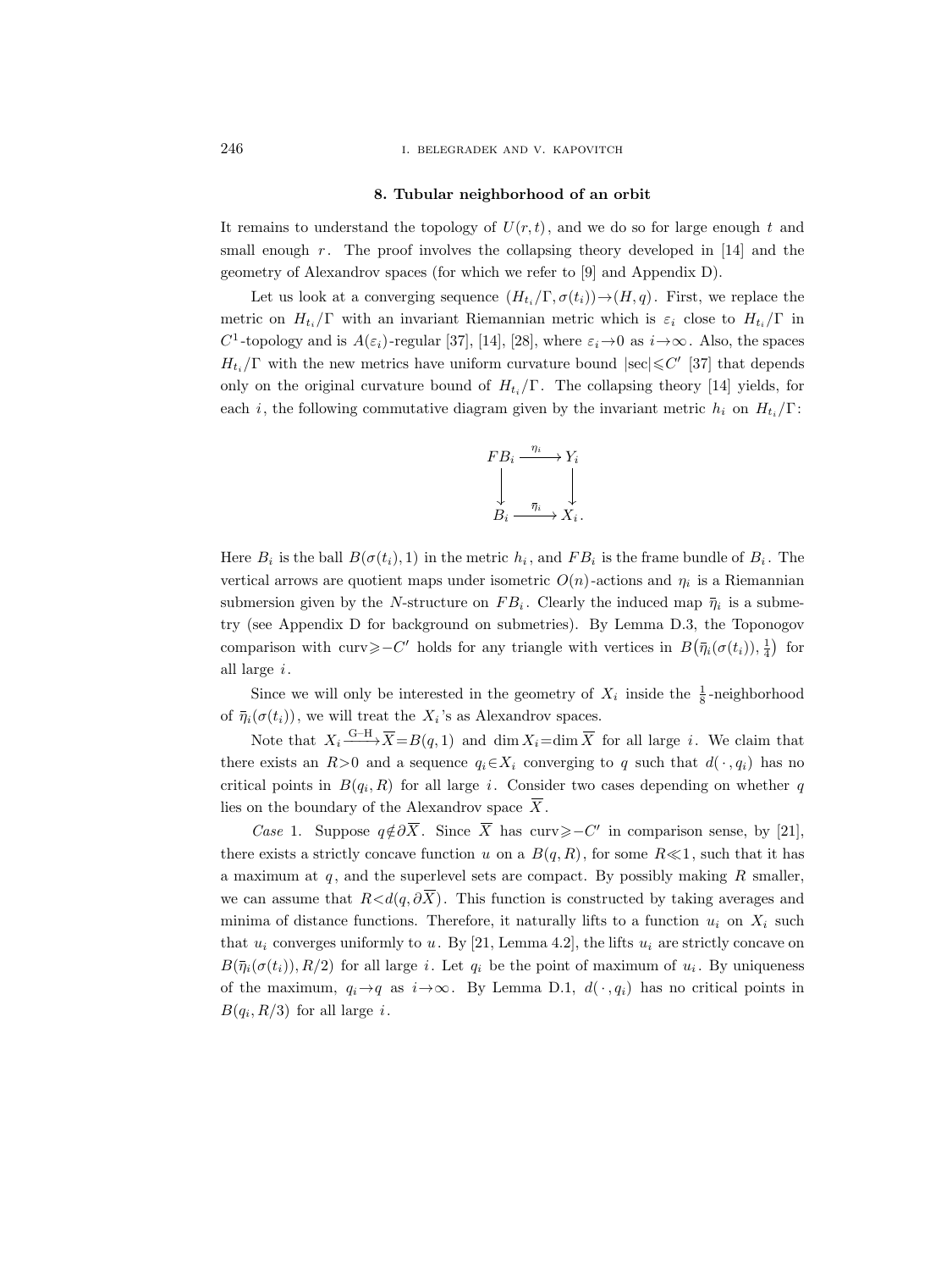Case 2. Suppose now that  $q \in \partial \overline{X}$ . Denote by  $D\overline{X}$  and  $DX_i$  the doubles of  $\overline{X}$  and  $X_i$  along the boundary and let  $\iota$  be the canonical involution. By [30], the doubles are also Alexandrov spaces with curv $\geq -C'$ . It is clear that  $DX_i \xrightarrow{G-H} D\overline{X}$ . By construction, we can choose u and  $u_i$  to be *ι*-invariant. As before, let  $q_i$  be the point of maximum of  $u_i$ . Since  $u_i(q_i) = u_i(\iota(q_i))$ , by uniqueness of maxima of strictly concave functions, we see that  $q_i$  must lie on  $\partial X_i$ . Again by Lemma D.1,  $d(\cdot, q_i)$  has no critical points in  $B(q_i, R/3)$  in  $DX_i$  for all large i, and hence the same is true for  $d(\cdot, q_i)$  in  $B(q_i, R/3)$ .

This immediately implies that the distance function  $d(\cdot, O_i)$  to the orbit  $O_i$  over  $q_i$ has no critical points in the  $R/3$ -neighborhood  $U_{R/3}(O_i)$  of  $O_i$  for all large i. Indeed, let  $x \in U_{R/3}(O_i) \backslash O_i$  and let  $\gamma(t)$  be a geodesic starting at  $\bar{\eta}_i(x)$  such that  $\frac{d}{dt}d(\gamma(\cdot), q_i)'|_{t=0} >$ 0. Since  $\bar{\eta}_i$ :  $(H(t_i)/\Gamma, h_i) \to X_i$  is a submetry, there exists a horizontal lift  $\tilde{\gamma}$  of  $\gamma$  starting at x. Then  $d(\tilde{\gamma}(t), O_i) = d(\gamma(t), q_i)$ , and hence  $d(\tilde{\gamma}(t), O_i)'|_{t=0} = d(\gamma(t), q_i)'|_{t=0} > 0$ .

Therefore  $U_r(O_i)$  is diffeomorphic to the total space of the normal bundle to  $O_i$  in  $H_{t_i}/\Gamma$  for any  $r \le R/3$ . Since  $O_i$  is Hausdorff close to  $\sigma(t_i)$ , the same is true for  $U(r, t_i)$ .

Combining this with (7.4), we conclude that  $H_{t_i}/\Gamma$  is diffeomorphic to the total space of the normal bundle to  $O_i$  in  $H_{t_i}/\Gamma$  for all sufficiently large i. Finally, since the above proof works for any sequence  $t_i \rightarrow \infty$ , arguing by contradiction we conclude that  $H_t/\Gamma$  is diffeomorphic to the normal bundle of an orbit of an N-structure for all sufficiently large t. This completes the proof of Theorem 7.1.  $\Box$ 

Remark 8.1. The reader may be wondering why we work with the Alexandrov spaces  $X_i$  instead of the Riemannian manifolds  $Y_i$ . This is because the curvature of  $Y_i$  may tend to  $\pm\infty$  as  $i\rightarrow\infty$ , which makes it hard to control the geometry of the  $Y_i$ 's. If instead of  $\varepsilon_i \to 0$ , we take  $\varepsilon_i$  equal to a small positive constant  $\varepsilon$ , then  $|\sec(Y_i)| \leq C(\varepsilon)$ ; but then it may happen that the injectivity radius of the Gromov–Hausdorff limit of the  $Y_i$ 's is  $\ll \varepsilon$ , so we cannot translate the lower bound on the injectivity radius from  $Y_i$  to  $H_{t_i}/\Gamma$ .

Remark 8.2. By Theorem 7.1, each orbit  $O_{q_i}$  as above is homotopy equivalent to  $X/\Gamma$ . Thus all the  $O_{q_i}$ 's are homotopy equivalent, hence they are all affinely diffeomorphic (see e.g. [39, Theorem 2]).

#### 9. The normal bundle is flat

THEOREM 9.1. For each large t, the horosphere quotient  $H_t/\Gamma$  admits an Nstructure that has an orbit  $O_t$  such that the normal bundle to  $O_t$  is a flat Euclidean vector bundle with total space diffeomorphic to  $H_t/\Gamma$ .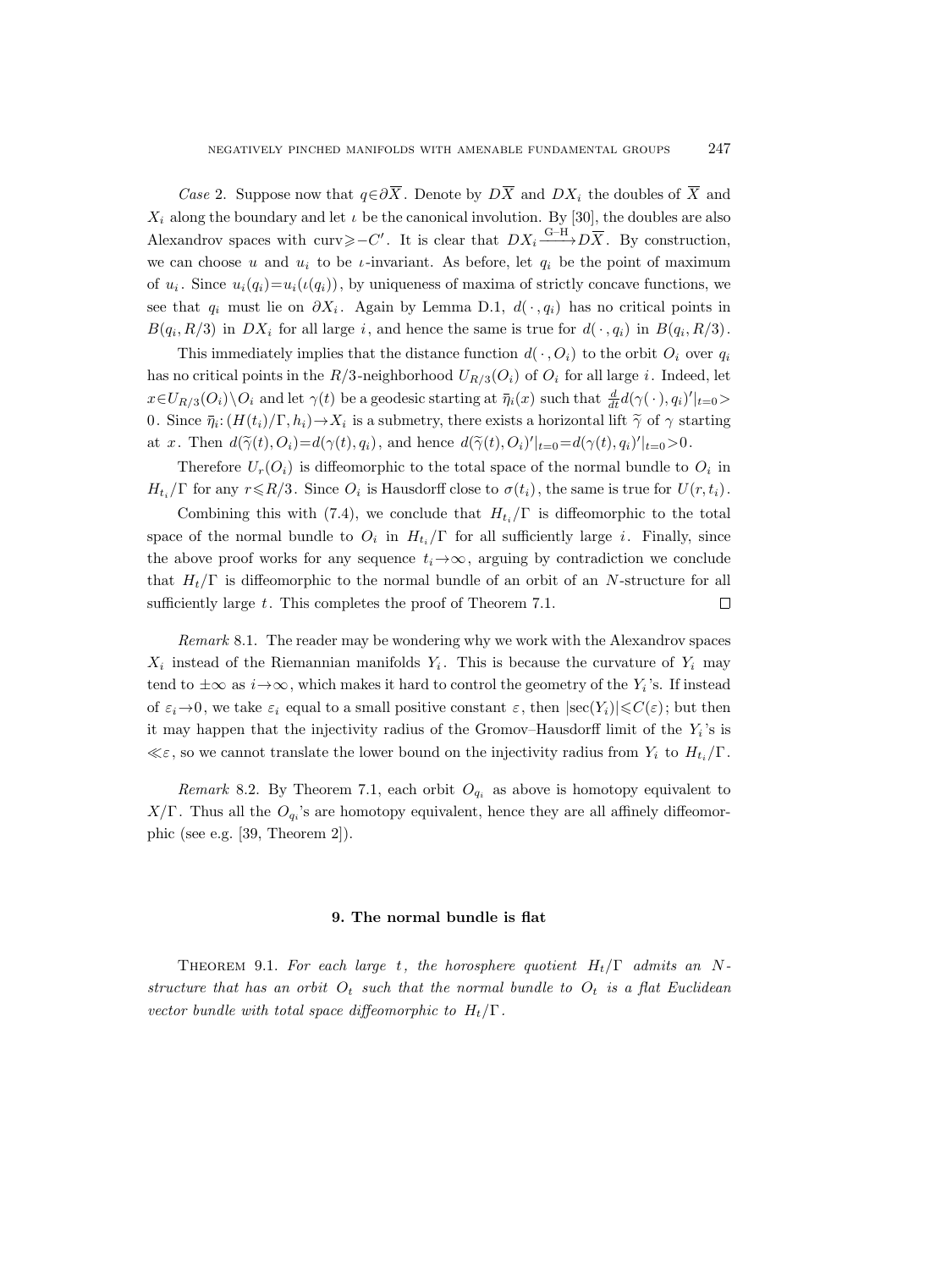Arguing by contradiction, it suffices to prove the theorem for any sequence  $t_i \rightarrow$  $\infty$  such that  $H_{t_i}/\Gamma$  converges in pointed Gromov–Hausdorff topology. We fix such a sequence and assume for the rest of the proof that  $t$  belongs to the sequence.

We denote by  $g_t$  the  $C^1$ -Riemannian metric on the horosphere quotient  $H_t/\Gamma$  induced by the ambient metric  $(M, g)$ . Fix a small positive  $\varepsilon > 0$  to be determined later; this constant will only depend on  $(M, g)$ . By Theorem 7.1, [14] and [28], for all large t there exists an N-structure on  $H_t/\Gamma$  with an orbit  $O_t$  such that the normal bundle to  $O_t$  is diffeomorphic to  $H_t/\Gamma$ . Also all orbits of the N-structure have diameter  $\lt \varepsilon$ with respect to an invariant metric  $h_t$  that is  $\varepsilon$ -close to  $g_t$  in uniform  $C^1$ -topology, i.e.  $|g_t-h_t|<\varepsilon$  and  $|\nabla_{g_t}-\nabla_{h_t}|<\varepsilon$ . It remains to show that for all large t, the normal bundle to  $O_t$  in  $H_t/\Gamma$  is flat Euclidean. The proof breaks into two independent parts.

In §9.1 we find a stratum  $F_t$  of the N-structure on  $H_t/\Gamma$  such that  $F_t$  is an  $h_t$ totally-geodesic closed submanifold that contains  $O_t$  with flat normal bundle. This uses only general properties of N-structures.

In §9.2 we show that the restriction to  $O_t$  of the normal bundle of  $F_t$  in  $H_t/\Gamma$  is flat, for all large t. This uses the flat connection of §4 and the fact that  $O_t \rightarrow H_t/\Gamma$  is a homotopy equivalence.

## 9.1. The normal bundle in a stratum is flat

Throughout §9.1 we suppress the index t, writing O in place of  $O_t$ , etc. Let V be the tubular neighborhood of  $O$  that is sufficiently small so that all orbits in  $V$  have dimension  $\geq \dim(O)$ . Let  $\widetilde{O}$  and  $\widetilde{V}$  be their universal covers. According to [14, pp. 364–365], the group Iso( $\tilde{V}$ ) contains a connected (but not necessarily simply-connected) nilpotent subgroup N that stabilizes  $\tilde{O}$ , acts transitively on  $\tilde{O}$ , and also  $\Lambda = N \cap \pi_1(V)$  is a finite index subgroup of  $\pi_1(V)$  and is a lattice in N. The following lemma is implicit in [14].

LEMMA 9.2. The subgroup H of Iso( $\tilde{V}$ ) generated by N and  $\pi_1(V)$  is closed, N is the identity component in  $H$ , and the index of  $N$  in  $H$  is finite.

*Proof.* A is a cocompact discrete subgroup of N and also of its closure  $\overline{N}$  in Iso( $\tilde{V}$ ). Since  $\dim(N)$  and  $\dim(\overline{N})$  are both equal to the cohomological dimension of  $\Lambda$ , we get  $N = \overline{N}$ . Now let  $\Lambda_0$  be a maximal finite index normal subgroup of  $\pi_1(\tilde{V})$  that is contained in  $\Lambda$ . If  $\gamma \in \pi_1(V)$ , then  $N \cap \gamma N \gamma^{-1}$  contains  $\Lambda_0$  as a cocompact discrete subgroup, thus, as before,  $\dim(N)$  and  $\dim(N \cap \gamma N \gamma^{-1})$  are both equal to the cohomological dimension of  $\Lambda_0$ , so  $N = N \cap \gamma N \gamma^{-1}$ , and N is normalized by  $\pi_1(V)$ . Thus N is normal in H, and  $\Lambda = \Lambda_0$ . Since N is connected, it remains to show that  $|H:N|$  is finite. Since N and  $\pi_1(V)$  generate H, the finite subgroup  $\pi_1(V)/\Lambda$  of  $H/N$  generates  $H/N$ , hence  $\pi_1(V)/\Lambda = H/N$ .  $\Box$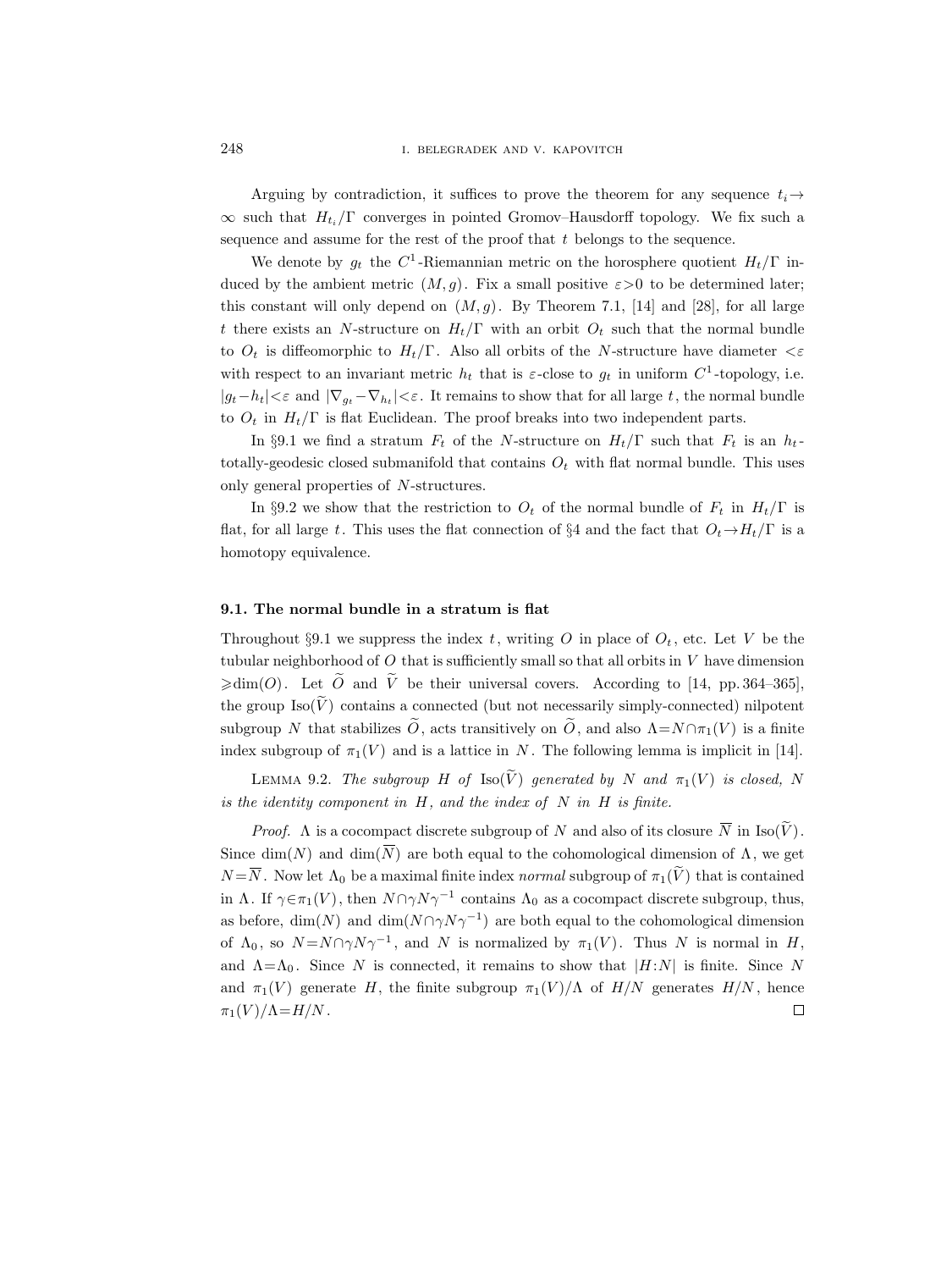Let I be the intersection of the isotropy subgroups of H of the points of  $\widetilde{O}$ . Since  $\tilde{O}$  is H-invariant, I is normal in H. The fixed point set of I is a totally geodesic submanifold  $\tilde{F}$  of  $\tilde{V}$ . The H-action on  $\tilde{F}$  descends to an  $H/I$ -action on  $\tilde{F}$ . Since  $\pi_1(V)$  is torsion free and discrete,  $\pi_1(V) \cap I$  is trivial, and we identify  $\pi_1(V)$  with its image in  $H/I$ . Denote the projection of  $\widetilde{F}$  into V by F.

LEMMA 9.3. The normal bundle to  $O$  in  $F$  is flat.

*Proof.* The group N acts transitively on  $\widetilde{O}$ , so all isotropy subgroups for the Naction on  $\widetilde{O}$  are conjugate. Since they are also compact, they lie in the center of N [20]; in particular, all the isotropy subgroups are equal, and hence each of them is equal to I∩N. In particular,  $N/(I\cap N)$  acts freely and transitively on  $\tilde{O}$ . Since  $\tilde{O}$  is simplyconnected, so is  $N/(I\cap N)$ . Thus,  $I\cap N$  is the maximal compact subgroup of N; hence, by Lemma A.3,  $I \cap N$  is a torus, which we denote by T. The torus is the identity component of the compact group I, because  $|I:I\cap N|\leq H:N|<\infty$ . Since  $N/T$  acts freely and transitively on  $\tilde{O}$ , we can choose a trivialization of  $\nu$ , the normal bundle of F in  $\tilde{V}$  that is invariant under the left translations by N/T. Namely, let  $e\in\tilde{O}$  be the point corresponding to  $1 \in N/T$  under the diffeomorphism  $N/T \cong \widetilde{O}$ . Fix an isomorphism  $\phi: \nu_e \to \{e\} \times \mathbf{R}^k$ , and then extend it to the N/T-left-invariant isomorphism  $\nu \cong \widetilde{O} \times \mathbf{R}^k$ . Now, take  $\gamma \in \pi_1(V)$  and  $x \in \widetilde{O}$ . Using the above trivialization we define the *rotational* part of  $\gamma$  as the automorphism of  $\{e\}\times\mathbf{R}^k$  given by

$$
\phi\!\circ\! dL_{\gamma(x)^{-1}}\!\circ\! d\gamma\!\circ\! dL_x\!\circ\! \phi^{-1},
$$

where  $dL_x$  is the differential of the left translation by  $x \in N/T$ . Since O is an infranilmanifold,  $\pi_1(V)$  acts on  $\widetilde{O}$  by affine transformations, that is if  $y \in \widetilde{O}$ , then  $\gamma(y)=n_\gamma \cdot A_\gamma(y)$ , where  $n_{\gamma} \in N/T$  and  $A_{\gamma}$  is a Lie group automorphism of  $N/T$ . Hence, for  $z \in \widetilde{O}$ , we get

$$
(L_{\gamma(x)^{-1}}\circ\gamma\circ L_x)(z)=\gamma(x)^{-1}\cdot\gamma(xz)=A_{\gamma}(x)^{-1}\cdot n_{\gamma}^{-1}\cdot n_{\gamma}\cdot A_{\gamma}(xz)=A_{\gamma}(z)=L_{n_{\gamma}^{-1}}\circ\gamma(z),
$$

where the third equality holds as A is an automorphism and  $N/T = \widetilde{O}$ . This establishes the above equality only on  $\widetilde{O}$ , not on  $\widetilde{F}$ , but both sides of the equality make sense as elements of  $H/I$ , and since  $\widetilde{F}$  is the fixed point set of I, any two elements of  $H/I$  that coincide on  $\tilde{O}$  must coincide on  $\tilde{F}$ . Now the right-hand side is independent of x, which implies that the rotational part of  $\gamma$  is independent of x. This means that the bundle  $(\widetilde{O} \times \mathbf{R}^k)/\pi_1(V)$  is a flat  $O(k)$ -bundle, and hence so is the normal bundle of F in V.

## 9.2. The normal bundle to a stratum is flat

Let  $F_t$  be the stratum from §9.1.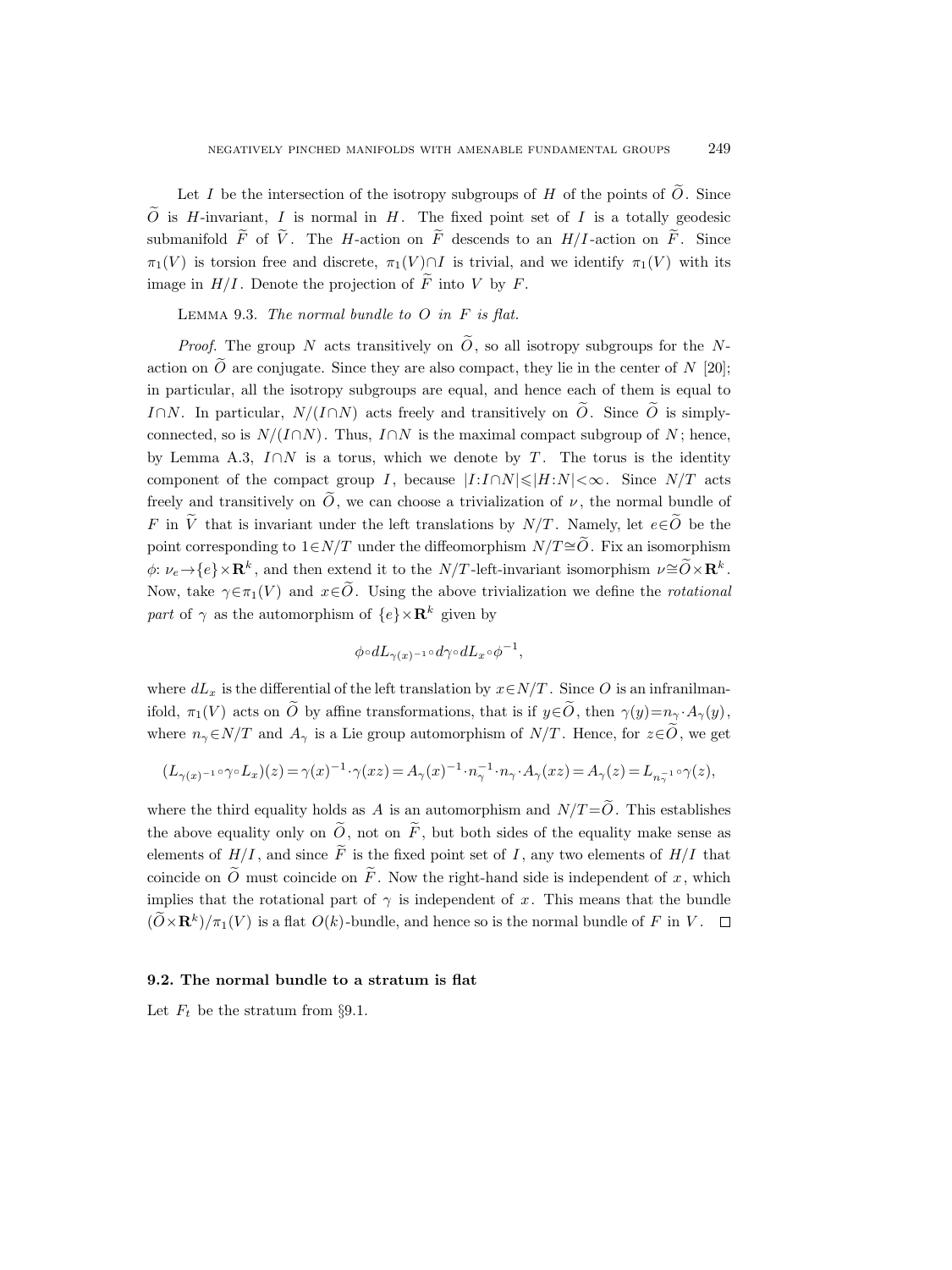LEMMA 9.4. For all large t, the restriction to  $O_t$  of the normal bundle to  $F_t$  in  $H_t/\Gamma$  is flat.

*Proof.* Let  $\nu_t$  be the restriction to  $O_t$  of the normal bundle to  $F_t$  in  $H_t/\Gamma$ . By an obvious contradiction argument, it suffices to show that any subsequence of  $\{t_i\}_i$  has a subsequence for which the  $\nu_t$ 's are flat; thus passing to subsequences during the proof causes no loss of generality. Since  $k_t = \dim(\nu_t)$  can take only finitely many values, we pass to a subsequence for which  $k_t$  is constant; we then denote  $k_t$  by k. We look at the Grassmanian  $G^k(TM)$  of k-planes in TM with the metric induced by g. Of course, for k-planes tangent to  $H_t/\Gamma$  the metric is also induced by  $g_t$ . We fix a point  $o_t \in O_t$  and denote by  $G_t^k$  the fiber of  $G^k(TM)$  over  $o_t$ . Let  $l_t$  be the fiber of  $\nu_t$  over  $o_t$ .

The fibers of  $G^k(TM)$  are (noncanonically) pairwise isometric via the Levi–Civita parallel transport of  $(M, g)$ . Let  $\varrho \ll \text{diam}(G_t^k)$  be such that the center of mass of [22] is defined in any 4<sub> $\varrho$ </sub>-ball of  $G_t^k$ . For large enough t, the ball  $B(l_t, 4\varrho) \subset G_t^k$  contains no k-plane tangent to  $F_t$  because  $\varrho \ll \text{diam}(G_t^k)$ , whereas  $l_t$  and  $TF_t$  are  $h_t$ -orthogonal, and  $h_t$  and  $g_t$  are  $\varepsilon$ -close, so that the distance between  $l_t$  and any k-plane in  $TF_t$  is within  $\varepsilon$  of diam $(G_t^k)$ .

Denote by  $\nabla^{\infty}$  the connection from §4 associated with the parallel transport  $P^{\infty}$ . Also denote by  $\nabla_t$  the Levi–Civita connection of  $h_t$ , and let  $P_t$  be its parallel transport. The second fundamental form of  $H_t$  is uniformly bounded, hence  $P^{\infty}$  and  $P_t$  are close over any short loop in  $H_t/\Gamma$ .

Since  $\nabla^{\infty}$  is flat and compatible with the metric g, it defines the holonomy homomorphism  $\phi_t: \Gamma \to \text{Iso}(T_{o_t}M)$ . Let  $R_t$  be the closure of  $\phi_t(\Gamma)$  in Iso $(T_{o_t}M)$ . Since  $R_t$ is compact, there exists a *finite* subset  $S_t \subset \Gamma$  so that for each  $r_t \in R_t$  there exists  $s \in S_t$ such that  $r_t(l_t)$  and  $\phi_t(s)(l_t)$  are  $\varrho$ -close in  $G_t^k$ . The direction orthogonal to  $H_t/\Gamma$  is  $\nabla^{\infty}$ -parallel, so the  $R_t$ -action preserves the subspace  $TH_t/\Gamma \subset TM$ . Also  $P^{\infty}$  defines an isometry between the  $G_t^k$ 's that is  $\phi_t$ -equivariant and  $R_t$ -equivariant. Thus  $S_t$  can be chosen independently of  $t$ , and we denote  $S_t$  by  $S$ .

If t is sufficiently large, then, for every  $s \in S$ , the k-planes  $\phi_t(s)(l_t)$  and  $l_t$  are  $\varrho$ -close in  $G_t^k$ . Indeed, by the exponential convergence of geodesics, if t is large, then s can be represented by a short loop based at  $o_t$ . Since the inclusion  $O_t \rightarrow H_t/\Gamma$  induces a homotopy equivalence, the loop can be assumed to lie on  $O_t\subset F_t$ . Since  $F_t$  is  $h_t$ -totally geodesic and  $l_t$  is orthogonal to  $F_t$  and has complementary dimension,  $l_t$  is fixed by  $P_t$ along any loop in  $F_t$  based at  $o_t$ . Hence the same is almost true for  $P^{\infty}$ , provided the loop is short enough, which proves the claim since  $S$  is finite.

Thus, by the triangle inequality in  $G_t^k$ , the k-planes  $r_t(l_t)$  and  $l_t$  are 2 $\varrho$ -close for all  $r_t \in R_t$ . Now let  $\overline{l}_t$  be the center of mass of all  $r_t(l_t)$ 's with  $r_t \in R_t$ . Clearly,  $\overline{l}_t$  is 2 $\varrho$ -close to  $l_t$ , hence  $\bar{l}_k$  is transverse to  $TF_t$ . Since  $P^{\infty}$  preserves  $TH_t/\Gamma$ , each  $r_t(l_t)$ ,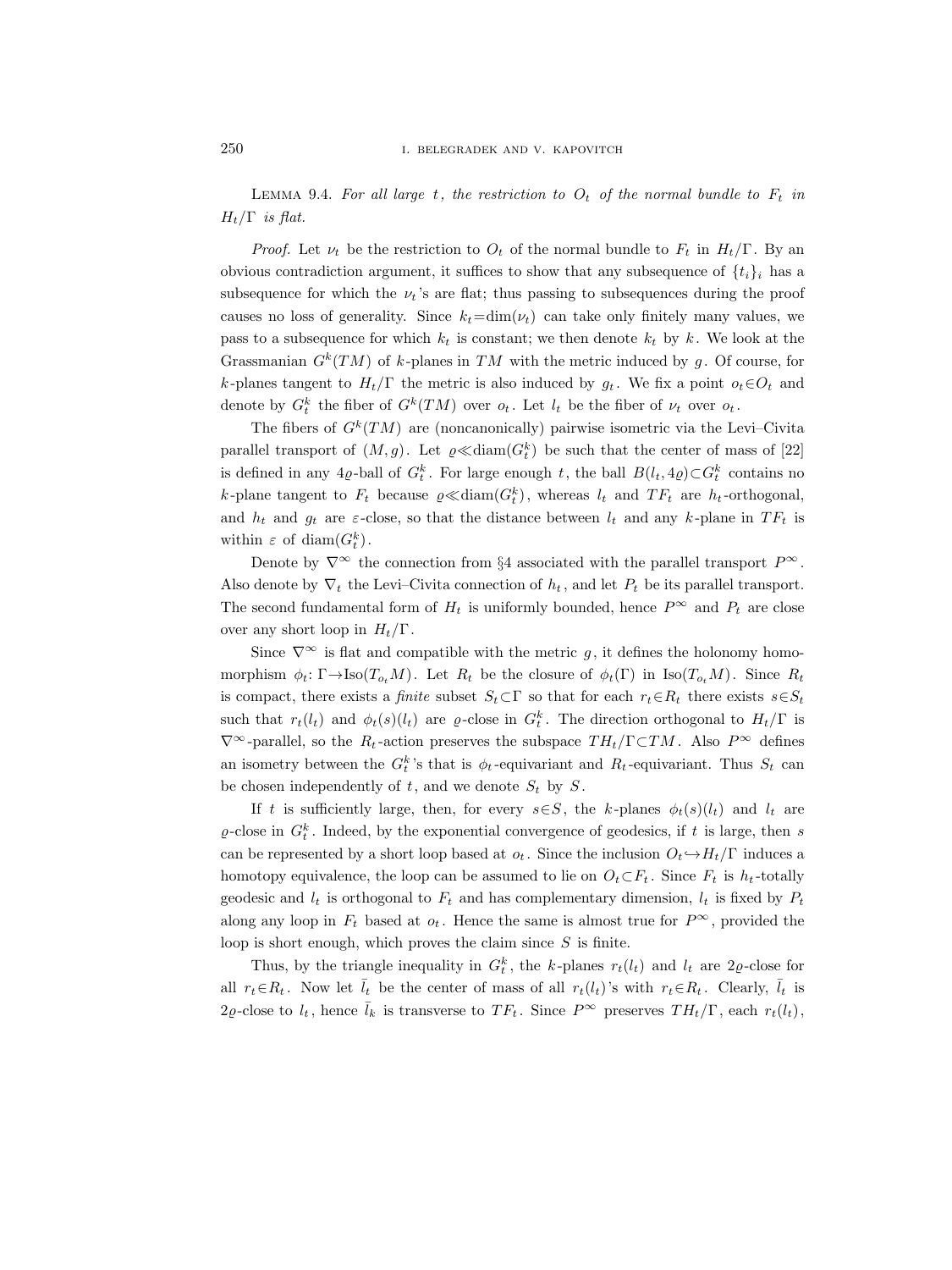and hence  $\bar{l}_t$ , is tangent to  $H_t/\Gamma$ . Now we translate  $\bar{l}_t$  around  $O_t$  using  $P^{\infty}$  along paths of length  $\leq \text{diam}(O_t) < \varepsilon$ . Since  $\overline{l}_t$  is  $R_t$ -invariant and  $\nabla^\infty$  is flat, this gives a well-defined k-dimensional flat  $C^0$  subbundle  $\bar{\nu}_t$  of the restriction of  $TH_t/\Gamma$  to  $O_t \subset F_t$ .

Note that  $P_t$  takes any k-plane tangent to  $F_t$  to a k-plane tangent to  $F_t$ , since  $F_t$ is totally geodesic. On the other hand,  $\overline{l}_t$  is a uniform distance away from any k-plane in  $TF_t$ , so its  $P_t$ -image remains far away from any k-plane in  $TF_t$ . Since on short paths  $P_t$  is close to  $P^{\infty}$ , we conclude that  $\bar{\nu}_t$  is transverse to  $TF_t$  for large t. Thus  $\bar{\nu}_t$  is  $C^0$ -isomorphic to  $\nu_t$ , so that  $\nu_t$  carries a  $C^0$ -flat connection.

In fact,  $\nu_t$  also carries a smooth flat connection. Indeed, in the universal cover  $\widetilde{O}_t$ , the  $C^0$ -flat connection defines a  $\Gamma$ -equivariant  $C^0$ -isomorphism of the pullback of  $\nu_t$  to  $\widetilde{O}_t$  onto  $\widetilde{O}_t \times \mathbf{R}^k$ , where  $\Gamma$  acts as the covering group on the  $\widetilde{O}_t$ -factor and via a holonomy homomorphism on the  $\mathbf{R}^k$ -factor. This is a smooth action, so the quotient  $(\hat{O}_t \times \mathbf{R}^k)/\Gamma$ is a smooth flat vector bundle that is  $C^0$ -isomorphic to  $\nu_t$ . But any  $C^0$ -isomorphic bundles are smoothly isomorphic because the continuous homotopy of classifying maps can be approximated by a smooth homotopy.  $\Box$ 

#### 10. Infranilmanifolds are horosphere quotients

Z. Shen constructed in [36] a pinched negatively curved warped product metric on the product of an arbitrary infranilmanifold and  $(0, \infty)$  so that the metric is complete near the  $\infty$ -end, but is incomplete at the 0-end. Here we modify Shen's construction to produce a complete pinched negatively curved metric on the product of any infranilmanifold with R.

Let G be a simply-connected nilpotent Lie group acting on itself by left translations, and let K be a compact subgroup of  $Aut(G)$ , so that the semidirect product  $G \rtimes K$  acts on G by affine transformations. Taking product with the trivial  $G \rtimes K$ -action on **R**, we get a  $G \rtimes K$ -action on  $G \times \mathbf{R}$  for which we prove the following result.

THEOREM 10.1.  $G \times \mathbf{R}$  admits a complete  $G \rtimes K$ -invariant Riemannian metric of pinched negative curvature. In particular, if N is an infranilmanifold, then  $N \times \mathbf{R}$ carries a complete metric of pinched negative curvature.

*Proof.* The Lie algebra  $L(G)$  can be written as

$$
L(G) = L_0 \supset L_1 \supset \dots \supset L_k \supset L_{k+1} = 0,
$$

where  $L_{i+1}=[L_0, L_i]$ . Note that  $[L_i, L_j] \subset L_{i+j+1}$ . Indeed, assume  $i \leq j$  and argue by induction on i. The case  $i=0$  is obvious, and the induction step follows from the Jacobi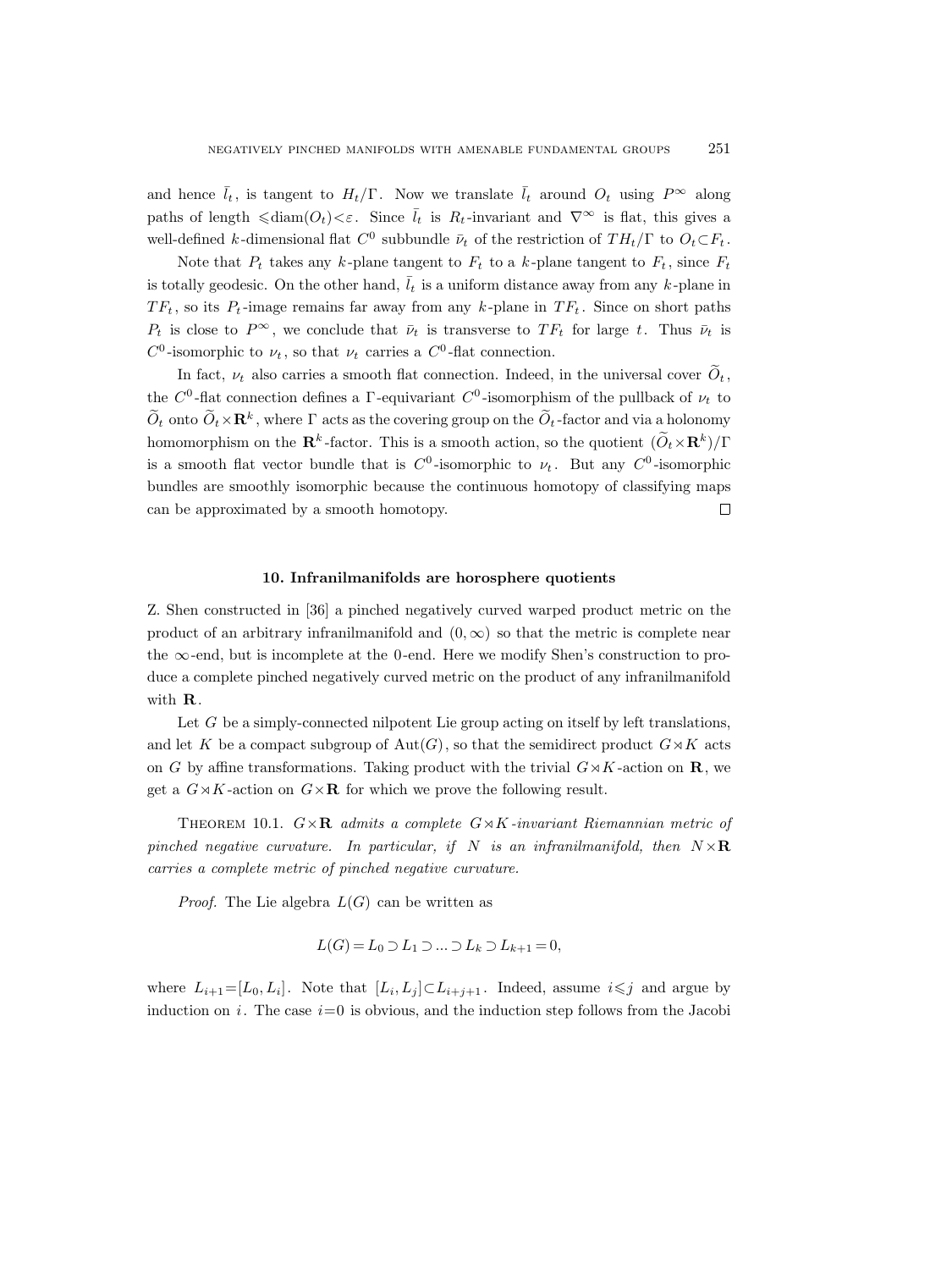identity and the induction hypothesis, because  $[L_i, L_j] = [[L_0, L_{i-1}], L_j]$  lies in

$$
span([[L_{i-1}, L_j], L_0], [[L_0, L_j], L_{i-1}]) \subset span([L_{i+j}, L_0], [L_{j+1}, L_{i-1}]) = L_{i+j+1}.
$$

The group K preserves each  $L_i$ , so we can choose a K-invariant inner product  $\langle \cdot, \cdot \rangle_0$ on L. Let

$$
F_i = \{ X \in L_i : \langle X, Y \rangle_0 = 0 \text{ for } Y \in L_{i+i} \}.
$$

Then  $L=F_0\oplus...\oplus F_k$ . Define a new K-invariant inner product  $\langle \cdot, \cdot \rangle_r$  on L by  $\langle X, Y \rangle_r=$  $h_i(r)^2 \langle X, Y \rangle_0$  for  $X, Y \in F_i$ , and  $\langle X, Y \rangle_r = 0$  if  $X \in F_i$  and  $Y \in F_j$ , for  $i \neq j$ , where the  $h_i$ 's are some positive functions defined below. This defines a  $G \rtimes K$ -invariant Riemannian metric  $g_r$  on  $G$ .

Let  $\alpha_i=i+1$  with  $i=0, ..., k$  and  $a=k+1$ . Now define the warping function  $h_i$  to be a positive, smooth, strictly convex, decreasing function that is equal to  $e^{-\alpha_i r}$  if  $r \geq 1$ , and is equal to  $e^{-ar}$  if  $r \leq -1$ ; such a function exists since  $a \geq a_i$  for each i. Thus  $h'_i < 0 < h''_i$ , and the functions  $h'_i/h_i$  and  $h''_i/h_i$  are uniformly bounded away from 0 and  $\infty$ .

Define the warped product metric on  $G \times \mathbf{R}$  by  $g=s^2g_r+dr^2$ , where  $s>0$  is a constant; clearly g is a complete  $G \rtimes K$ -invariant metric. A straightforward tedious computation (mostly done e.g. in [4]) yields, for g-orthonormal vector fields  $Y_s \in F_s$ , that

$$
\langle R_g(Y_i, Y_j)Y_j, Y_i \rangle_g = \frac{1}{s^2} \langle R_{g_r}(Y_i, Y_j)Y_j, Y_i \rangle_{g_r} - \frac{h'_i h'_j}{h_i h_j},
$$
  
\n
$$
\langle R_g(Y_i, Y_j)Y_l, Y_m \rangle_g = \frac{1}{s^2} \langle R_{g_r}(Y_i, Y_j)Y_l, Y_m \rangle_{g_r},
$$
 if  $\{i, j\} \neq \{l, m\},$   
\n
$$
\langle R_g(Y_i, \frac{\partial}{\partial r}) \frac{\partial}{\partial r}, Y_i \rangle_g = -\frac{h''_i}{h_i},
$$
  
\n
$$
\langle R_g(Y_i, \frac{\partial}{\partial r}) \frac{\partial}{\partial r}, Y_j \rangle_g = 0,
$$
 if  $i \neq j$ ,  
\n
$$
\langle R_g(\frac{\partial}{\partial r}, Y_i)Y_j, Y_l \rangle_g = \left(\frac{h'_j}{2h_j} + \frac{h'_l}{2h_l}\right) (\langle [Y_j, Y_i], Y_l \rangle_g + \langle [Y_i, Y_l], Y_j \rangle_g + \langle [Y_j, Y_l], Y_i \rangle_g).
$$

Since  $[L_i, L_j] \subset L_{i+j+1}$ , we have, for  $Z = \sum_{i=0}^k Z_i$  and  $W = \sum_{j=0}^k W_j$  with  $Z_i, W_i \in$  $F_i$ , that

.

$$
|[Z,W]|_{g_r} \leq \sum_{i,j} |[Z_i, W_j]|_{g_r} \leq \sum_{i,j} \sum_{s>i+j} h_s |[Z_i, W_j]|_{g_0}
$$

The above choice of the  $a_i$ 's implies that if  $r \geq 1$ , then  $\sum_{s>i+j} h_s \leq k h_i h_j$ . Also,

$$
|[Z_i, W_j]|_{g_0} \leqslant C |Z_i|_{g_0} |W_j|_{g_0},
$$

where  $C$  only depends on the structure constants of  $L$ , so that we conclude

$$
|[Z,W]|_{g_r} \leq Ck|Z_i|_{g_0}|W_j|_{g_0} \sum_{i,j} h_i h_j \leq Ck(k+1)|Z|_{g_r}|W|_{g_r}.
$$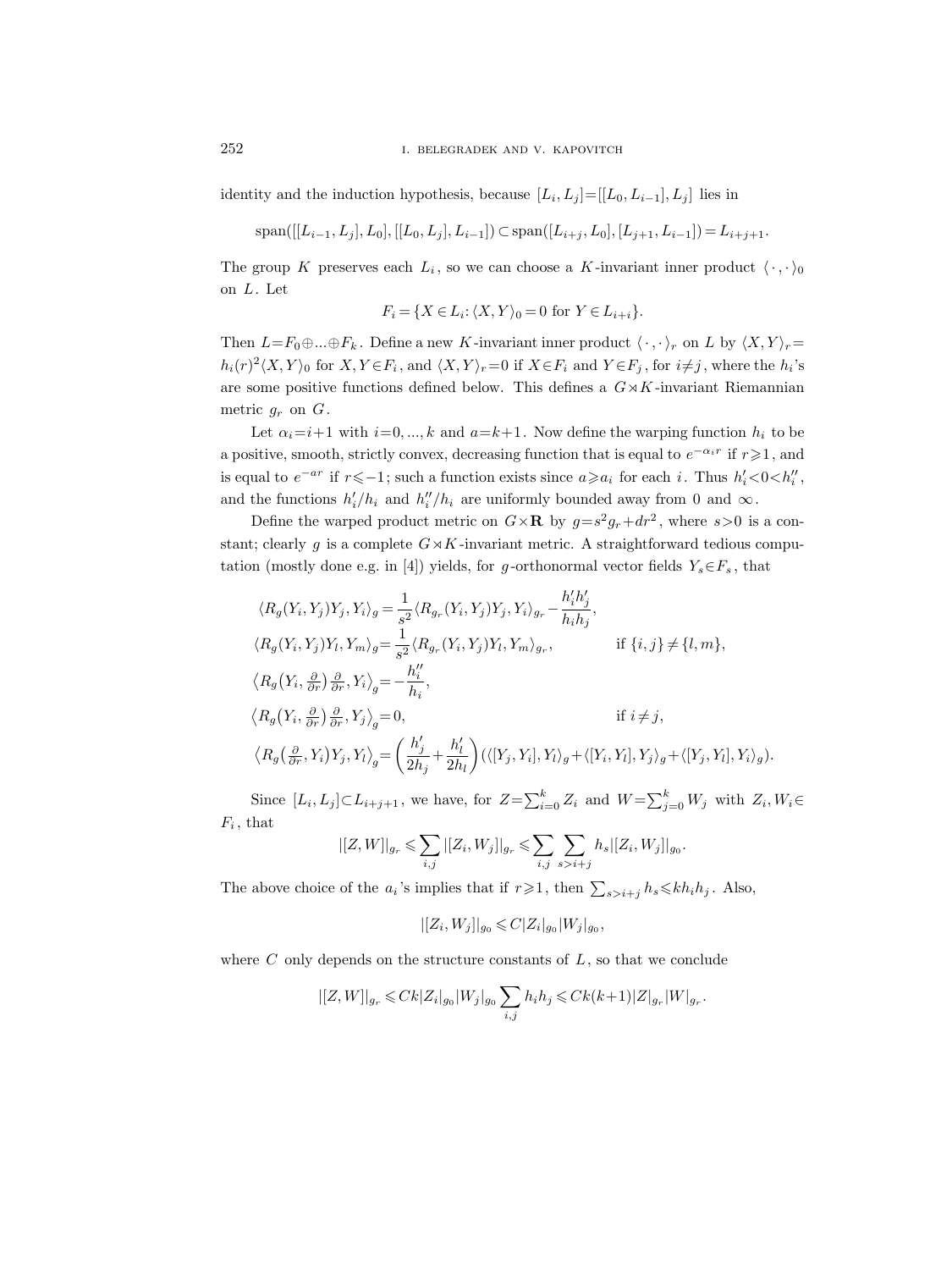It follows that if  $r\geqslant1$ , then the norm of the curvature tensor of  $q_r$  is bounded in terms of  $C$  and  $k$  [13, Proposition 3.18]. The same conclusions trivially hold for r $\leq -1$ , because then  $g_r$  is the rescaling of  $g_0$  by a constant  $e^{-ar} > 1$ , and also for  $r\in[-1,1]$  by compactness, since  $g_r$  is left-invariant and depends continuously of r. Hence  $\langle R_g(Y_i, Y_j)Y_l, Y_m \rangle_g \rightarrow 0 \text{ as } s \rightarrow \infty.$ 

Also,  $\langle R_g(\frac{\partial}{\partial r}, Y_i)Y_j, Y_l \rangle_g \rightarrow 0$  as  $s \rightarrow \infty$ , since

$$
|\langle[Y_j,Y_i],Y_l\rangle_g|=s^2|\langle[Y_j,Y_i],Y_l\rangle_{g_r}|\leqslant s^2C(k+1)|Y_j|_{g_r}|Y_i|_{g_r}|Y_l|_{g_r}\leqslant \frac{C(k+1)}{s},
$$

where the last inequality holds since  $s|Y|_{g_r} = 1$  for any g-unit vector Y. It follows that, as  $s \rightarrow \infty$ ,  $R_q$  uniformly converges to a tensor  $\overline{R}$  whose nonzero components are

$$
\overline{R}(Y_i, Y_j, Y_j, Y_i) = -\frac{h'_i h'_j}{h_i h_j} \quad \text{and} \quad \overline{R}(Y_i, \frac{\partial}{\partial r}, \frac{\partial}{\partial r}, Y_i) = -\frac{h''_i}{h_i}.
$$

 $\Box$ 

Thus  $q$  has pinched negative curvature for all large  $s$ .

COROLLARY 10.2. Let  $E$  be the total space of a flat Euclidean vector bundle over an infranilmanifold I. Then E is infranil, in particular  $E \times \mathbf{R}$  admits a complete Riemannian metric of pinched negative curvature.

*Proof.* Fix a flat Euclidean  $\mathbb{R}^k$ -bundle over the infranilmanifold I, and write I as  $G_0/\Gamma$ , where  $G_0$  is a simply-connected nilpotent Lie group and  $\Gamma$  is a discrete cocompact group of affine transformations of  $G_0$  that acts freely. Look at the nilpotent group  $G = G_0 \times \mathbf{R}^k$ , and let Γ act on the  $\mathbf{R}^k$ -factor via the holonomy of the flat bundle  $\Gamma \cong$  $\pi_1(I) \to O(k)$ . Then the infranilmanifold  $G/\Gamma$  is diffeomorphic to the total space of the flat bundle we started with. By Theorem 10.1,  $G/\Gamma \times \mathbf{R}$  carries a complete metric of pinched negative curvature.  $\Box$ 

# 11. On geometrically finite manifolds

*Proof of Corollary* 1.4. Let  $X/\Gamma$  be a geometrically finite pinched negatively curved manifold, let  $\Omega$  be the domain of discontinuity and  $\Lambda$  be the limit set for the Γ-action at infinity. Let  $C_{\varepsilon}$  be the  $\varepsilon$ -neighborhood of the convex hull of L. Then  $C_{\varepsilon}/\Gamma$  is a codimension zero  $C^1$  submanifold of  $X/\Gamma$  that is homeomorphic to  $(X \cup \Omega)/\Gamma$  by pushing along geodesic rays orthogonal to  $\partial C_{\varepsilon}/\Gamma$ . This homeomorphism restricts to a diffeomorphism on the interiors  $X/\Gamma \rightarrow \text{Int}(C_e)/\Gamma$ .

By the discussion in [7, pp. 263–264], for each end of  $(X\cup\Omega)/\Gamma$  there is a parabolic subgroup  $\Gamma_z \leq \Gamma$  stabilizing a point  $z \in \partial_{\infty} X$  such that the end has a neighborhood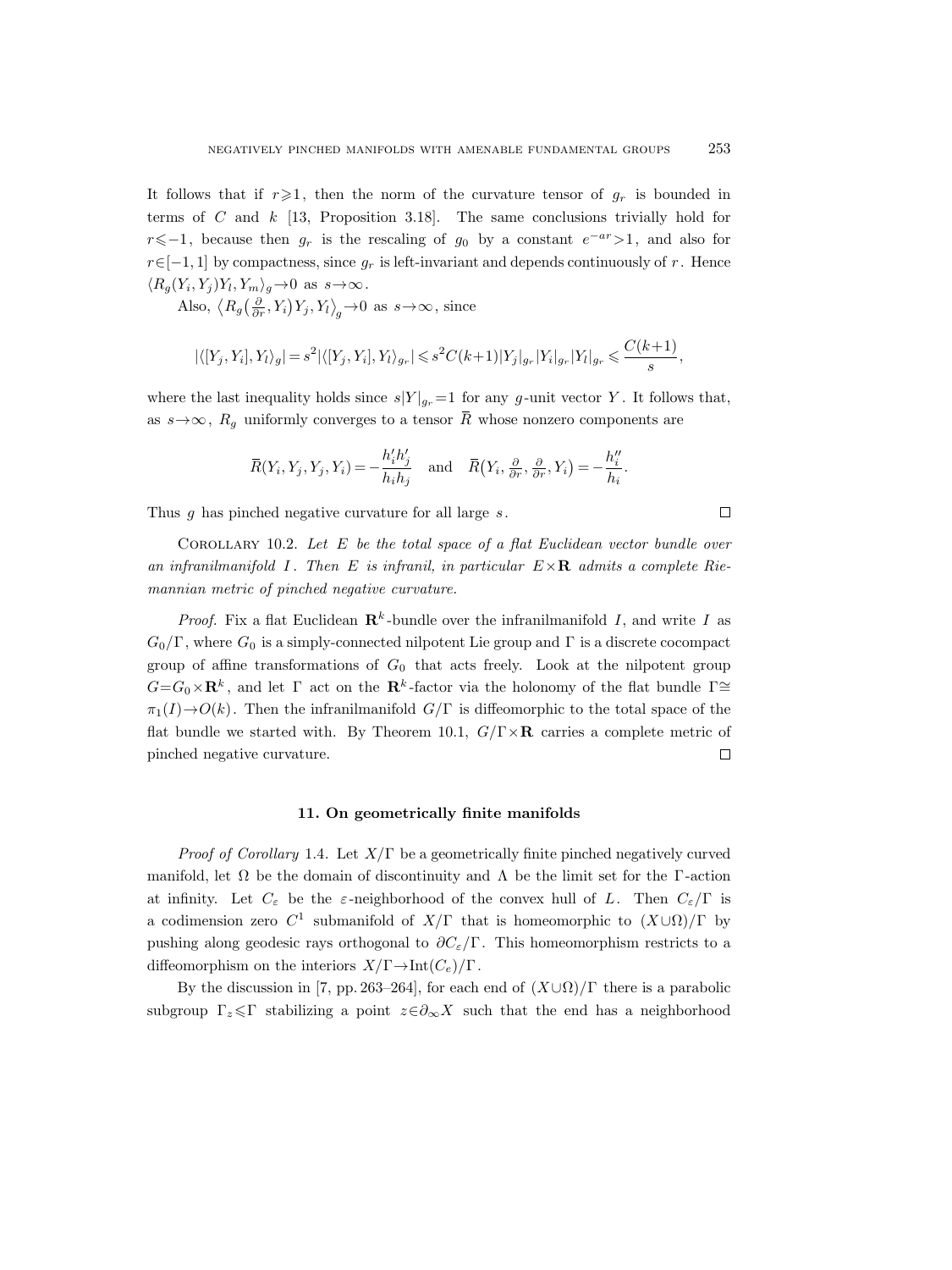homeomorphic to a neighborhood of the unique end of  $(X \cup \partial_{\infty} X \setminus \{z\})/\Gamma_z$ . Again, this homeomorphism restricts to a diffeomorphism on the interiors.

By pushing along trajectories of the Busemann flow,  $(X \cup \partial_{\infty} X \setminus \{z\})/\Gamma_z$  is homeomorphic to the  $\Gamma_z$ -quotient of a closed horoball  $H_z$  centered at z. Note that  $H_z/\Gamma_z$  is a  $C^2$  submanifold of  $X/\Gamma_z$ , and  $H_z/\Gamma_z$  is  $C^1$ -diffeomorphic to the product of  $[0,\infty)$  and a horosphere quotient, which, by Theorem 1.1, is diffeomorphic to the interior of a compact manifold  $L_z$ . So  $H_z/\Gamma_z$  is diffeomorphic to the interior of  $L_z\times[0,1]$ , in which we smooth corners. Compactifying each z-end of  $C_{\varepsilon}/\Gamma$  with  $L_z \times [0, 1]$ , we get a compact  $C<sup>1</sup>$  manifold whose interior is diffeomorphic to  $X/\Gamma$ .  $\Box$ 

## Appendix A. Lemmas on nilpotent groups

LEMMA A.1. Given a finitely generated nilpotent group  $\Gamma$  and a positive integer n, there exists a finite subset  $F \subset \Gamma$  such that for any  $g \in \Gamma$  there are  $f \in F$  and  $x \in \Gamma$  with  $gf = x^n$ .

*Proof.* We argue by induction on the nilpotency degree of  $\Gamma$ . If  $\Gamma$  is abelian, then the nth powers of elements of  $\Gamma$  form a finite index subgroup, and we can take F as the set of coset representatives of this subgroup. In general, if Z denotes the center of  $\Gamma$ , then by induction the result is true for  $\Gamma/Z$  for the finite subset  $\{aZ: a \in F_1\}$  of  $G/Z$ , where  $F_1$  is some finite subset of  $\Gamma$ . Thus, an arbitrary  $g \in \Gamma$  satisfies  $gf_1 = x^n z$  for some  $f_1 \in F_1$ ,  $x \in \Gamma$  and  $z \in Z$ . Again, since Z is abelian, the set  $Z^n$  of nth powers is a finite index subgroup of Z. Let  $F_2$  be a set of coset representatives of  $Z^n$  in Z so that  $z = y^n f_2$  for some  $y \in Z$  and  $f_2 \in F_2$ . Then  $gf_1 = x^n y^n f_2 = (xy)^n f_2$ , so  $gf_1 f_2^{-1} = (xy)^n$ , and the assertion holds for  $\Gamma$  with  $F = F_1 F_2^{-1}$ .  $\Box$ 

LEMMA A.2. Let  $\Gamma$  be a finitely generated nilpotent group. Then, there exists a finite set  $F \subset \Gamma$  such that for any  $x \in \Gamma$  and  $g \in [\Gamma, \Gamma]$  there are  $h \in [\Gamma, \Gamma]$  and  $f \in F$  with  $x^2g = (xh)^2f$ .

*Proof.* As usual, we write  $\Gamma_1 = \Gamma$  and  $\Gamma_{i+1} = [\Gamma, \Gamma_i]$ , so that the nilpotency degree k of Γ is the largest integer for which  $\Gamma_k$  is nontrivial. Since  $[\Gamma, \Gamma_k]$  is trivial,  $\Gamma_k$  lies in the center of Γ. We argue by induction on k. The case  $k=1$ , i.e. when Γ is abelian, is obvious for  $F = \{1\}$ . If  $\Gamma$  is of nilpotency degree  $k > 1$ , then by induction the statement is true in  $\Gamma/\Gamma_k$ . Let  $F_1 \subset \Gamma$  be the set of coset representatives of the corresponding finite set for  $\Gamma/\Gamma_k$ , so that given  $x \in \Gamma$ , there exist  $z \in \Gamma_k$ ,  $g, h \in [\Gamma, \Gamma]$  and  $f_1 \in F_1$  with  $x^2g=(xh)^2f_1z$ . By Lemma A.1 applied to  $\Gamma_k$ , we get  $z=y^2f_2$  for some  $y\in\Gamma_k$  and  $f_2 \in F_2$ , where  $F_2$  is a finite subset of  $\Gamma_k$ . Then  $x^2g = (xh)^2 f_1 z = (xyh)^2 f_1 f_2$ , and since  $yh \in [\Gamma, \Gamma]$  the proof is complete.  $\Box$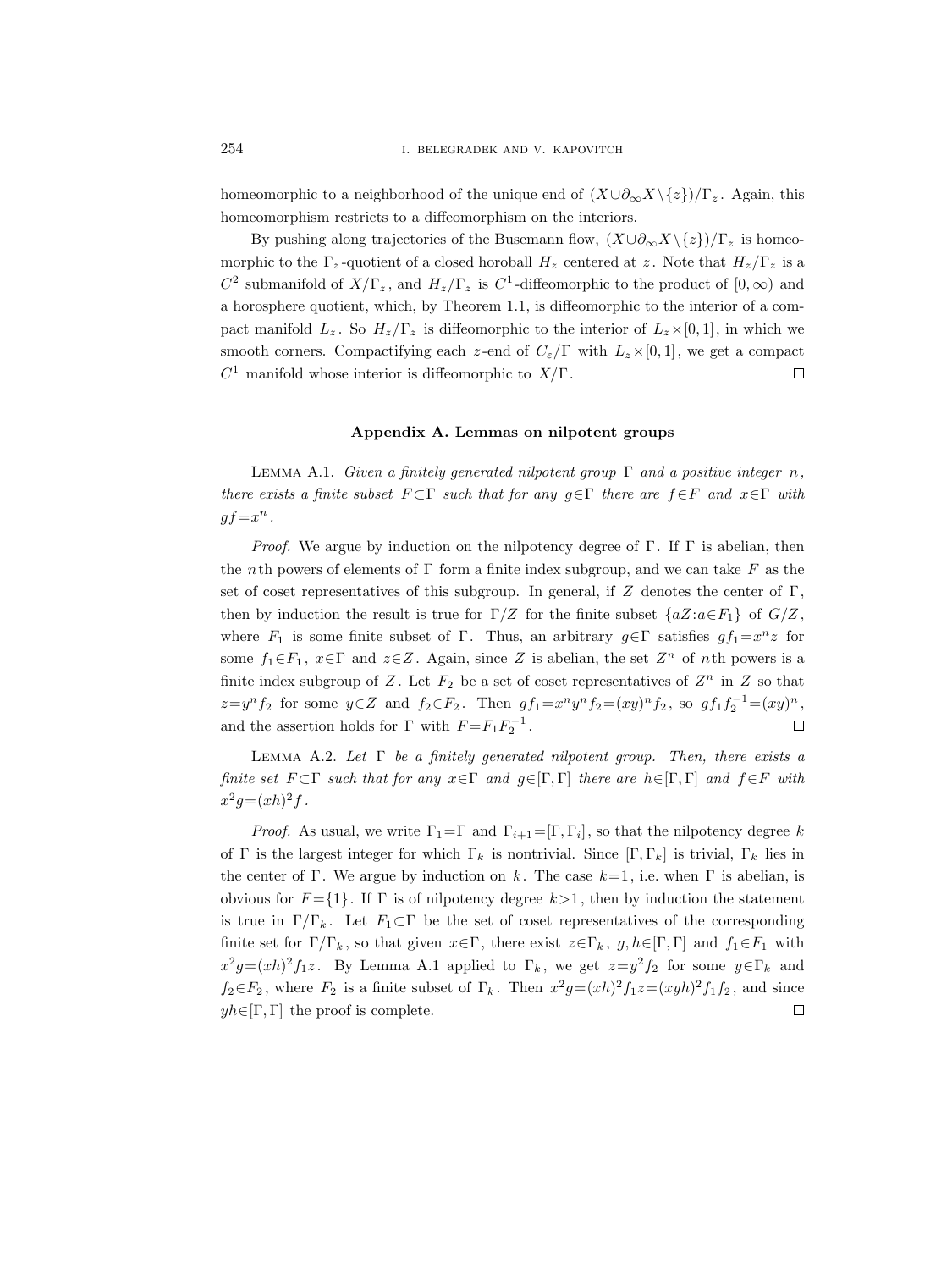LEMMA A.3. Let  $C$  be a maximal compact subgroup of a connected nilpotent Lie group  $N$ . Then C is equal to the unique maximal compact subgroup of the center of  $N$ , in particular C is a torus.

*Proof.* Any maximal compact subgroup C of N lies in the center Z of N [20]. Hence  $C$  is also maximal compact in  $Z$ . A maximal compact subgroup is homotopy equivalent to the ambient group, hence, since  $N$  is connected, so are  $Z$  and  $C$ . Now  $Z$ is connected abelian, hence Z is isomorphic to the product of a real vector space and a torus, so C equals to the torus.  $\Box$ 

## Appendix B. Isometries are smooth

PROPOSITION B.1. Let X be a smooth manifold equipped with a complete  $C^0$ -Riemannian metric of curvature bounded above and below in the comparison sense. Then the isometry group acts on  $X$  by  $C^3$ -diffeomorphisms.

Proof. The isometry group of any complete locally compact metric space is locally compact [23]. By [26, Chapter 5], any locally compact subgroup of  $\text{Diffeo}^r(X)$  with  $r>0$  is a Lie group and the action is  $C<sup>r</sup>$ . Thus, it suffices to show that each individual isometry is  $C^3$ . The construction of harmonic coordinates in [27] starts with the  $C^0$ distance coordinates  $(d(x, a_1), ..., d(x, a_n))$  at  $x \in X$ , where the geodesic segments  $[x, a_i]$ are pairwise orthogonal, and then solves the Dirichlet problem in a small ball around  $x$ with values on the boundary sphere given by  $d(x, a_i)$ . The solutions are the so-called harmonic coordinates. Their transition functions are  $C^{3,\alpha}$  (and the metric tensor in this coordinates is  $C^{1,\alpha}$  even though we do not need this fact here). This construction is clearly invariant under isometries, so any isometry has the same smoothness in harmonic coordinates as the identity map, namely  $C^{3,\alpha}$ .  $\Box$ 

## Appendix C. Local formula of Ballmann and Brüning

Let  $X$  be a simply-connected manifold of pinched negative curvature. Fix a point at infinity of X, and let T be the unit vector field tangent to the Busemann flow  $b_t(x)$ towards that point. For a curve  $\alpha(s)$  in X, let  $\alpha(0)=x$  and  $\alpha'(0)=u$ . Look at the 1-parameter family of geodesic rays  $\alpha(s,t)=b_t(\alpha(s))$  and the corresponding family of Jacobi fields J. Let  $v, w \in T_x X$  and let  $X(t, s)$  and  $Y(t, s)$  be vector fields along  $a(s, t)$ such that  $X(0, 0)=v$ ,  $Y(0, 0)=w$  and  $\nabla_T X=\nabla_T Y=0$ . Then one defines a tensor field  $\overline{S}$  by

$$
\langle \bar S(u,v),w\rangle = -\int_0^\infty \langle R(T,J)X,Y\rangle (t,0)\,dt.
$$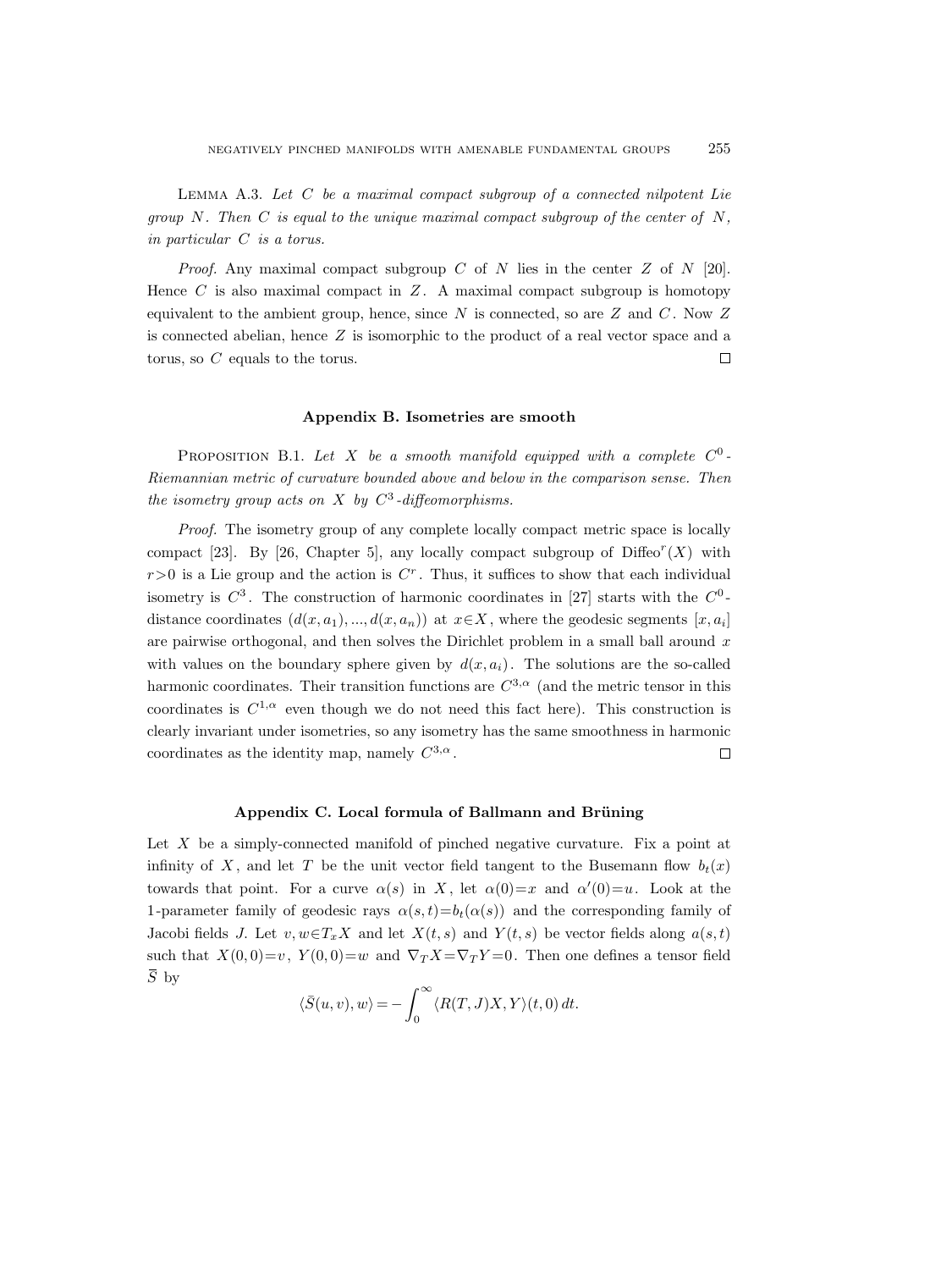Ballmann and Brüning [2] define a new connection  $\overline{\nabla}$  by  $\overline{\nabla} = \nabla - \overline{S}$ , and show that  $\overline{\nabla}$  is a  $C^0$ -flat connection that is compatible with the metric, and that satisfies  $\overline{\nabla}T=0$  and  $C^0$ -flat connection that is compatible with the metric, and that satisfies  $\overline{\nabla}T=0$  and

$$
|\overline{\nabla}_X Y - \nabla_X Y| \leqslant C(a)|X||Y| \quad \text{for any } X \text{ and } Y. \tag{C.1}
$$

Since  $\overline{\nabla}$  is flat, for any  $x, y \in M$  we have a well-defined parallel transport with respect to  $\overline{\nabla}$  from x to y which we denote by  $P_{xy}^{\overline{\nabla}}$ . m<br/> fo $a$  <br/>  $\overline{\nabla}$ nc<br>t<br>▽

LEMMA C.2. For any  $x, y \in M$ , parallel transport through infinity  $P_{xy}^{\infty}$  coincides with  $P_{xy}^{\vee}$ . nc<br>an<br>▽

*Proof.* First, suppose that x and y lie in the same horosphere  $H_{t_0}$ . Consider the quadrangle  $xb_t(x)b_t(y)y$ . By flatness,  $P_{xy}^{\vee}$  $\sqrt{\nabla}$  is equal to the  $\overline{\nabla}$  parallel transport along three other sides of this quadrangle  $P_{b_t(y)y}^{\overline{\nabla}}$ ,  $P_{b_t(x)b_t(y)}^{\overline{\nabla}}$ ,  $P_{xb_t(x)}^{\overline{\nabla}}$ . Also, if  $\alpha$  is a trajectory of the Busemann flow, then  $J=T$  so that  $\overline{S}=0$ , therefore parallel transports along Busemann  $\in$   $x$  in  $\overline{\nabla}$ an<br>y<br>v<br>▽<br>▽ ບຣ;<br>ບ<br>ປີ<br>⊽ີ trajectories coincide with Levi–Civita parallel transports. Thus  $\frac{1}{2}$ <br>i-<br> $\overline{\nabla}$ ι e<br>bt<br>he<br>↓<br>▽ ∇

$$
P_{xy}^{\overline{\nabla}} = P_{b_t(y)y} \circ P_{b_t(x)b_t(y)}^{\overline{\nabla}} \circ P_{xb_t(x)}.
$$

Since  $d(b_t(x)b_t(y))\to 0$  as  $t\to\infty$ , by (C.1) we have that  $P^{\nabla}_{b_t(x)b_t(y)}$  becomes arbitrarily close to  $P_{b_t(x)b_t(y)}$  for large t, and therefore  $\frac{1}{2}$ <br>or<br> $\overline{\nabla}$ 

$$
P_{xy}^{\overline{\nabla}} = \lim_{t \to \infty} P_{b_t(y)y} \circ P_{b_t(x)b_t(y)} \circ P_{xb_t(x)}.
$$
\n(C.3)

Similarly, by construction,  $P^{\infty}$  commutes with the Busemann flow, and hence

$$
P_{xy}^{\infty} = P_{b_t(y)y} \circ P_{b_t(x)b_t(y)}^{\infty} \circ P_{xb_t(x)}.
$$
  
 (arbitrarily close to  $P_{b_t(x)b_t(y)}$  for  $\nabla$ 

As before,  $P^{\infty}_{b_t(x)b_t(y)}$  comes arbitrarily close to  $P_{b_t(x)b_t(y)}$  for large t, and therefore

less arbitrarily close to 
$$
P_{b_t(x)b_t(y)}
$$
 for large  $t$ , and therefore

\n
$$
P_{xy}^{\overline{\nabla}} = \lim_{t \to \infty} P_{b_t(y)y} \circ P_{b_t(x)b_t(y)} \circ P_{xb_t(x)}.
$$
\n(C.4)

\n1) we conclude that  $P^{\infty} - P^{\overline{\nabla}}$  for any  $x$  and  $y$  in the same

Comparing (C.3) and (C.4), we conclude that  $P_{xy}^{\infty} = P_{xy}^{\nabla}$  for any x and y in the same horosphere. 4)<br>n€<br>⊽

Finally, since  $\overline{\nabla}$  and  $\nabla^{\infty}$  are flat, and their parallel transports coincide with the Levi–Civita parallel transport along trajectories of the Busemann flow, we have  $P_{xy}^{\infty} = P_{xy}^{\nabla}$ for any  $x$  and  $y$ .  $\Box$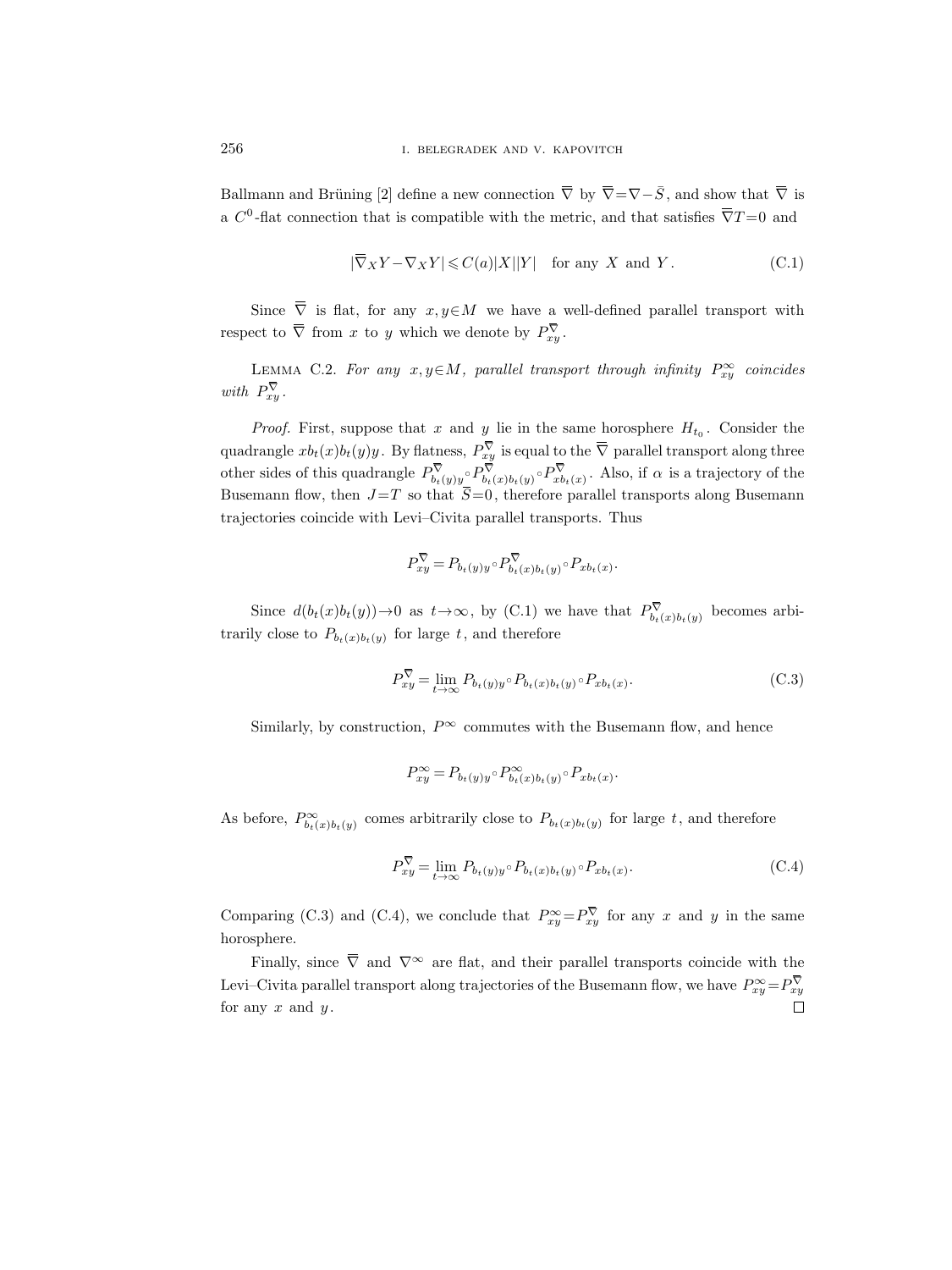#### Appendix D. Concave functions and submetries on Alexandrov spaces

The proof of the following lemma is due to A. Petrunin.

LEMMA D.1. Let X be an Alexandrov space of curv≥k with  $\partial X = \emptyset$ . Let  $f: X \rightarrow \mathbf{R}$ be a Lipschitz function with a local maximum at  $q$ . Suppose that  $f$  is strictly concave on an open set U containing q. Then  $d(\cdot, q)$  has no critical points on  $U\backslash\{q\}$ .

*Proof.* Let  $x \in U \setminus \{q\}$ . By [31],  $\nabla f(x)$  is defined to be equal to  $v \in T_x X$  if  $df(v) =$  $|v|^2$ , and  $df(u)/|u|$  attains a positive maximum at v. Since x is not a point of maximum of f,  $\nabla f(x) \neq 0$  and  $|\nabla f(z)| \geq c>0$  for all z near x. Consider the gradient flow for f as defined in [31]. Consider a gradient line  $\gamma(t)$  passing through x so that  $\gamma(0)=x$ . By [31], the curve  $\gamma(t)$  is locally Lipschitz.

We claim that  $\gamma(t)$  can be extended to be a gradient line defined on  $(-\varepsilon,\infty)$  for some  $\varepsilon > 0$ . Indeed, suppose this is not true. By [31, Lemma 3.2.1(a)], the gradient flow of *any* concave function is 1-Lipschitz, so it defines a deformation retraction of any superlevel set  $\{x:f(x)\geq c\}$  (shortly,  $\{f\geq c\}$ ) contained in U onto q, and hence  $\{f\geq c\}$ is contractible (for a different proof see also [21, Lemma 5.2]). Take  $c=f(x)$  and let  $\varepsilon > 0$  be small enough so that  $\{f \geqslant c - \varepsilon\}$  is contained in U. Since  $\gamma$  cannot be extended backwards beyond zero, the gradient flow gives a deformation retraction of  $\{f \geq c-\varepsilon\}\{x\}$ onto q. To see that this is impossible, we prove that  $H^{n-1}(\{f \geqslant c-\varepsilon\}\backslash \{x\}, \mathbf{Z}_2) \cong \mathbf{Z}_2$ .

Indeed, since  $\{f \geqslant c - \varepsilon\}$  is contractible, from the long exact cohomology sequence of a pair we see that

$$
H^{n-1}(\{f \geqslant c-\varepsilon\}\setminus\{x\},\mathbf{Z}_2) \cong H^n(\{f \geqslant c-\varepsilon\},\{f \geqslant c-\varepsilon\}\setminus\{x\},\mathbf{Z}_2).
$$

By [29], for some very small  $\delta > 0$ , the ball  $B(x, \delta)$  is contractible and is contained in  $\{f \geqslant c-\varepsilon\}$ , and  $d(\cdot, x)$  has no critical points in  $B(x, 2\delta)\setminus\{x\}$ . Therefore, by excision,

$$
H^n(\{f\geqslant c-\varepsilon\},\{f\geqslant c-\varepsilon\}\backslash\{x\},\mathbf{Z}_2)\cong H^n(B(x,\delta),B(x,\delta)\backslash\{x\},\mathbf{Z}_2),
$$

which is isomorphic to  $H^{n-1}(S(x,\delta), \mathbf{Z}_2) \cong \mathbf{Z}_2$ , where the last equality holds since, by [29],  $S(x,\delta)$  is homotopy equivalent to the Alexandrov space  $\Sigma_x X$  with  $\partial \Sigma_x X = \emptyset$ , and since any Alexandrov space without boundary has top-dimensional  $\mathbf{Z}_2$ -cohomology isomorphic to  $\mathbf{Z}_2$  [18].

Let v be any left tangent vector of  $\gamma$  at 0. Here, following [31], we say that  $v \in T_x X$ is a left tangent vector if

$$
v=\lim_{i\to\infty}\frac{1}{|t_i|}\exp_x^{-1}\gamma(t_i)
$$

for some sequence  $t_i \to 0^-$ . (One should think of v as  $-\nabla f(x)$ .) By above,  $f(\gamma(t))-ct$  is nondecreasing for small t. Therefore  $v\neq0$ . We claim that ∠uv $\geq \pi/2$  for any direction u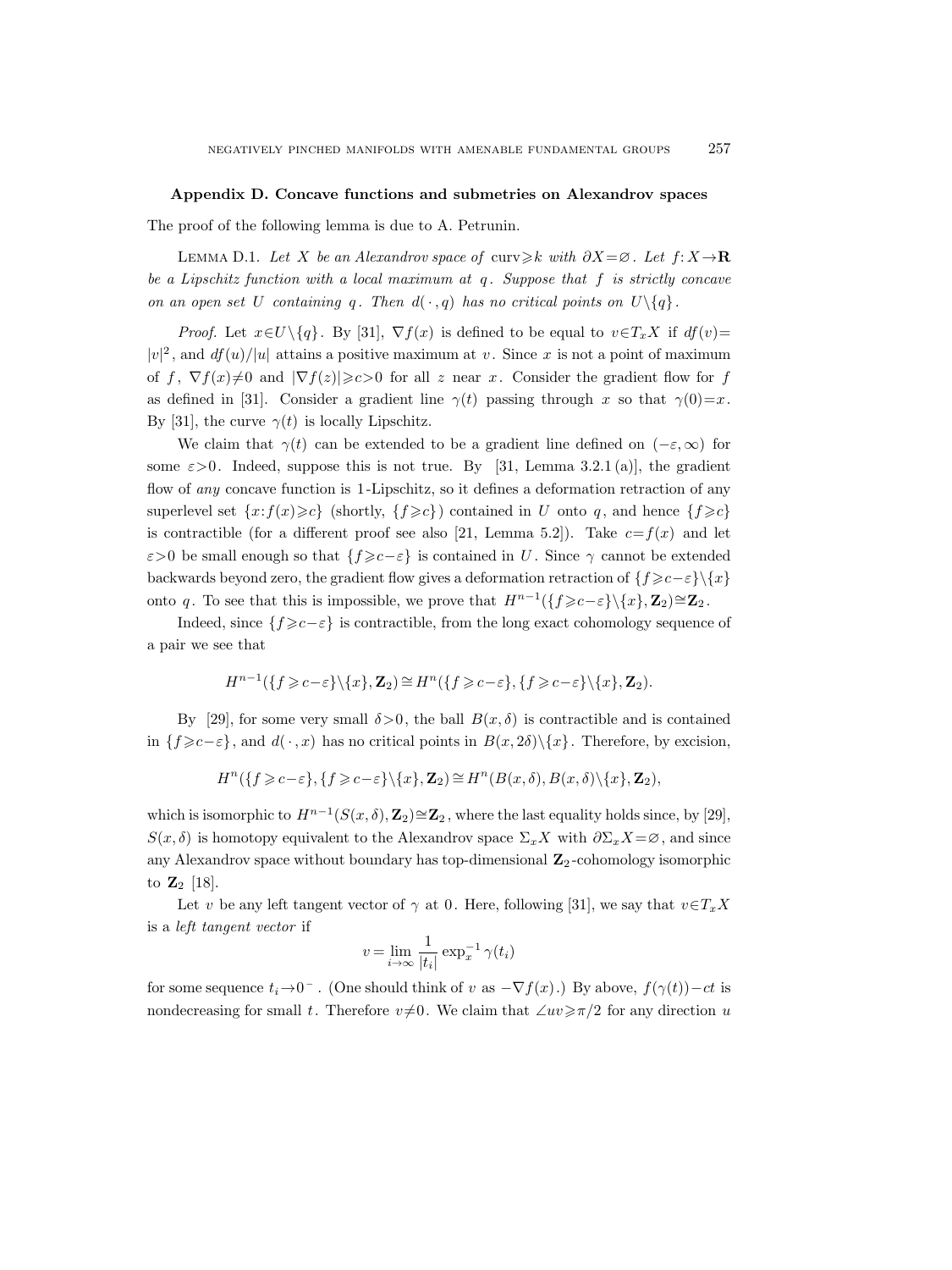of a shortest geodesic from x to y with  $f(y) > f(x)$ . Indeed, by [31, Lemma 3.2.1 (a)], the gradient flow of any concave function is 1 -Lipschitz. Consider a cutoff concave function  $\hat{f}(\cdot) = \min\{f(\cdot), f(y)\}\.$  Clearly the forward gradient flow of  $\hat{f}$  fixes y and coincides with the gradient flow of f near x. Since the gradient flow of  $\hat{f}$  is 1-Lipschitz,  $d(y, \gamma(t))$  is nonincreasing near  $t=0$ . By the first variation formula, this implies that  $\angle uv \geq \pi/2$ . In particular, this is true for  $y=q$ . Since any shortest geodesic from x to q points strictly inside the convex set  $\{f \geq f(x)\}\,$ , this inequality is in fact strict, i.e.  $\angle uv \geq \pi/2$ .  $\Box$ 

Definition D.2. A map  $f: X \rightarrow Y$  between two metric spaces is called a *submetry* if for any  $x \in X$  and any  $r>0$  one has  $f(B_r(x))=B_r(f(x))$ .

We need some properties of submetries collected below.

LEMMA D.3. Let X be an Alexandrov space of curv $\geq k$  and  $f: X \rightarrow Y$  be a submetry. Then,

(a) Y is an Alexandrov space of curv $\geq k$  [9].

(b) For any  $x \in X$  and  $y \in Y$  we have  $d(x, f^{-1}(y)) = d(f(x), y)$ .

(c) For any  $x \in X$  and any shortest geodesic  $\gamma: [0, 1] \rightarrow Y$  with  $\gamma(0) = f(x)$  there exists a shortest geodesic  $\widetilde{\gamma}: [0, 1] \to Y$  with  $\widetilde{\gamma}(0)=x$  such that  $f(\widetilde{\gamma}(t))=\gamma(t)$ . The geodesic  $\tilde{\gamma}$  is called a horizontal lift of  $\gamma$ . Moreover, if  $\gamma(t)$  can be extended to a shortest geodesic  $\gamma: [-\varepsilon, 1] \to Y$  then the horizontal lift is unique.

Moreover, the statement (a) is true locally in the following sense: if  $B(p, 1) \subset U \subset X$ ,  $g: U \to Y$  is a submetry and  $\text{diam}(g^{-1}(y)) < \frac{1}{10}$  for any  $y \in Y$ , then for any triangle with vertices in  $B(g(p), \frac{1}{4})$  the Toponogov comparison with curv $\geq k$  holds.

The proofs of (b) and (c) are elementary and left to the reader (see [24] for details).

#### References

- [1] ANDERSON, M. T., Metrics of negative curvature on vector bundles. Proc. Amer. Math. Soc., 99 (1987), 357-363.
- [2] BALLMANN, W. & BRÜNING, J., On the spectral theory of manifolds with cusps. J. Math. Pures Appl., 80 (2001), 593–625.
- [3] BALLMANN, W., GROMOV, M. & SCHROEDER, V., Manifolds of Nonpositive Curvature. Progress in Mathematics, 61. Birkhäuser, Boston, MA, 1985.
- [4] Belegradek, I. & Wei, G., Metrics of positive Ricci curvature on bundles. Int. Math. Res. Not., 2004:57 (2004), 3079–3096.
- [5] BISHOP, R. L. & O'NEILL, B., Manifolds of negative curvature. Trans. Amer. Math. Soc., 145 (1969), 1–49.
- [6] BOWDITCH, B. H., Discrete parabolic groups. J. Differential Geom., 38 (1993), 559–583.
- $[7]$  Geometrical finiteness with variable negative curvature. Duke Math. J., 77 (1995), 229– 274.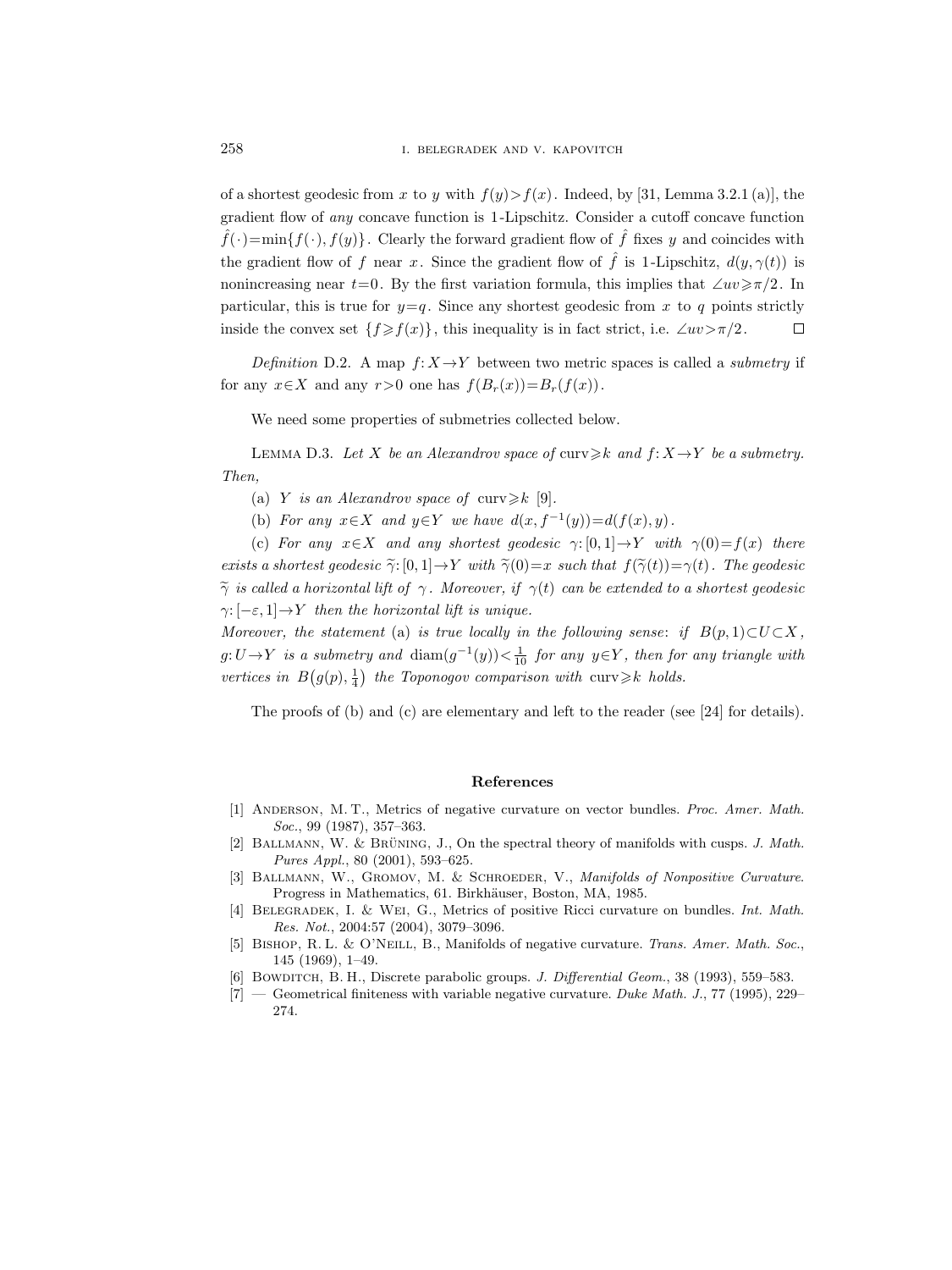- [8] Brin, M. & Karcher, H., Frame flows on manifolds with pinched negative curvature. Compositio Math., 52 (1984), 275–297.
- [9] BURAGO, Y., GROMOV, M. & PEREL'MAN, G., A. D. Aleksandrov spaces with curvatures bounded below. Uspekhi Mat. Nauk, 47:2 (1992), 3-51, 222 (Russian). English translation: Russian Math. Surveys, 47 (1992), 1–58.
- [10] Burger, M. & Schroeder, V., Amenable groups and stabilizers of measures on the boundary of a Hadamard manifold. Math. Ann., 276 (1987), 505–514.
- [11] BUSER, P. & KARCHER, H., Gromov's Almost Flat Manifolds. Astérisque, 81. Société Mathématique de France, Paris, 1981.
- [12] CERF, J., Topologie de certains espaces de plongements. Bull. Soc. Math. France, 89 (1961), 227–380.
- [13] Cheeger, J. & Ebin, D. G., Comparison Theorems in Riemannian Geometry. North-Holland, Amsterdam, 1975.
- [14] Cheeger, J., Fukaya, K. & Gromov, M., Nilpotent structures and invariant metrics on collapsed manifolds. J. Amer. Math. Soc., 5 (1992), 327–372.
- [15] Dekimpe, K., Almost-Bieberbach Groups: Affine and Polynomial Structures. Lecture Notes in Mathematics, 1639. Springer, Berlin–Heidelberg, 1996.
- [16] Fang, F. & Rong, X., The second twisted Betti number and the convergence of collapsing Riemannian manifolds. Invent. Math., 150 (2002), 61–109.
- [17] Fukaya, K., Hausdorff convergence of Riemannian manifolds and its applications, in Recent Topics in Differential and Analytic Geometry, Adv. Stud. Pure Math., 18, pp. 143–238. Academic Press, Boston, MA, 1990.
- [18] Grove, K. & Petersen, P., A radius sphere theorem. Invent. Math., 112 (1993), 577–583.
- [19] HEINTZE, E. & IM HOF, H. C., Geometry of horospheres. J. Differential Geom., 12 (1977), 481–491.
- [20] IWASAWA, K., Über nilpotente topologische Gruppen. I. Proc. Japan Acad., 21 (1945), 124–137.
- [21] KAPOVITCH, V., Regularity of limits of noncollapsing sequences of manifolds. Geom. Funct. Anal., 12 (2002), 121–137.
- [22] KARCHER, H., Riemannian center of mass and mollifier smoothing. Comm. Pure Appl. Math., 30 (1977), 509–541.
- [23] Kobayashi, S. & Nomizu, K., Foundations of Differential Geometry. Vol. I. Wiley, New York, 1996.
- [24] Lytchak, A., Struktur der submetrien. Preprint, 2002.
- [25] MAL'CEV, A. I., On a class of homogeneous spaces. Izvestiya Akad. Nauk. SSSR. Ser. Mat., 13 (1949), 9–32 (Russian). English translation: Amer. Math. Soc. Transl., 1951:39 (1951), 1–33.
- [26] MONTGOMERY, D. & ZIPPIN, L., Topological Transformation Groups. Interscience, New York–London, 1955.
- [27] Nikolaev, I. G., Smoothness of the metric of spaces with bilaterally bounded curvature in the sense of A. D. Aleksandrov. Sibirsk. Mat. Zh., 24:2 (1983), 114–132 (Russian). English translation: Siberian Math. J., 24 (1983), 247–263.
- $[28]$  The closure of the set of classical Riemannian spaces, in *Problems in Geometry*, Vol. 21, Itogi Nauki i Tekhniki, pp. 43–46, 216. Akad. Nauk SSSR Vsesoyuz. Inst. Nauchn. i Tekhn. Inform., Moscow, 1989 (Russian). English translation: J. Soviet Math., 55 (1991), 2100–2115.
- [29] PEREL'MAN, G., Elements of Morse theory on Aleksandrov spaces. Algebra i Analiz, 5 (1993), 232–241 (Russian). English translation: St. Petersburg Math. J., 5 (1994), 205– 213.